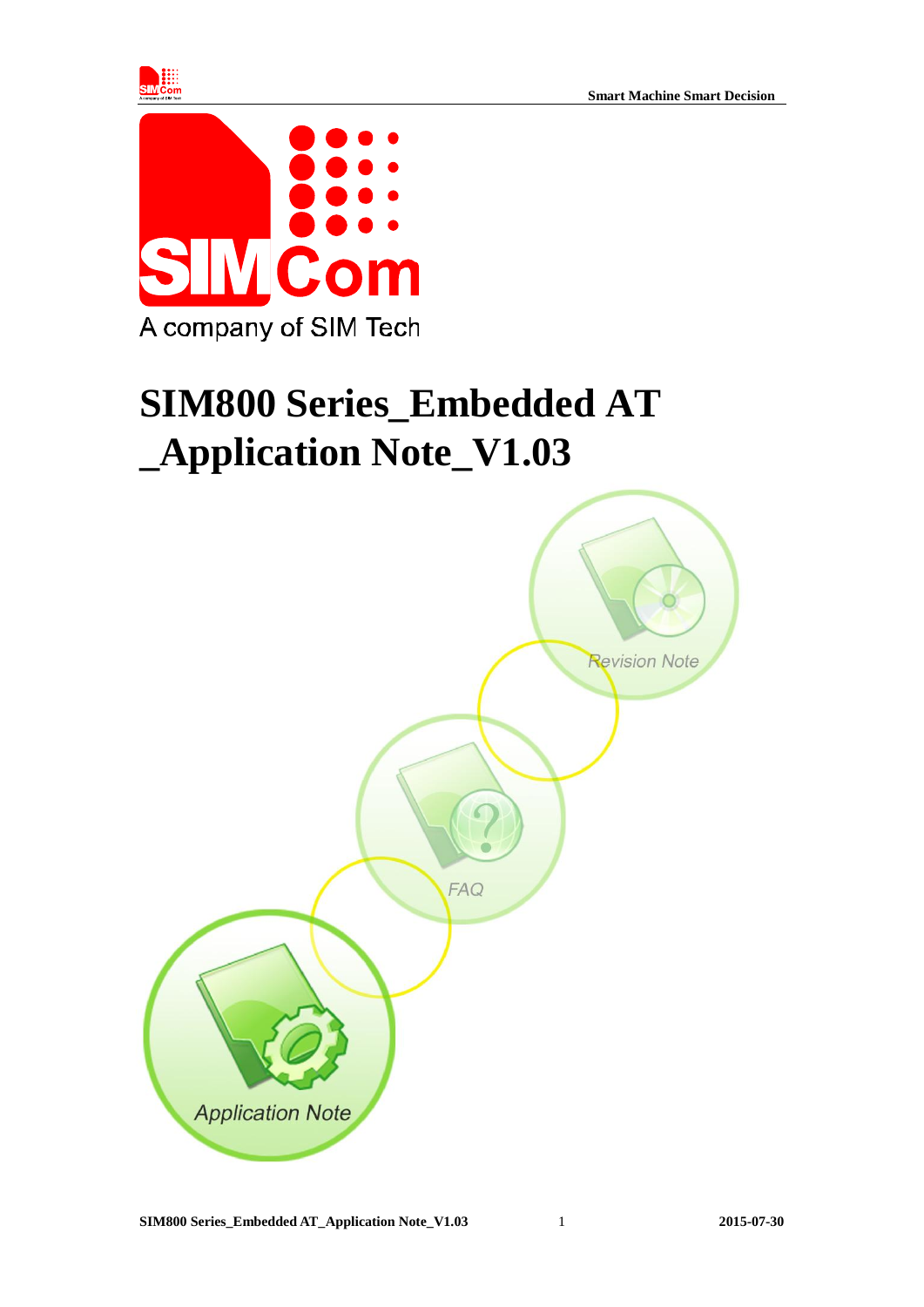

| <b>Document Title</b> | SIM800 Series_Embedded AT_Application Note       |
|-----------------------|--------------------------------------------------|
| <b>Version</b>        | 1.03                                             |
| <b>Date</b>           | 2015-07-30                                       |
| <b>Status</b>         | Released                                         |
| Document Control ID   | SIM800 Series_Embedded AT_Application Note_V1.03 |

### **General Notes**

SIMCom offers this information as a service to its customers, to support application and engineering efforts that use the products designed by SIMCom. The information provided is based upon requirements specifically provided to SIMCom by the customers. SIMCom has not undertaken any independent search for additional relevant information, including any information that may be in the customer's possession. Furthermore, system validation of this product designed by SIMCom within a larger electronic system remains the responsibility of the customer or the customer's system integrator. All specifications supplied herein are subject to change.

### **Copyright**

This document contains proprietary technical information which is the property of SIMCom Limited., copying of this document and giving it to others and the using or communication of the contents thereof, are forbidden without express authority. Offenders are liable to the payment of damages. All rights reserved in the event of grant of a patent or the registration of a utility model or design. All specification supplied herein are subject to change without notice at any time.

*Copyright © Shanghai SIMCom Wireless Solutions Ltd. 2015*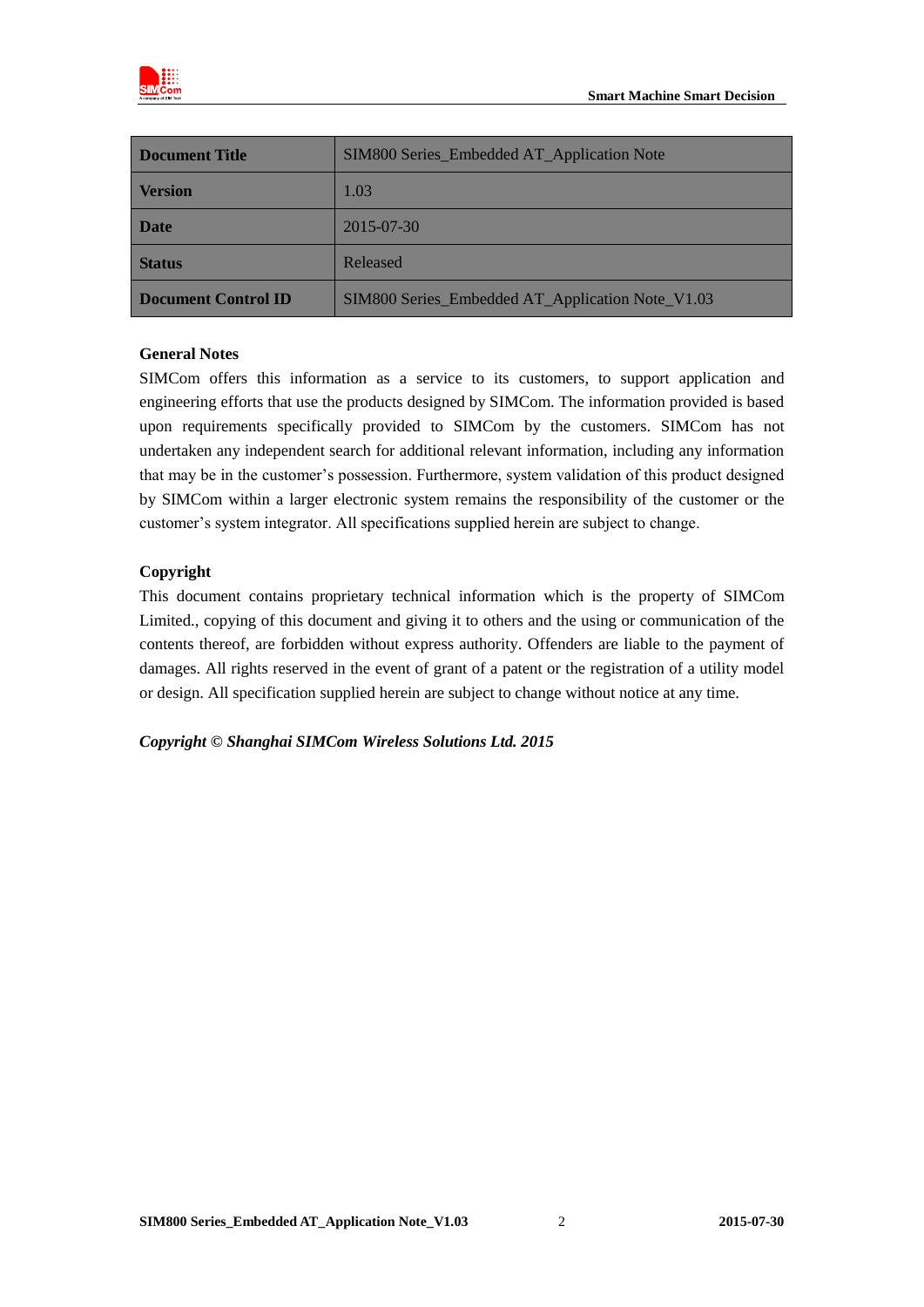

# **Contents**

<span id="page-2-0"></span>

| 1.               |     |                                                  |   |            |  |
|------------------|-----|--------------------------------------------------|---|------------|--|
|                  | 1.1 |                                                  |   |            |  |
|                  | 1.2 |                                                  |   |            |  |
|                  | 1.3 |                                                  |   |            |  |
| $\boldsymbol{2}$ |     |                                                  |   |            |  |
| 3                |     |                                                  |   |            |  |
|                  | 3.1 |                                                  |   |            |  |
|                  | 3.2 |                                                  |   |            |  |
|                  | 3.3 |                                                  |   |            |  |
|                  |     | 3.3.1                                            |   |            |  |
|                  |     | 3.3.2                                            |   |            |  |
|                  |     | 3.3.3                                            |   |            |  |
| $\boldsymbol{4}$ |     |                                                  |   |            |  |
|                  | 4.1 |                                                  |   |            |  |
|                  | 4.2 |                                                  |   |            |  |
|                  | 4.3 |                                                  |   |            |  |
| 5                |     |                                                  |   |            |  |
|                  | 5.1 |                                                  |   |            |  |
|                  | 5.2 |                                                  |   |            |  |
|                  | 5.3 |                                                  |   |            |  |
| 6                |     |                                                  |   |            |  |
| 7                |     |                                                  |   |            |  |
|                  | 7.1 |                                                  |   |            |  |
|                  | 7.2 |                                                  |   |            |  |
|                  | 7.3 |                                                  |   |            |  |
|                  | 7.4 |                                                  |   |            |  |
|                  | 7.5 |                                                  |   |            |  |
| 8                |     |                                                  |   |            |  |
|                  | 8.1 |                                                  |   |            |  |
|                  | 8.2 |                                                  |   |            |  |
|                  | 8.3 |                                                  |   |            |  |
|                  | 8.4 |                                                  |   |            |  |
|                  | 8.5 |                                                  |   |            |  |
| 9                |     |                                                  |   |            |  |
|                  |     | SIM800 Series_Embedded AT_Application Note_V1.03 | 3 | 2015-07-30 |  |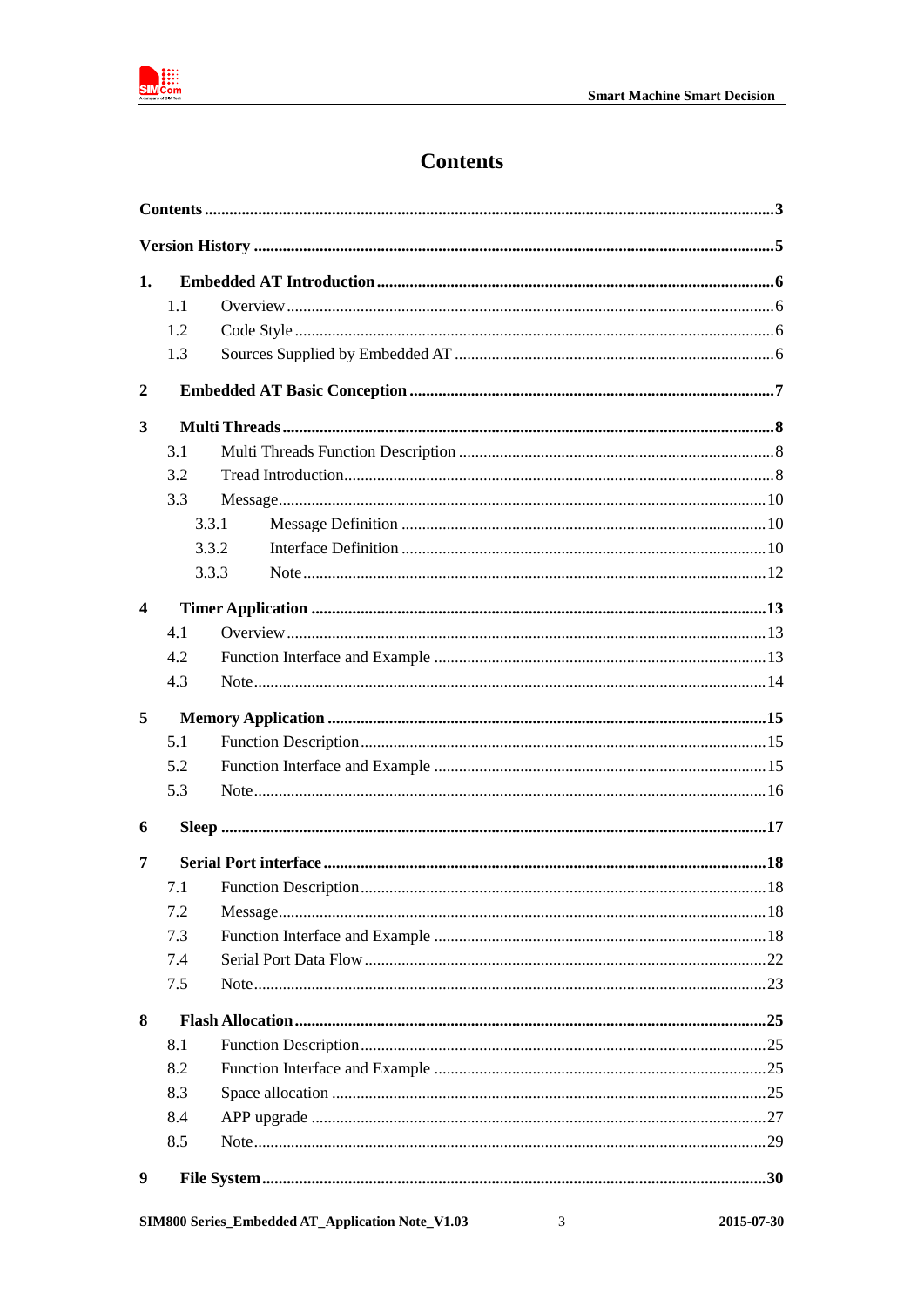

|           | 9.1  |        |  |  |
|-----------|------|--------|--|--|
|           | 9.2  |        |  |  |
| <b>10</b> |      |        |  |  |
|           | 10.1 |        |  |  |
|           | 10.2 |        |  |  |
|           |      | 10.2.1 |  |  |
|           |      | 10.2.2 |  |  |
|           |      | 10.2.3 |  |  |
|           |      | 10.2.4 |  |  |
|           |      | 10.2.5 |  |  |
|           |      | 10.2.6 |  |  |
|           |      | 10.2.7 |  |  |
| <b>11</b> |      |        |  |  |
|           | 11.1 |        |  |  |
|           | 11.2 |        |  |  |
|           | 11.3 |        |  |  |
| 12        |      |        |  |  |
|           | 12.1 |        |  |  |
|           | 12.2 |        |  |  |
| 12.3      |      |        |  |  |
|           |      |        |  |  |
| 13        |      |        |  |  |
|           | 13.1 |        |  |  |
|           | 13.2 |        |  |  |
|           | 13.3 |        |  |  |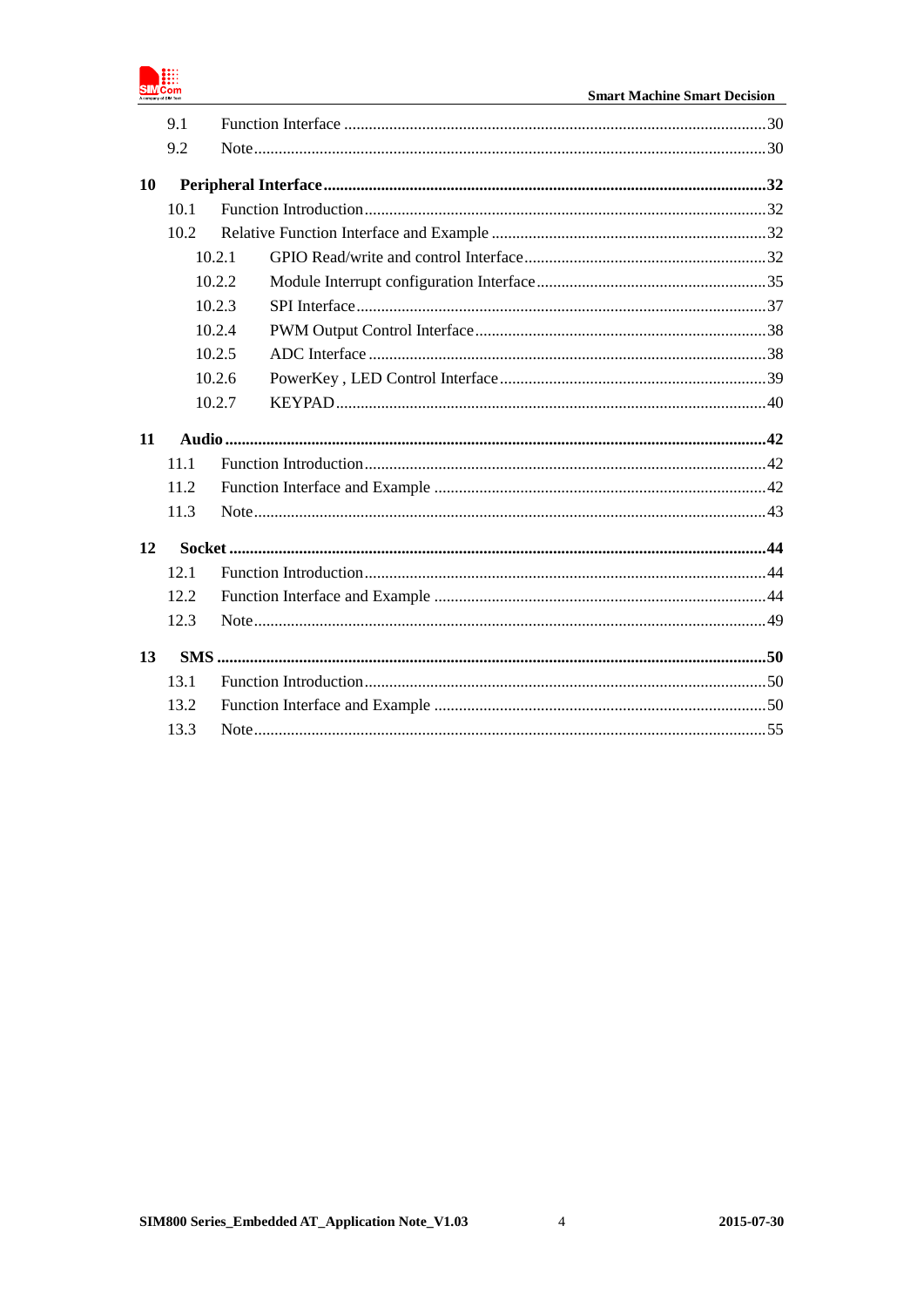

# <span id="page-4-0"></span>**Version History**

| <b>Date</b>      | <b>Version</b> | <b>Description of Change</b>                                                                                                                                                        | <b>Author</b>           |
|------------------|----------------|-------------------------------------------------------------------------------------------------------------------------------------------------------------------------------------|-------------------------|
| $2012 - 10 - 20$ | 1.00           | Origin                                                                                                                                                                              | Maobin                  |
| $2013 - 11 - 10$ | 1.01           | 1. Add the application note for GPIO's reading/writing<br>and controlling interface<br>2. Modifiy the enumeration definition of GPIO's<br>reading/writing and controlling interface | Maobin                  |
| 2014-05-30       | 1.02           | 1. Add the Socket chapter<br>2. Add the SMS chapter                                                                                                                                 | zhangping<br>zhudingfen |
| 2015-07-30       | 1.03           | Add SIM800C project                                                                                                                                                                 | Maobin                  |

# **Scope**

This document is applicable to SIM800 series Embedded AT module, include SIM800W, SIM840W, SIM800V, SIM800H, SIM800, SIM800M64, SIM808 and SIM800C.

This document describes the development guide of Embedded AT and relative notes.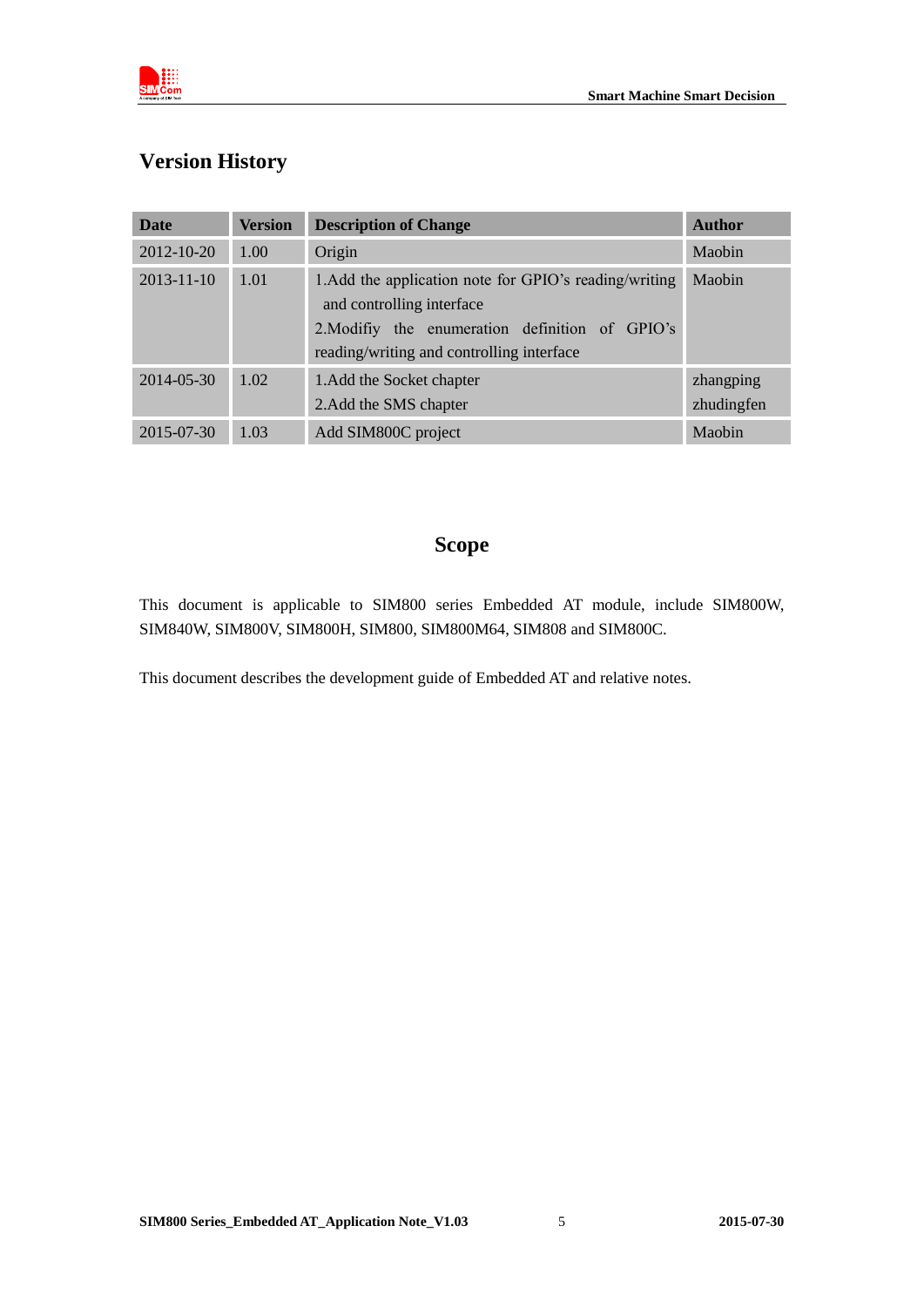

# <span id="page-5-0"></span>**1. Embedded AT Introduction**

### <span id="page-5-1"></span>**1.1 Overview**

Embedded AT is mainly used for customer to do the secondary development on SIM800 series modules. SIMCom provides the relative API functions, resource and operating environment. Customer's APP code runs inside SIM800 series modules, so external host will be saved.

### <span id="page-5-2"></span>**1.2 Code Style**

Embedded AT can basically implement customer's code, and supports multiple threads that allows customer to run different subtask.

### <span id="page-5-3"></span>**1.3 Sources Supplied by Embedded AT**

| <b>API Type</b>                  | <b>Functions</b>                                                                                                                                             |  |  |
|----------------------------------|--------------------------------------------------------------------------------------------------------------------------------------------------------------|--|--|
| Audio API                        | audio<br>in AMR&MIDI<br>format<br><b>Display</b><br>the<br>the<br>and<br>generate<br>♦<br>customized-frequency sound                                         |  |  |
| <b>AT</b> Commands<br><b>API</b> | Mainly used for the AT interaction between client's code and module's code                                                                                   |  |  |
| <b>Flash API</b>                 | Some API function about Flash, such as erase, program, update application<br>code                                                                            |  |  |
| <b>System API</b>                | Includes such functions: send and receive message, power off and restart,<br>allocate dynamic memory, capture event, semaphore, inquire firmware<br>version. |  |  |
| Peripherals API                  | Includes such functions: SPI, GPIO control, external interruption, PWM and<br>ADC.                                                                           |  |  |
| <b>Timer API</b>                 | Timer's control and relative time management, which includes timer<br>manipulation, RTC configuration and time function.                                     |  |  |
| File<br>system<br><b>API</b>     | The interface to manipulate the file : read/write/create/delete file,<br>create/delete folder, acquire the file's information                                |  |  |
| Serial Port API                  | Read/Write serial port                                                                                                                                       |  |  |
| Debug API                        | Open/close the Debug port, output date to Debug port, print customer's debug<br>information to Debug port.                                                   |  |  |
| <b>Update API</b>                | Used to update the firmware, customer can download the new firmware to<br>module by network, and then update the firmware by API function.                   |  |  |
| <b>Socket API</b>                | Socket function.                                                                                                                                             |  |  |
| <b>SMS API</b>                   | Receive, read, write and send SMS.                                                                                                                           |  |  |

The main API functions are listed as following: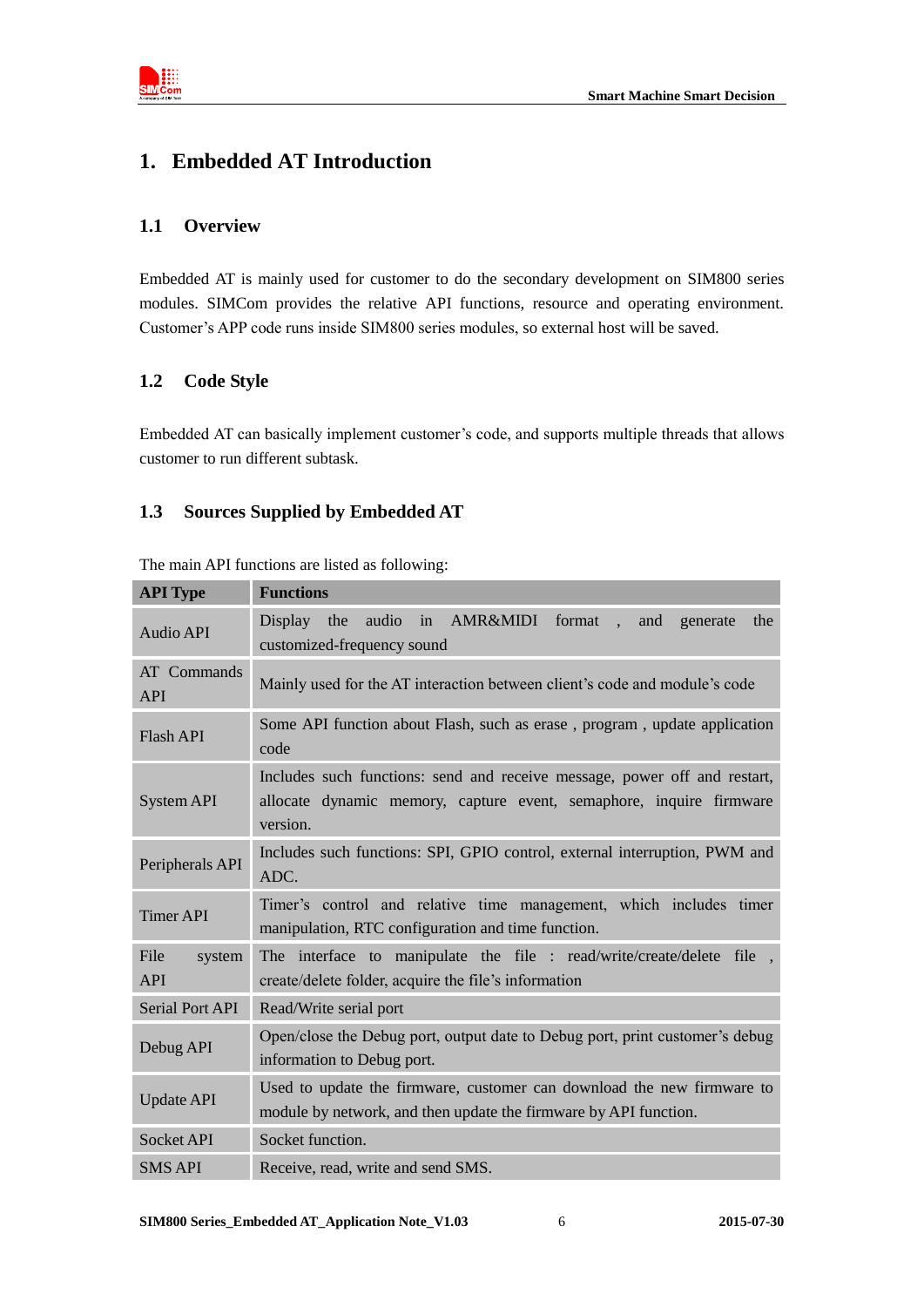

# <span id="page-6-0"></span>**2 Embedded AT Basic Conception**

The software architecture of Embedded AT is as following:



**Figure 1 General Software Architecture**

#### **Illustration:**

Embedded AT consists of two parts, one is the main program namely core system, another is customers' program namely Embedded application. Core system provides the module's main features and API for customer program. The main features include standard AT commands, file system manipulation, timer control, peripheral API and some common system API.

#### *Note:*

*EAT (named in following chapters) is the abbreviation of Embedded AT.*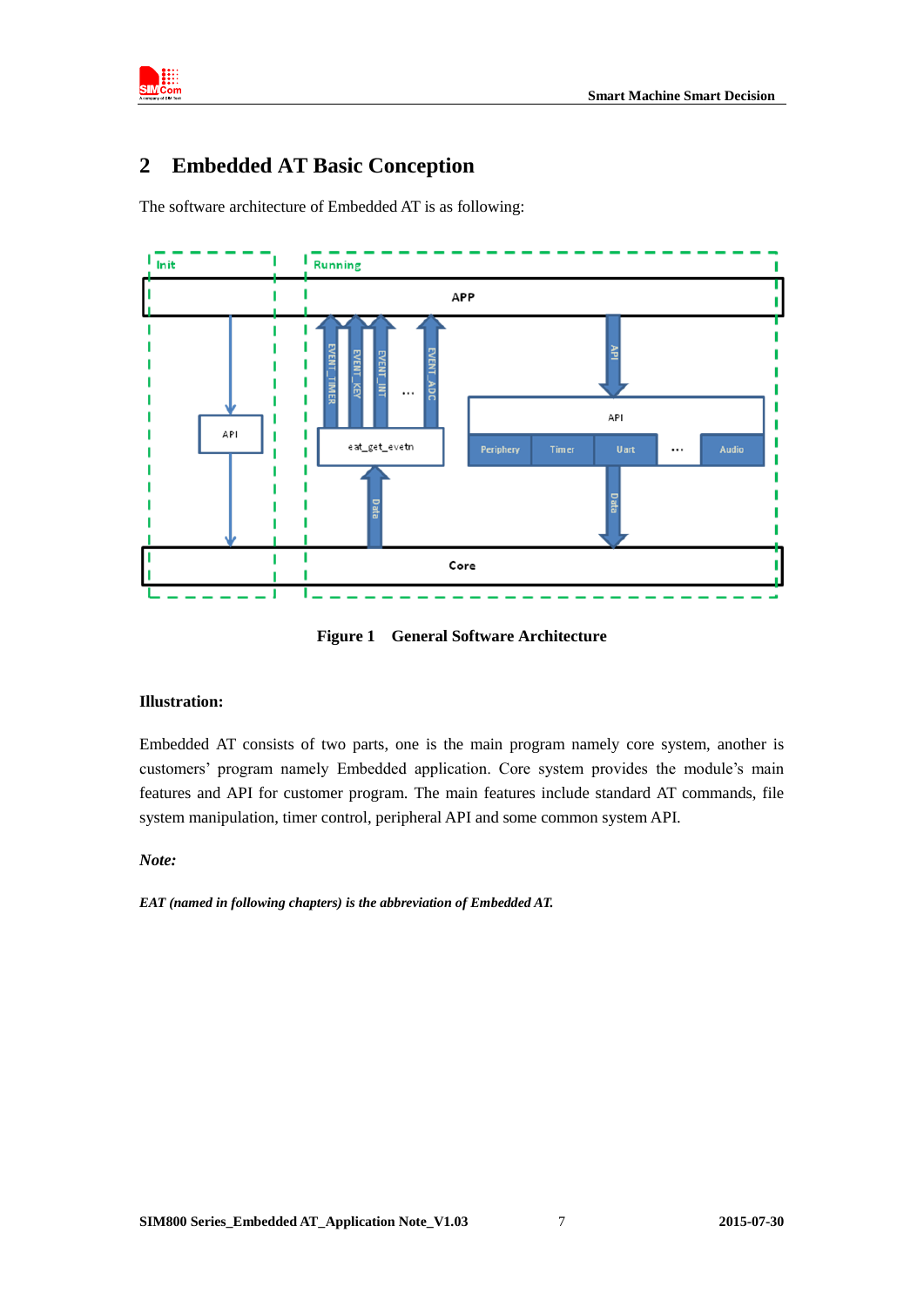

### <span id="page-7-0"></span>**3 Multi Threads**

### <span id="page-7-1"></span>**3.1 Multi Threads Function Description**

The platform provides multi threads function, supports one main thread and 8 sub threads for now , mainly used to communicate with system such as receive system event .

The suspended thread which has a high priority will be called prior than the running thread which has a low priority once the condition is triggered.



### <span id="page-7-2"></span>**3.2 Tread Introduction**

Figure 2 Tread Initialization Information

Illustration:

#### **1) The Corresponding structure in main.c**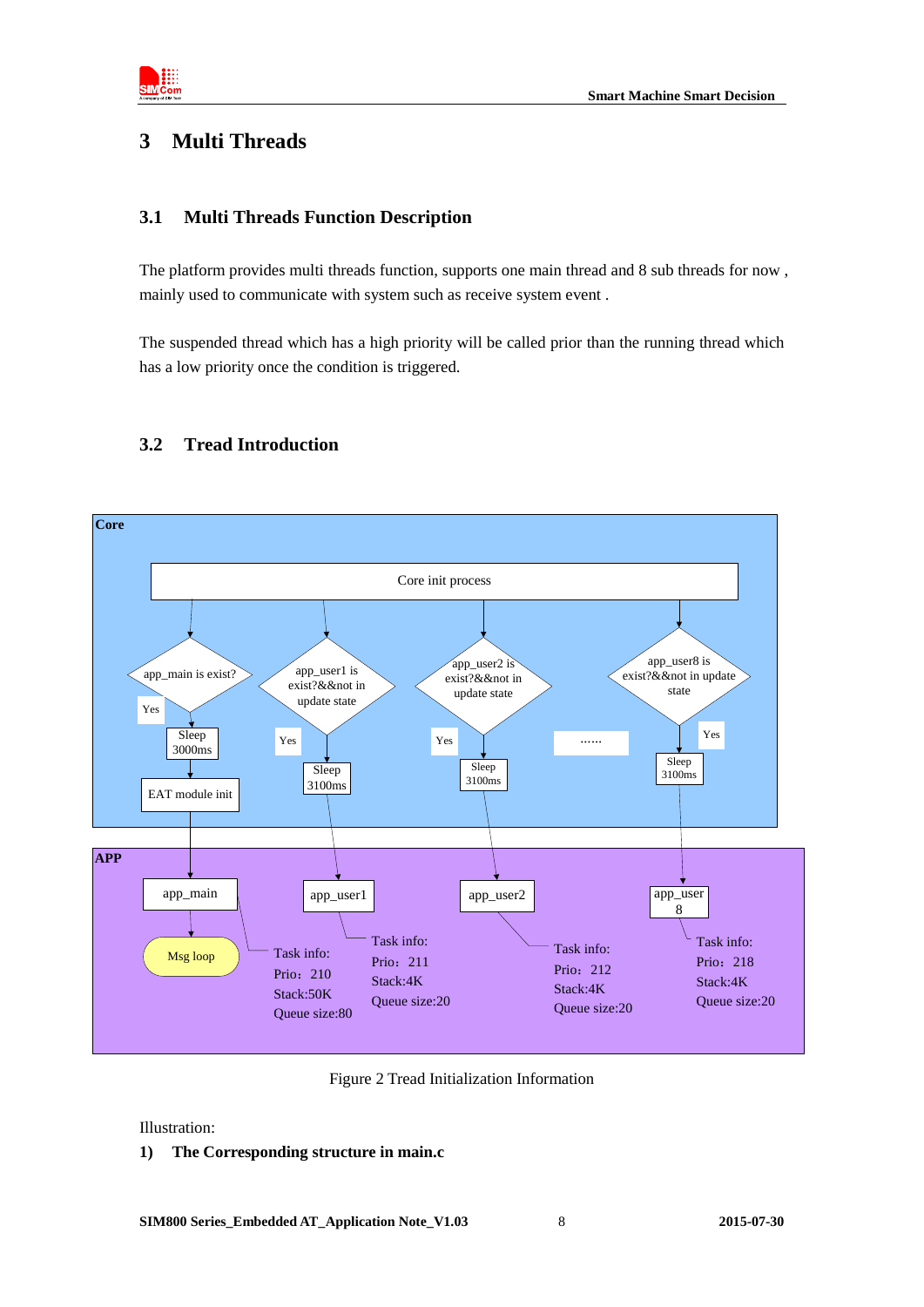

**/\* Add APP\_CFG in SIM800H and SIM800 platform EAT app begin\*/ #pragma arm section rodata = "APP\_CFG" APP\_ENTRY\_FLAG #pragma arm section rodata /\* Add APP\_CFG in SIM800H and SIM800 platform EAT app end\*/**

### **#pragma arm section rodata="APPENTRY"**

const EatEntry\_st AppEntry =

```
 app_main,
 app_func_ext1,
 (app_user_func)EAT_NULL,//app_user1,
 (app_user_func)EAT_NULL,//app_user2,
(app_user_func)EAT_NULL,//app_user3,
 (app_user_func)EAT_NULL,//app_user4,
(app_user_func)EAT_NULL,//app_user5,
(app_user_func)EAT_NULL,//app_user6,
 (app_user_func)EAT_NULL,//app_user7,
 (app_user_func)EAT_NULL,//app_user8,
```
};

{

**#pragma arm section rodata**

### **2) Task Description**

There have 9 threads for user app, they are EAT\_USER\_0 to EAT\_USER\_8. If the member in struct EatEntry\_st is configured, also system is not in upgrade process, then this entrance will be called, and task related message will be allocated.

Following example shows app\_main, app\_func\_ext1, app\_user1 and app\_user3 will be called. const EatEntry\_st AppEntry  $=$ 

{

```
app_main,
app_func_ext1,
(app_user_func)app_user1, //app_user1,
(app_user_func)app_user2, //app_user2,
(app_user_func)app_user3, //app_user3,
(app_user_func) EAT_NULL, \ellapp_user4,
(app_user_func) EAT_NULL, //app_user5,
(app_user_func) EAT_NULL, //app_user6,
(app_user_func) EAT_NULL, //app_user7,
(app_user_func) EAT_NULL, //app_user8,
 ……
```
};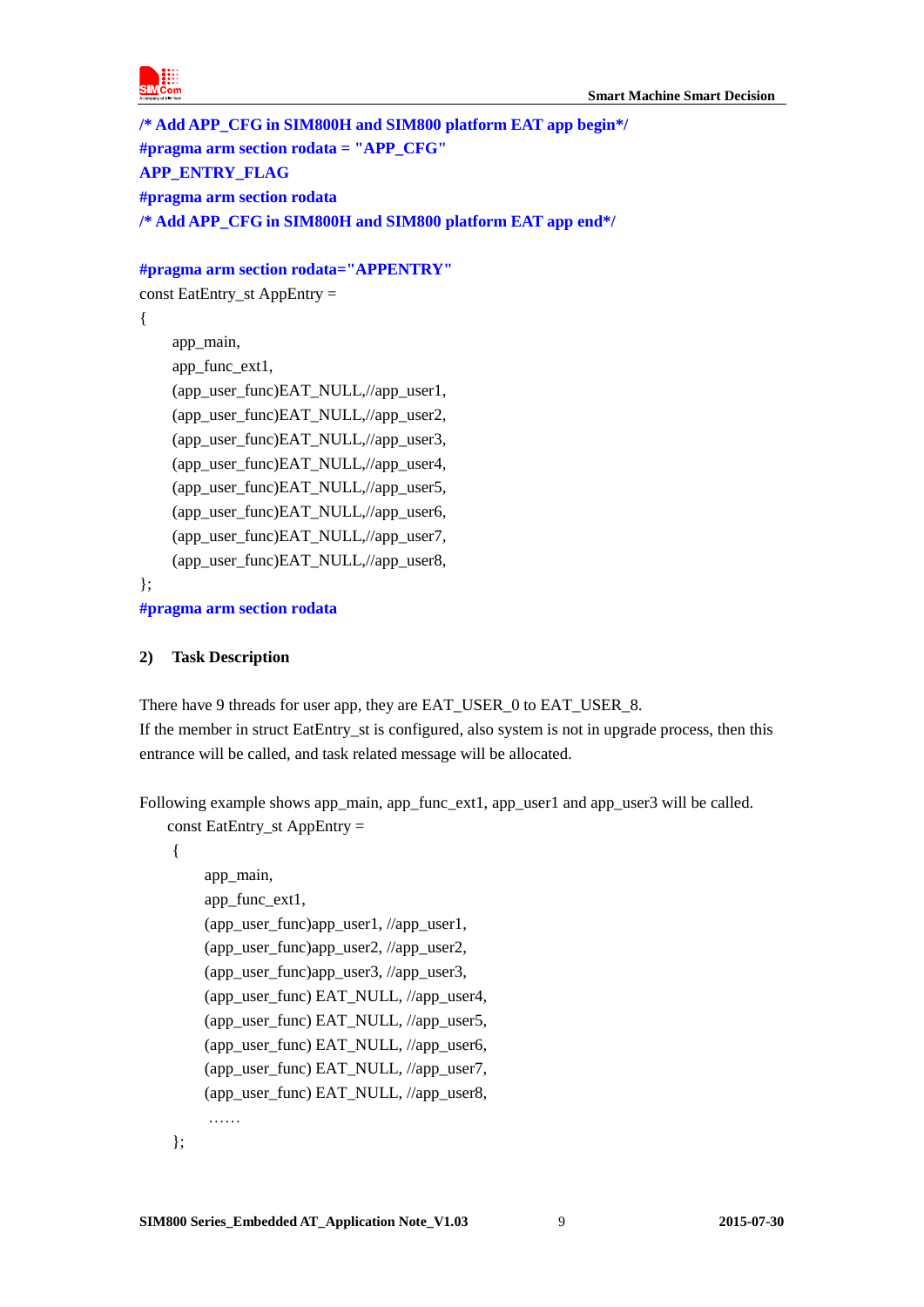

In SIM800W and SIM800V, EAT\_USER\_0 thread supports stack size 50k bytes, queue size is 80. Other threads supports stack space 4K Byte, queue size 20.

Otherwise, include SIM800H, SIM800, SIM800M64, SIM808 and SIM800C, EAT\_USER\_0 (EatEntry\_st.entry) stack size is 10k bytes, queue size is 80. From EAT\_USER\_1 to EAT\_USER\_4, stack size is 10K bytes, queue size is 50. And stack size is 2k bytes, queue size is 20 in other threads.

The priority degrades successively, i.e. app\_main>app\_user1>...>app\_user8.

### *Note:*

 *Do not to use large array in thread to avoid stack overflow.* 

### <span id="page-9-0"></span>**3.3 Message**

### <span id="page-9-1"></span>**3.3.1 Message Definition**

| <b>Function Interface</b>    | <b>Function</b>                                                                                 |
|------------------------------|-------------------------------------------------------------------------------------------------|
| EAT_EVENT_TIMER              | Timer message                                                                                   |
| EAT_EVENT_KEY                | Key message                                                                                     |
| EAT_EVENT_INT                | External GPIO interruption triggered message                                                    |
| EAT_EVENT_MDM_READY_RD       | EAT receives data sent from Modem                                                               |
| EAT_EVENT_MDM_READY_WR       | Forward message once Modem's receive buffer<br>turn into non-full status from full status       |
| EAT_EVENT_MDM_RI             | Reserve for now                                                                                 |
| EAT_EVENT_UART_READY_RD      | Serial port receive data                                                                        |
| EAT_EVENT_UART_READY_WR      | Forward message once serial port's receive buffer<br>turn into non-full status from full status |
| EAT_EVENT_ADC                | ADC message                                                                                     |
| EAT_EVENT_UART_SEND_COMPLETE | indicates serial port's<br>underlying<br>Message<br>hardware data sent successfully             |
| EAT_EVENT_USER_MSG           | Forward message once a thread receive other<br>threads' message                                 |
| EAT_EVENT_IME_KEY            | Info of IME (Only available on SIM800W)                                                         |

### <span id="page-9-2"></span>**3.3.2 Interface Definition**

The following two functions, which can only be used in app\_main, is to acquire message sent from core, or acquire message the EAT EVENT USER MSG sent from app user task by eat\_send\_msg\_to\_user.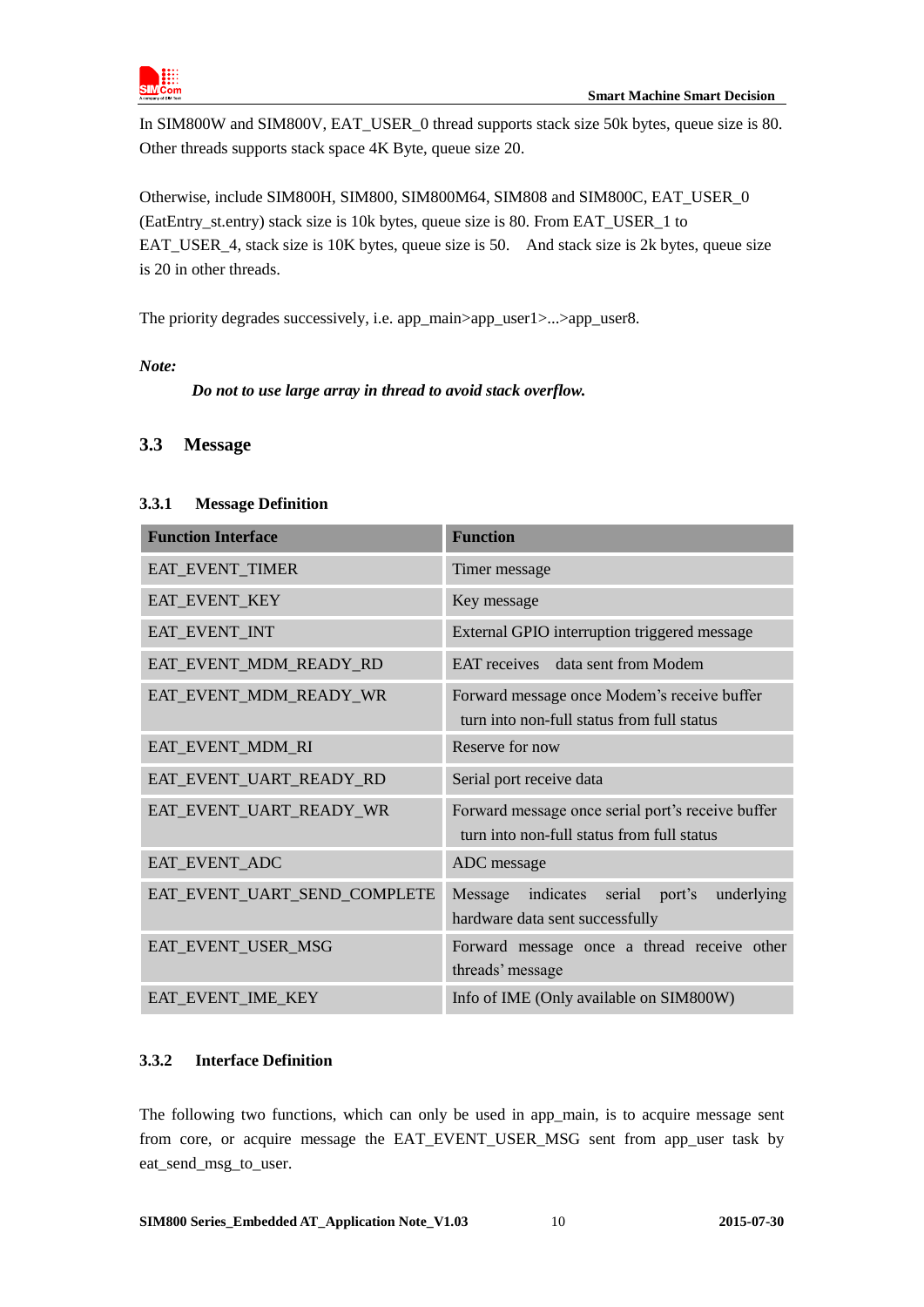

### **Function Interface :**

| <b>Function Interface</b> | <b>Function</b>                  |  |
|---------------------------|----------------------------------|--|
| eat_get_event             | Acquire the queue message        |  |
| eat_get_event_num         | Acquire the queue message number |  |

### **Example:**

| EatEvent_st event;                                            |
|---------------------------------------------------------------|
| $u32$ num;                                                    |
| void app_main(void *data)                                     |
| $\{$                                                          |
| eat_get_event(&event);                                        |
| num=eat_get_event_num();                                      |
| $if$ (event.event == $EAT$ $EVENT$ $UART$ $SEND$ $COMPLETE$ ) |
|                                                               |
|                                                               |
|                                                               |

For the 8 tasks which can be used by customer, i.e. app\_user1, app\_user2, etc, functions which correspond to above features are as following:

### **Function Interface**

| <b>Function Interface</b>  | <b>Function</b>                  |  |
|----------------------------|----------------------------------|--|
| eat_get_event_for_user     | Acquire the queue message        |  |
| eat_get_event_num_for_user | Acquire the queue message number |  |

### **Example:**

```
void app_user1(void *data)
{
     u32 num;
     EatEvent_st event;
    while(1) {
          num= eat_get_event_num_for_user(EAT_USER_1);
          eat_get_event_for_user(EAT_USER_1, &event);
          if(event.event == EAT_EVENT_USER_MSG)
          { 
          }
     }
}
```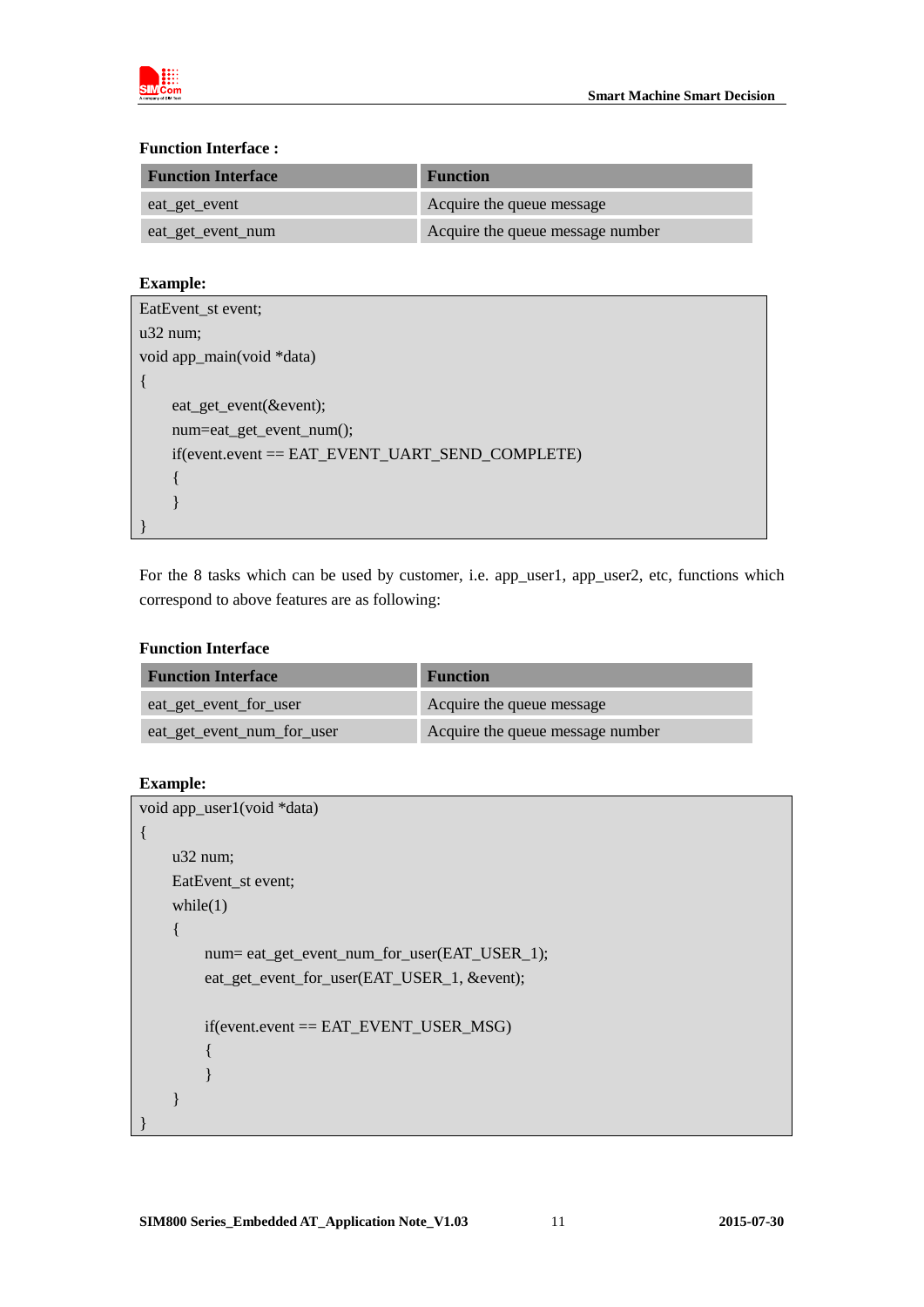

#### <span id="page-11-0"></span>**3.3.3 Note**

- 1) To send message, function eat\_send\_msg\_to\_user can be used in app\_main and app\_user.
- 2) SIM800H, SIM800, SIM800M64, SIM808 and SIM800C system message can be sent to sub thread, and the principle is that message will be send to the thread in which the API is called.

For example, if customer call eat\_uart\_open (EAT\_UART\_1) to open uart 1 in user1, then the message EAT EVENT UART READY RD (event.uart.uart=EAT\_UART\_1) will be forwarded to user1 once uart1 receive date.

For example, if customer call eat\_time\_start (EAT\_TIMER\_1) in app\_main and call eat timer\_start (EAT\_TIMER\_2) in user1, message EAT\_EVENT\_TIMER (event.timer.timer id = EAT TIMER 1) will be forwarded to app main once EAT\_TIMER1 is triggered, and message EAT\_EVENT\_TIMER (event.timer.timer\_id = EAT\_TIMER\_2) will be forwarded to user1 once EAT\_TIMER\_2 is triggered.

For example, if we call eat modem write ("AT\r\n", 4) to send AT command to Core in user1, then the AT command's execution result will be forwarded to user1 by message EAT\_EVENT\_MDM\_READY\_RD. Afterwards the URC report would also be forwarded to user1 until other thread call eat modem write. Such as send AT command in user2, then the AT command execution result and URC report will be forwarded to user2.

The AT URC message (EAT\_EVENT\_MDM\_READY\_RD) in the start-up process is forwarded to main thread as default, and can use eat\_modem\_set\_poweron\_urc\_dir() to configure that forwarding power on URC to assigned thread .

3) eat\_get\_event or eat\_get\_event\_for \_user is synchronous interface. Once customer call this interface, response will return immediately if there is event in the thread , and if there is not event , the thread will be suspended .

If customer doesn't need to suspend the thread, then can use eat get event num() or eat get event num for user(EAT\_USER\_x) to acquire the event number in this thread's event queue. If the event number is 0, then don't call eat get event for user interface. Customer would call this interface if the number is above 0.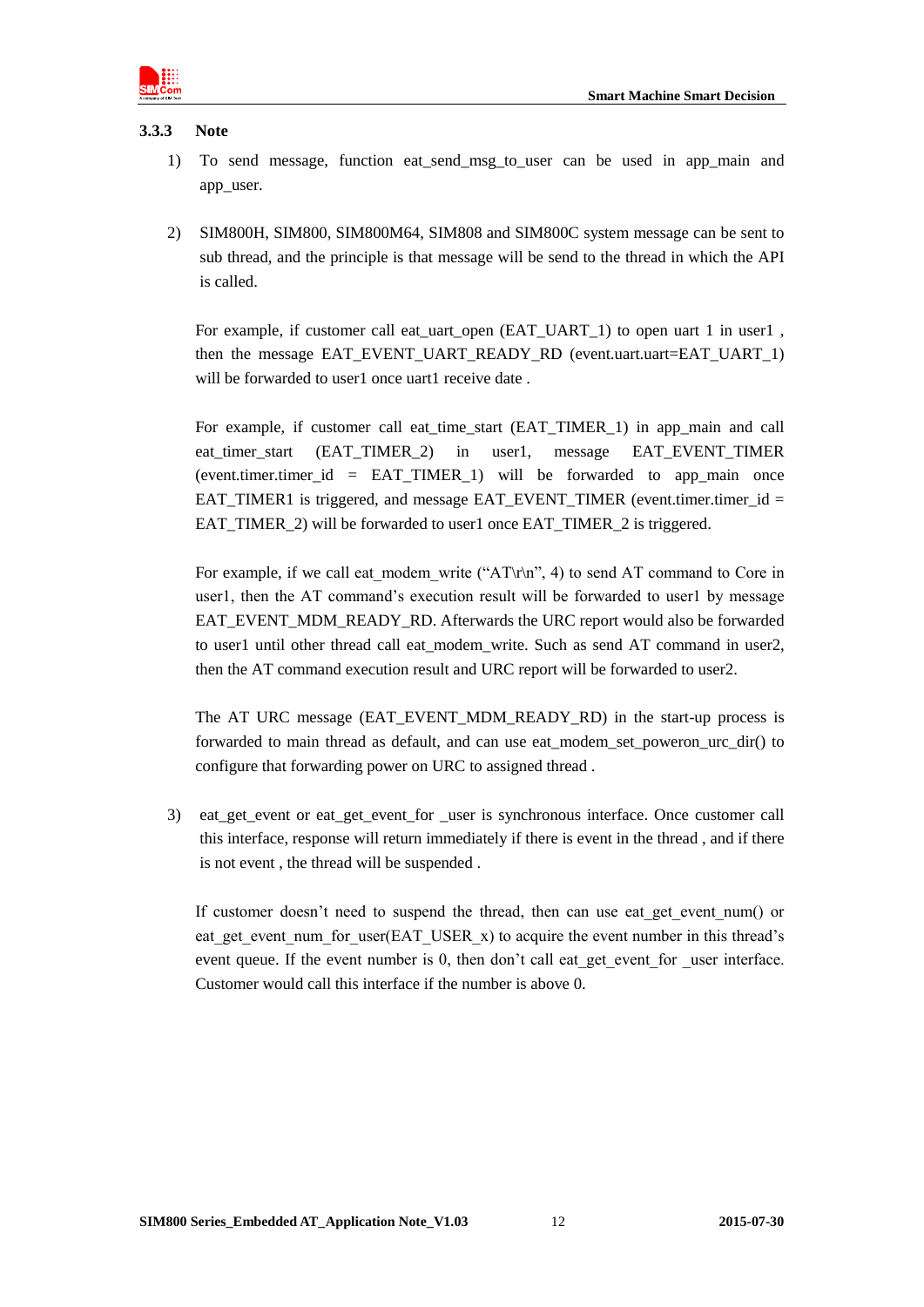

# <span id="page-12-0"></span>**4 Timer Application**

### <span id="page-12-1"></span>**4.1 Overview**

EAT provides timer interfaces for following usage:

- 1) Timers for customer. There are two kinds of timers, 16 ms-grade timers and 1 μs-grade timer;
- 2) Interface to set thread sleep;
- 3) Interface to set and get system time & date;
- 4) Interface to get the time difference between two points.

### <span id="page-12-2"></span>**4.2 Function Interface and Example**

#### **EVENT**:

EAT\_EVENT\_TIMER

#### **Struct :**

```
typedef struct {
     unsigned char sec; /* [0, 59] */
     unsigned char min; /* [0,59] */
     unsigned char hour; /* [0,23] */
     unsigned char day; /* [1,31] */
     unsigned char mon; /* [1,12] */unsigned char wday; /* [1,7] */
     unsigned char year; /* [0,127] */
} EatRtc_st;
```
#### **Callback Function:**

typedef void (\*eat\_gpt\_callback\_func)(void);

### **Function Interface:**

| <b>Function Name</b>           | <b>Description</b>              |
|--------------------------------|---------------------------------|
| eat_timer_start/eat_timer_stop | Start and stop ms-grade timer   |
| eat_gpt_start /eat_gpt_stop    | Start and stop µs-grade timer   |
| eat_sleep                      | Thread sleep                    |
| eat_get_current_time           | Acquire the current time        |
| eat_get_duration_us            |                                 |
| eat_get_duration_ms            | Acquire the time interval       |
| eat_get_rtc/eat_set_rtc        | Set and acquire the system time |

### **Example:**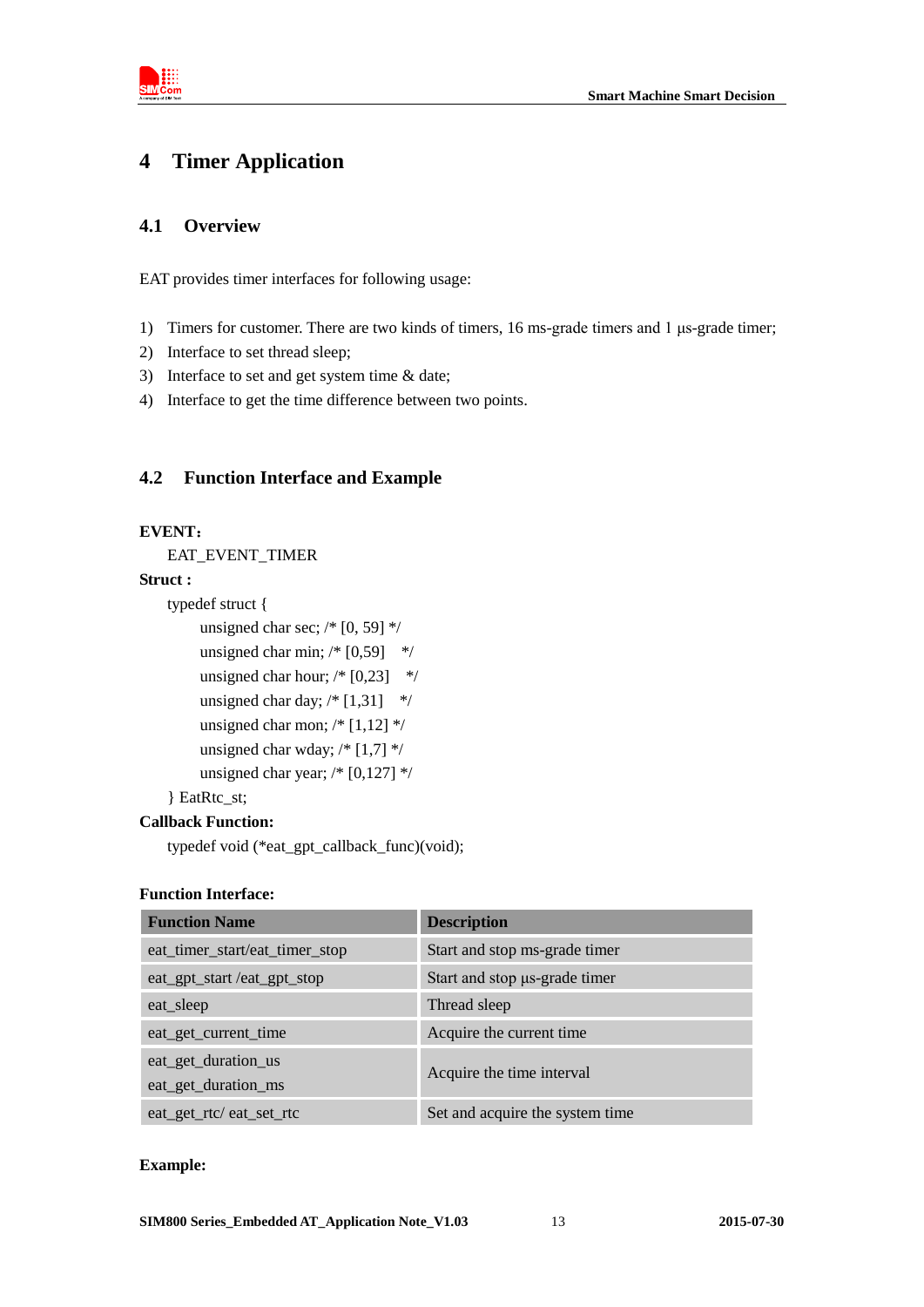

Application for ms-grade timer

 //Start the timer eat\_timer\_start(EAT\_TIMER\_1, 100); //Get timer EVENT eat\_get\_event(&event); if( EAT\_EVENT\_TIMER == event.event) { //do something }

Application for μs-grade timer

void gpt\_time\_handle(void) { //do something... }

eat\_gpt\_start(, EAT\_FALSE, gpt\_time\_handle);

Acquire the time interval

unsigned int time  $=$  eat\_get\_current\_time(); //do something unsigned int time\_ms = eat\_get\_duration\_ms(time);

Set and acquire system time

EatRtc\_st rtc; eat\_set\_rtc(&rtc); rtc.year  $= 12$ ; eat\_get\_rtc(&rtc);

### <span id="page-13-0"></span>**4.3 Note**

- 1) eat\_gpt\_start is a hardware timer , will be executed timer callback function in interrupt . So timer callback function should not occupy too much time, should not use blocking function , such as sleep , memory allocation , signal , etc .
- 2) Timer may affect sleep function. System in sleep mode would be woken up once the timer is out.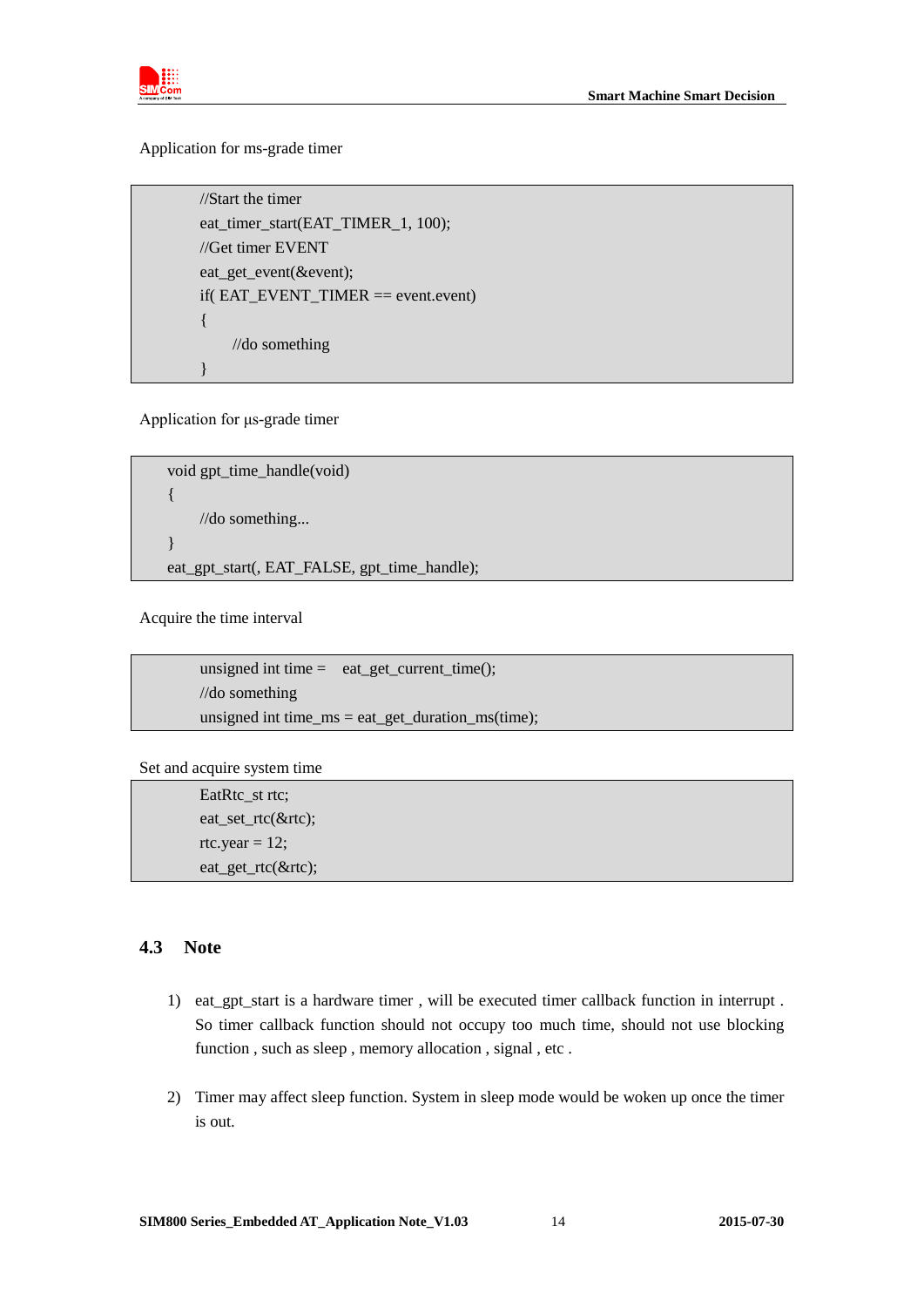

# <span id="page-14-0"></span>**5 Memory Application**

### <span id="page-14-1"></span>**5.1 Function Description**

EAT platform provides an interface by managing an array to realize memory initialization, allocation and release. Memory space which needs to be applied and released dynamically could be defined by array flexibly.

The maximum memory space size can be applied at a time is N (The value of N is 168 currently, may be different based on different module.).

The memory and global variables both occupy app's RAM space. For the size of RAM space, please refer to chapter Flash allocation.

### <span id="page-14-2"></span>**5.2 Function Interface and Example**

### **Function Interface:**

| <b>Function Interface</b> | <b>Function</b>                              |
|---------------------------|----------------------------------------------|
| eat_mem_init              | Initialize memory block                      |
| eat_mem_alloc             | Apply memory                                 |
| eat_mem_free              | Release memory                               |
| APP_InitRegions           | Initialize ZI section and RW section for APP |

### **Example:**

```
#define DYNAMIC_MEM_SIZE 1024*400
    static unsigned char app_dynic_mem_test[DYNAMIC_MEM_SIZE]; /* space , used to 
initialize memory
    void* mem_prt=EAT_NULL;
    / * initialize memory */eat mem init(app dynic mem test, sizeof(app dynic mem test));
    /* apply memory */
    mem\_prt = eat\_mem\_alloc(size);…
    /*release memory */
    eat_mem_free(mem_prt);
    /*Initialize ZI section and RW section for APP*/
    void app_main(void *data)
     {
          // Local variables defined
          //.....
```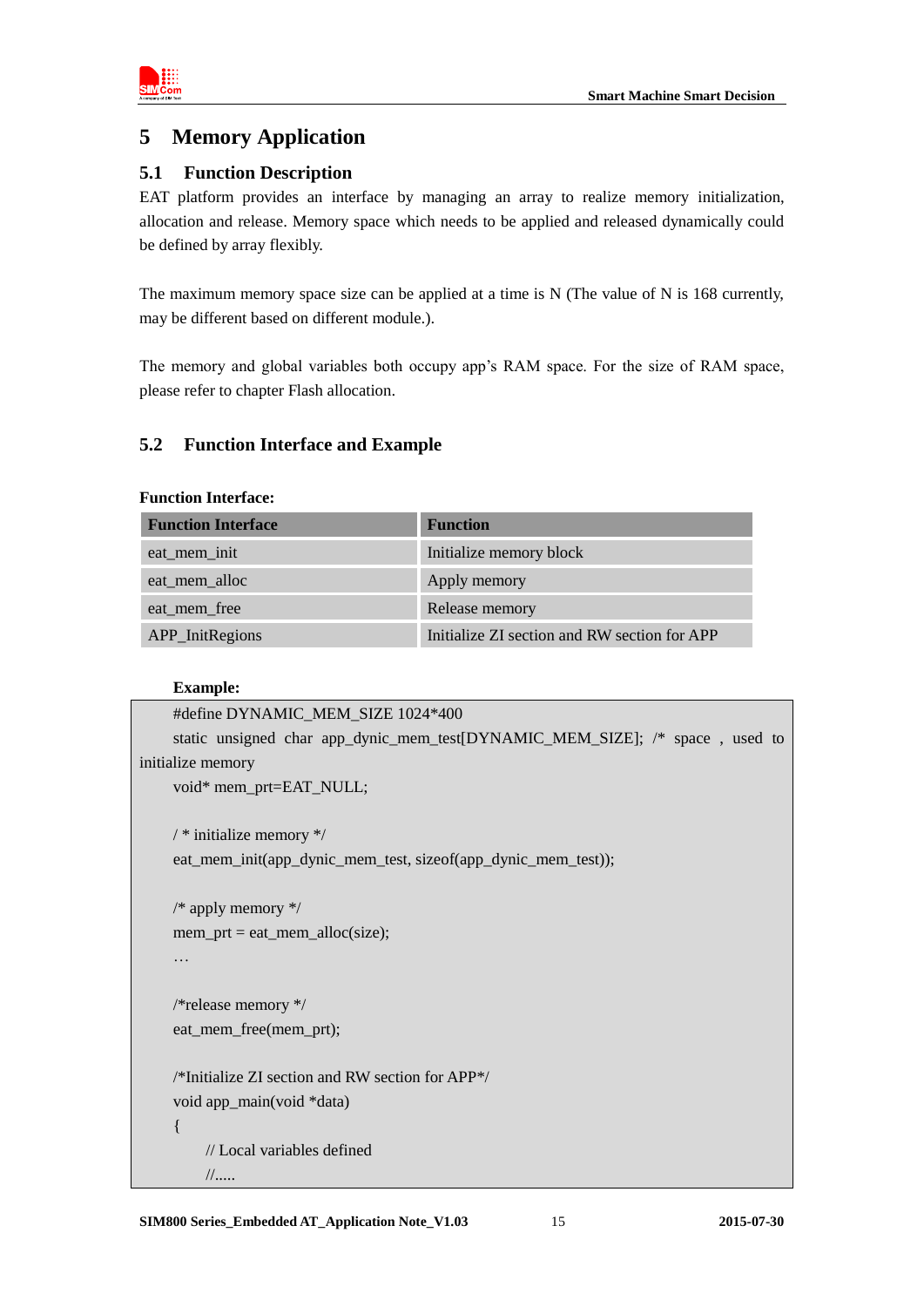

```
 App_initRedions;// Init app RAM, first step
App_initclib(); //C library initialize, second step
 //...
```
### <span id="page-15-0"></span>**5.3 Note**

}

- 1) APP\_InitRegions is used to initialize ZI section and RW section for app in EAT TASK0. The global data can be read and write only after the function is executed.
- 2) APP\_init\_clib is implemented in EAT TASK0 for C library environment of APP. If the function is not executed for the C library initialization, the C library function is not correct.
- 3) APP init clib and APP InitRegions can only and must be executed once in TASK0 EAT.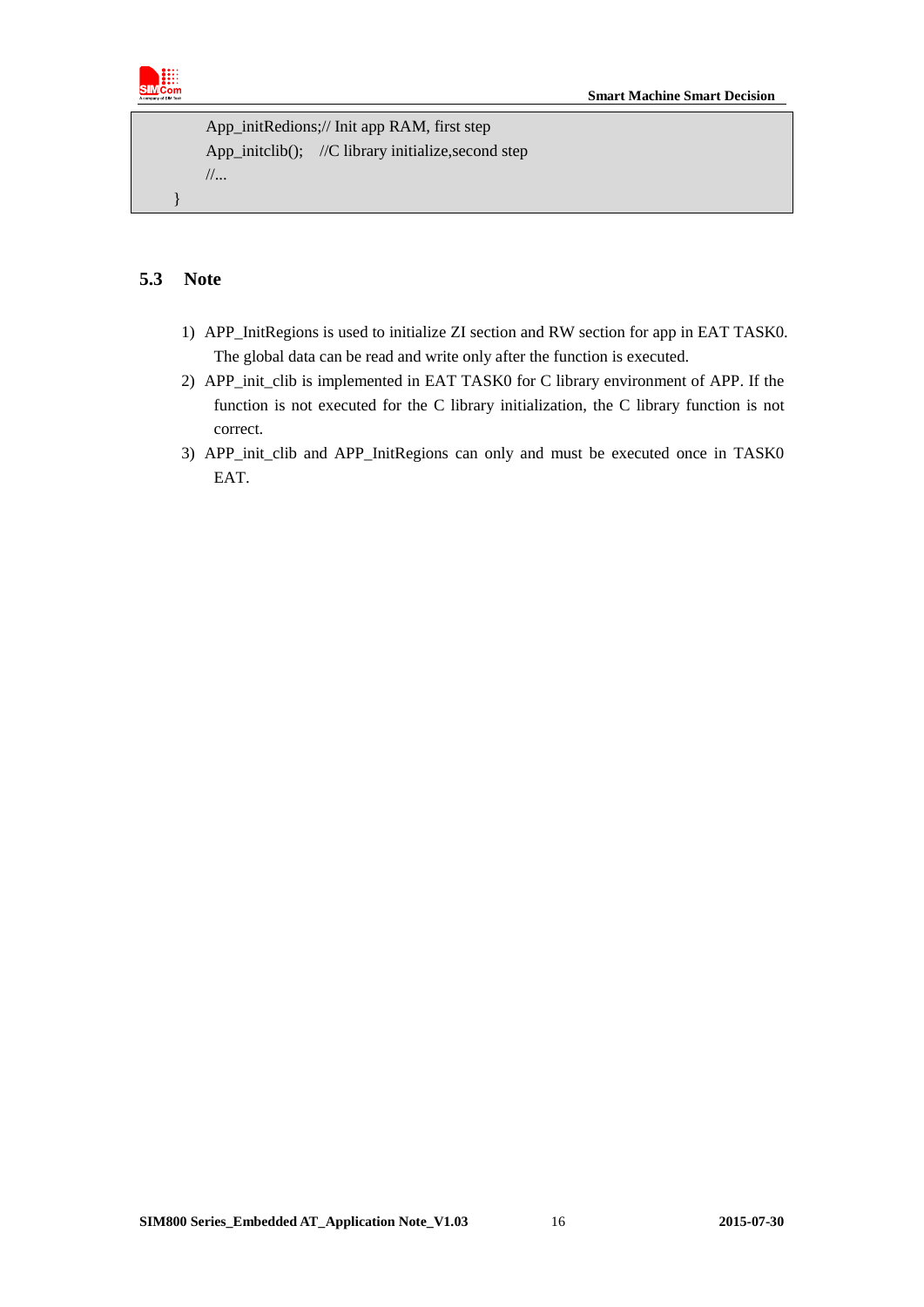

# <span id="page-16-0"></span>**6 Sleep**

API eat\_sleep\_enable is to enable or disable the system sleep mode. And it is disabled as default.

### **Enable the system to into sleep mode**

eat\_sleep\_enable( EAT\_TRUE );

### **Disable the system to enter into sleep mode**

eat sleep enable(EAT\_FALSE );

During sleep mode, module will be woken up regularly and automatically by network paging. There have only key event, GPIO interrupt, timer, incoming SMS and call could wake up module in sleep mode. For detail, please refer to document "SIM800 Series Embedded AT Sleep Application".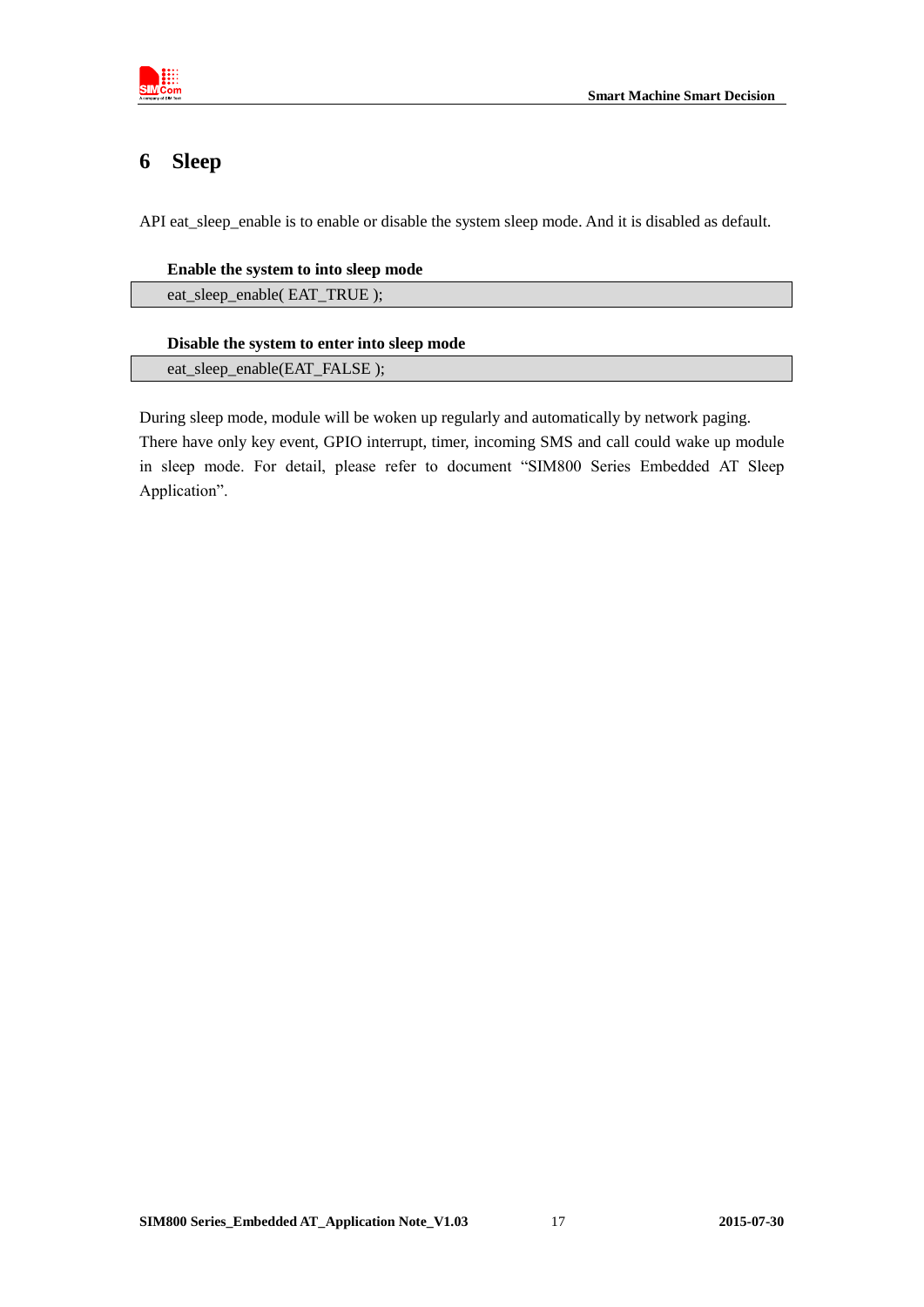

### <span id="page-17-0"></span>**7 Serial Port interface**

### <span id="page-17-1"></span>**7.1 Function Description**

Serial port API functions could do following works:

- 1) Configure Serial port parameter ;
- 2) Transfer data via UART;
- 3) Configure UART mode;

Reserve 3 ports for app, either of them could be specified as AT port or debug port. Different module has different port, for example, there have 2 UART ports and 1 USB port in SIM800H module.

### <span id="page-17-2"></span>**7.2 Message**

### **EAT\_EVENT\_MDM\_READY\_RD**

During the process of modem sending data to EAT, the TX buffer status changing from empty status to non-empty status will trigger a message to EAT. This TX buffer size is 5K bytes.

### **EAT\_EVENT\_MDM\_READY\_WR**

During the process of Modem receiving data from EAT, RX buffer changing from full status to non-full status will trigger a message to EAT. This RX buffer size is 5K bytes.

### EAT\_EVENT\_UART\_READY\_RD

When UART receives data, RX buffer changing from empty status to non-empty status will trigger this message to EAT. This RX buffer size is 2K bytes.

### **EAT\_EVENT\_UART\_READY\_WR**

When UART sends data, TX buffer changing from full status to non-full status will trigger this message to EAT. This TX buffer is 2K bytes.

### **EAT\_EVENT\_UART\_SEND\_COMPLETE**

When UART sends data, TX buffer changing from non-empty status to empty status and the empty status of DMA FIFO will trigger this message.

### <span id="page-17-3"></span>**7.3 Function Interface and Example**

### **Enumeration Varialble**

typedef enum { EAT\_UART\_1, EAT\_UART\_2, EAT\_UART\_3,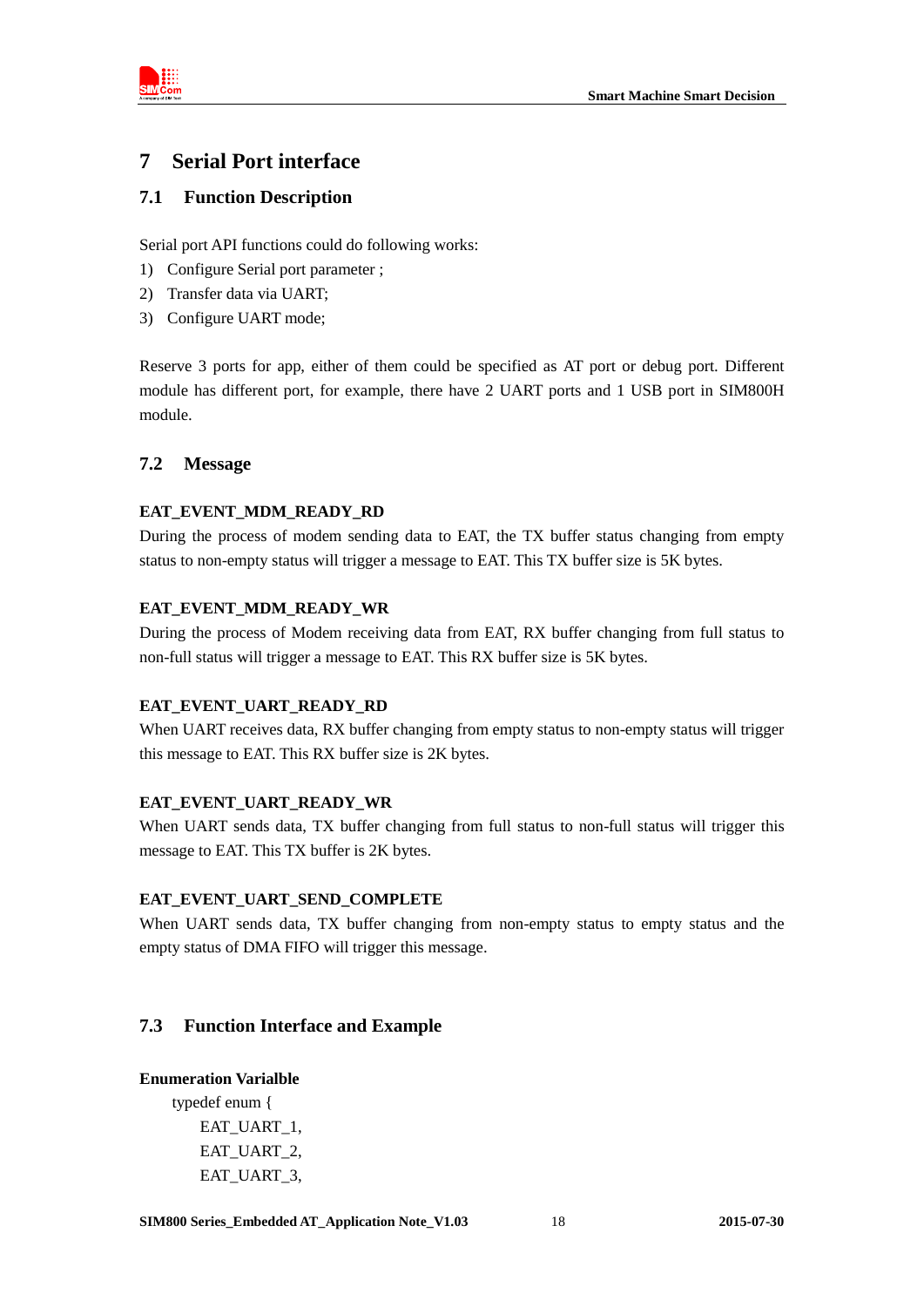

EAT\_UART\_NUM, EAT\_UART\_NULL = 99 } EatUart\_enum;

typedef enum {

| EAT_UART_BAUD_1200   | $=1200,$    |
|----------------------|-------------|
| EAT UART BAUD 2400   | $= 2400,$   |
| EAT_UART_BAUD_4800   | $=4800,$    |
| EAT UART BAUD 9600   | $=9600,$    |
| EAT_UART_BAUD_19200  | $=19200,$   |
| EAT_UART_BAUD_38400  | $= 38400,$  |
| EAT_UART_BAUD_57600  | $= 57600,$  |
| EAT_UART_BAUD_115200 | $=115200,$  |
| EAT_UART_BAUD_230400 | $= 230400,$ |
| EAT_UART_BAUD_460800 | $=460800$   |
|                      |             |

} EatUartBaudrate;

### typedef enum {

 EAT\_UART\_DATA\_BITS\_5=5, EAT\_UART\_DATA\_BITS\_6, EAT\_UART\_DATA\_BITS\_7, EAT\_UART\_DATA\_BITS\_8 } EatUartDataBits\_enum;

typedef enum {

 EAT\_UART\_STOP\_BITS\_1=1, EAT\_UART\_STOP\_BITS\_2, EAT\_UART\_STOP\_BITS\_1\_5 } EatUartStopBits\_enum;

typedef enum {

EAT\_UART\_PARITY\_NONE=0, EAT\_UART\_PARITY\_ODD, EAT\_UART\_PARITY\_EVEN, EAT\_UART\_PARITY\_SPACE

} EatUartParity\_enum;

### **Struct**

 typedef struct { EatUart\_enum uart; } EatUart\_st;

 typedef struct { EatUartBaudrate baud;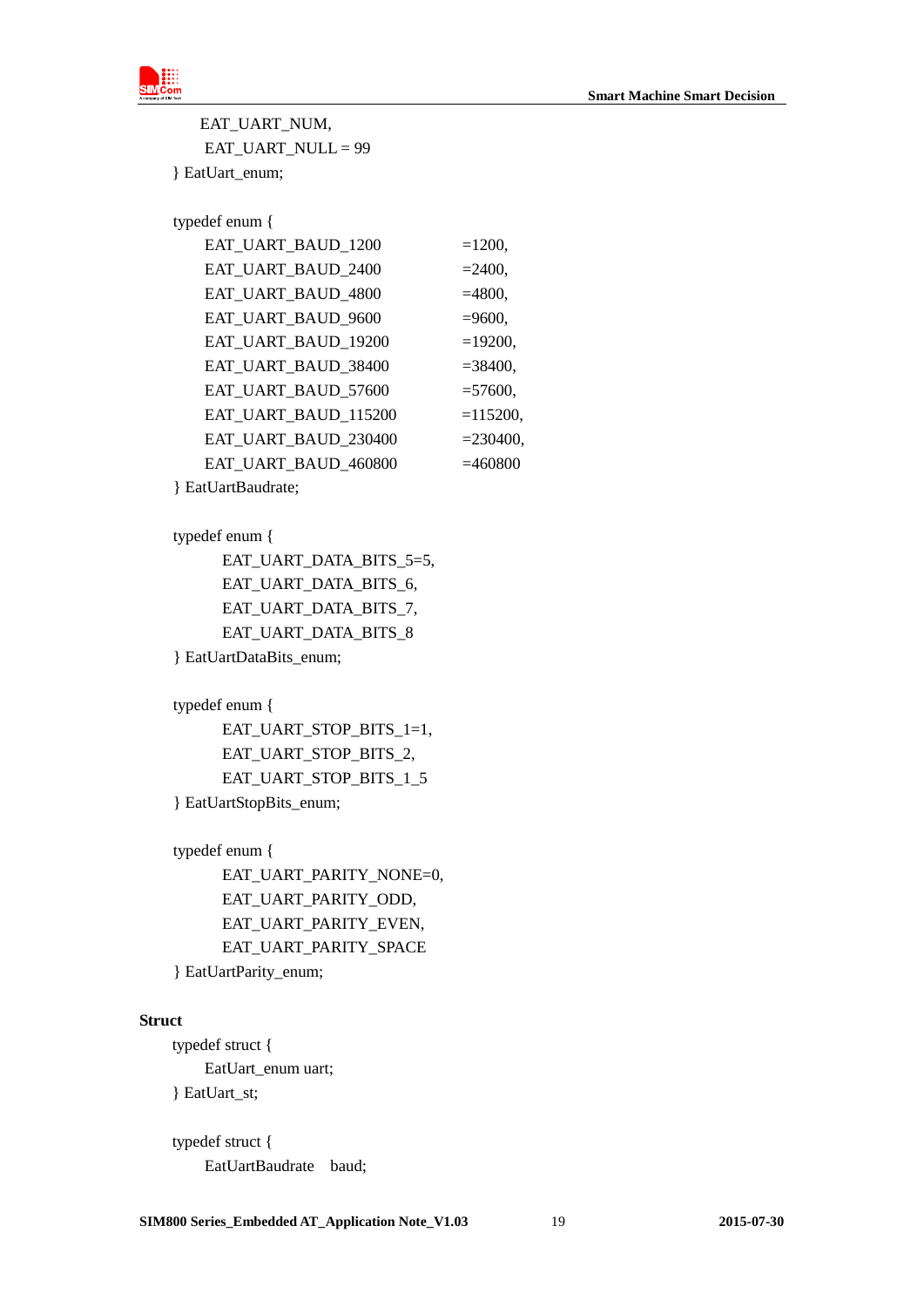

EatUartDataBits enum dataBits; EatUartStopBits\_enum stopBits; EatUartParity\_enum parity; } EatUartConfig\_st;

### **Function Interface**

| <b>Function Interface</b>         | <b>Function</b>                             |
|-----------------------------------|---------------------------------------------|
| eat_uart_open                     | Open and close serial port                  |
| eat_uart_close                    |                                             |
| eat_uart_set_config               | Set and acquire the parameter of serial     |
| eat_uart_get_config               | port                                        |
| eat_uart_set_baudrate             | Set and acquire the transmitting baud rate  |
| eat_uart_get_baudrate             |                                             |
| eat_uart_write                    | Send and receive data                       |
| eat_uart_read                     |                                             |
| eat_uart_set_debug                | Set debug port                              |
| eat_uart_set_at_port              | Set Core system and AT port                 |
| eat_uart_set_send_complete_event  | Set whether enable or disable the report of |
|                                   | sending data completely                     |
| eat_uart_get_send_complete_status | Acquire the status of sending<br>data       |
|                                   | completely                                  |
| eat_uart_get_free_space           | Acquire the remaining space size for send   |
|                                   | buffer                                      |
| eat_modem_write                   | Send date to MODEM or receive data          |
| eat_modem_read                    | from MODEM                                  |

#### **Example**

#### **Open and close serial port**

 // open serial port eat\_uart\_open(EAT\_UART\_1);

 // close serial port eat\_uart\_close (EAT\_UART\_1);

### **Set the parameter for serial port**

EatUartConfig\_st uart\_config;

 uart\_config.baud = 115200; uart\_config.dataBits = EAT\_UART\_DATA\_BITS\_8; uart\_config.parity = EAT\_UART\_PARITY\_NONE; uart\_config.stopBits = EAT\_UART\_STOP\_BITS\_1;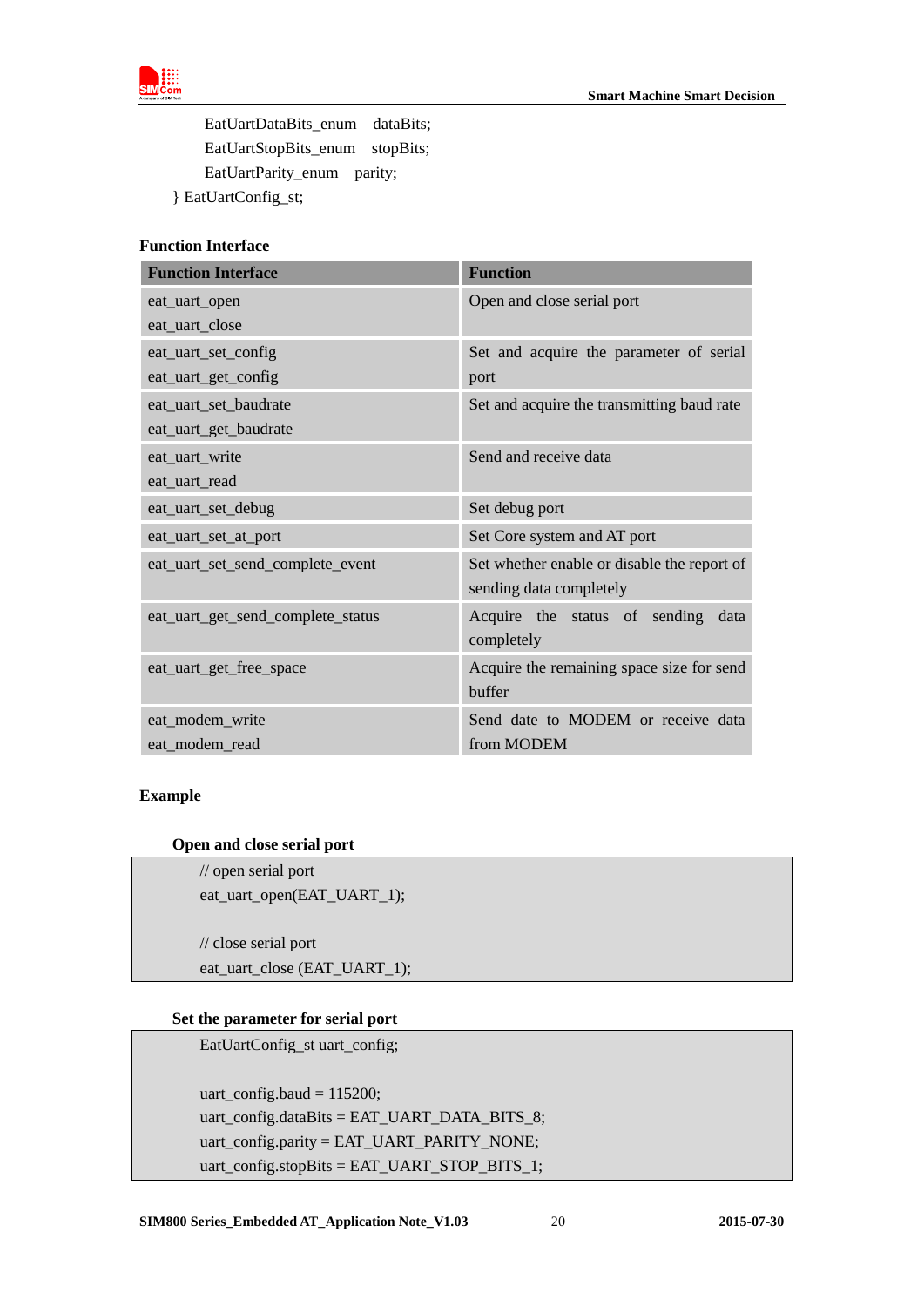

eat uart set config(EAT\_UART\_1, &uart\_config);

#### **Acquire the parameter for serial port**

EatUartConfig\_st uart\_config;

eat\_uart\_get\_config(EAT\_UART\_1, &uart\_config);

#### **Set the baud rate**

eat\_uart\_set\_baudrate (EAT\_UART\_1, EAT\_UART\_BAUD\_115200);

#### **Acquire the baud rate**

EatUartBaudrate baudrate;

baudrate = eat\_uart\_get\_baudrate (EAT\_UART\_1);

#### **Send and receive data**

```
 u16 len;
 u8 rx_buf[EAT_UART_RX_BUF_LEN_MAX];
 //receive data
 len = eat_uart_read(EAT_UART_1, rx_buf, EAT_UART_RX_BUF_LEN_MAX);
if(len != 0)
 {
     // send data
    eat_uart_write(EAT_UART_1, rx_buf, len);
 }
```
### **Set function port**

eat\_uart\_set\_at\_port(EAT\_UART\_1); eat\_uart\_set\_debug(EAT\_UART\_2);

### **Set whether enable the report of sending data completely**

//Enable the report of sending data completely

eat\_uart\_set\_send\_complete\_event (EAT\_UART\_1, EAT\_TRUE);

//Disable the report of sending data completely eat\_uart\_set\_send\_complete\_event (EAT\_UART\_1, EAT\_FALSE);

 **Acquire the status of sending data completely**

eat\_bool status;

status = eat\_uart\_get\_send\_complete\_status (EAT\_UART\_1);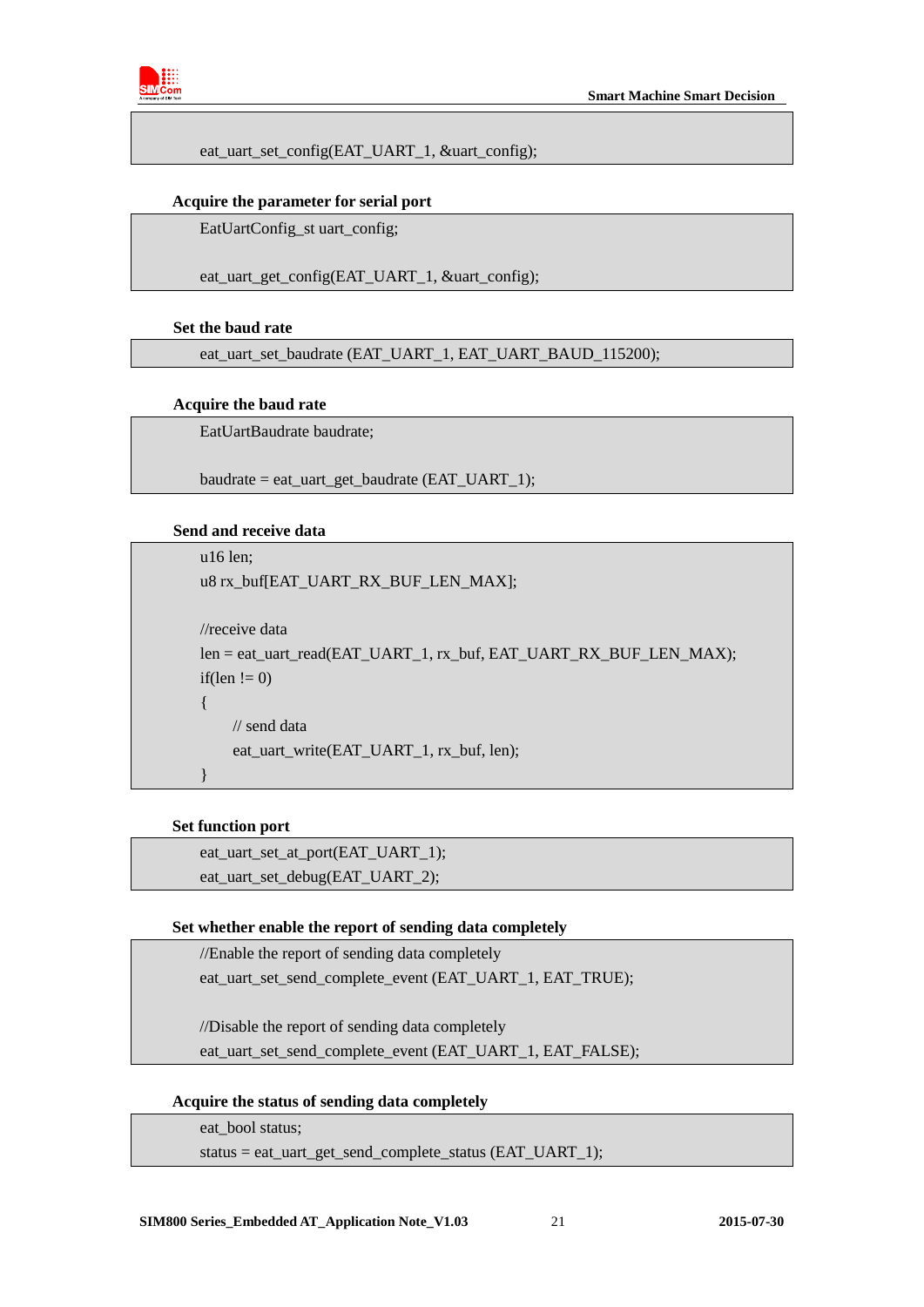

### **Acquire the remaining space size of sending buffer**

 unsigned short size; size = eat\_uart\_get\_free\_space (EAT\_UART\_1);

### **Data transmitting between EAT and MODEM**

 u16 len; u8 rx\_buf[5120];

 //Receive data len = eat\_modem\_read (EAT\_UART\_1, rx\_buf, 5120); //Send ata eat\_modem\_write (EAT\_UART\_1, rx\_buf, len);

### <span id="page-21-0"></span>**7.4 Serial Port Data Flow**

### **Flow Chart of Serial Port data and message in EAT Application**



### **Flow Chart of Serial Port Data and Message between EAT and Modem**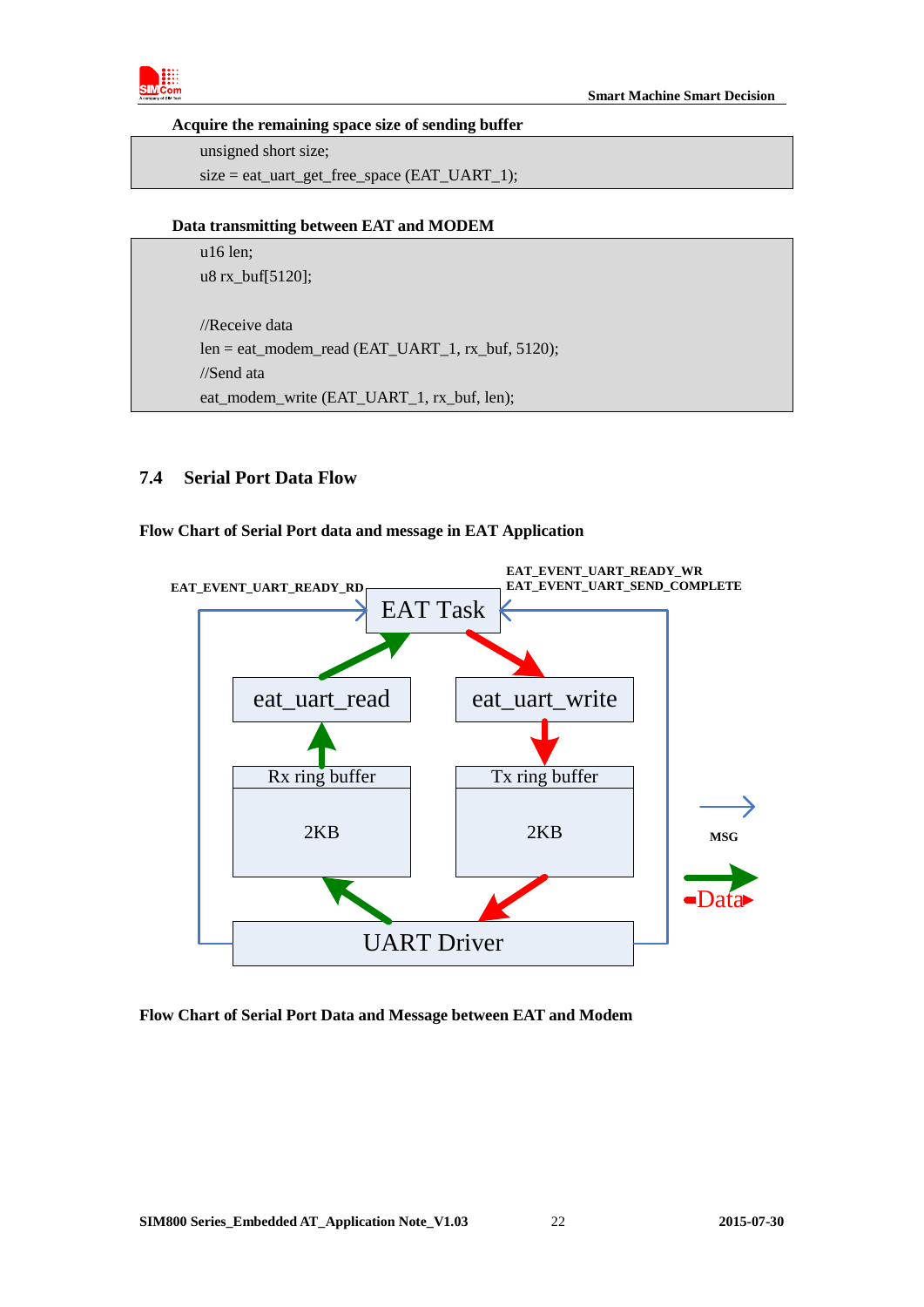





### <span id="page-22-0"></span>**7.5 Note**

- 1) Once APP receives the message from EAT\_EVENT\_MDM\_READY\_RD or EAT\_EVENT\_UART\_READY\_RD, it would read the data from RX buffer with eat modem read or eat uart read interface. If there has data unread in buffer, then READY\_RD message will not report when receiving new data.
- 2) The following functions should be used after eat\_uart\_open and before eat\_uart\_clode :
- eat\_uart\_set\_config
- eat uart get config
- eat uart set baudrate
- eat\_uart\_get\_baudrate
- eat\_uart\_write
- eat uart read
- eat uart set send complete event
- eat uart get send complete status
- eat\_uart\_get\_free\_space
- 3) Following functions should be used in initialization phase (in the member function func\_ext1 of struct EatEntry\_st )
- eat uart set debug
- eat\_uart\_set\_at\_port
- eat\_uart\_set\_debug\_config
- 4) API eat\_uart\_set\_at\_port is not available before firmware version 1116B02V01.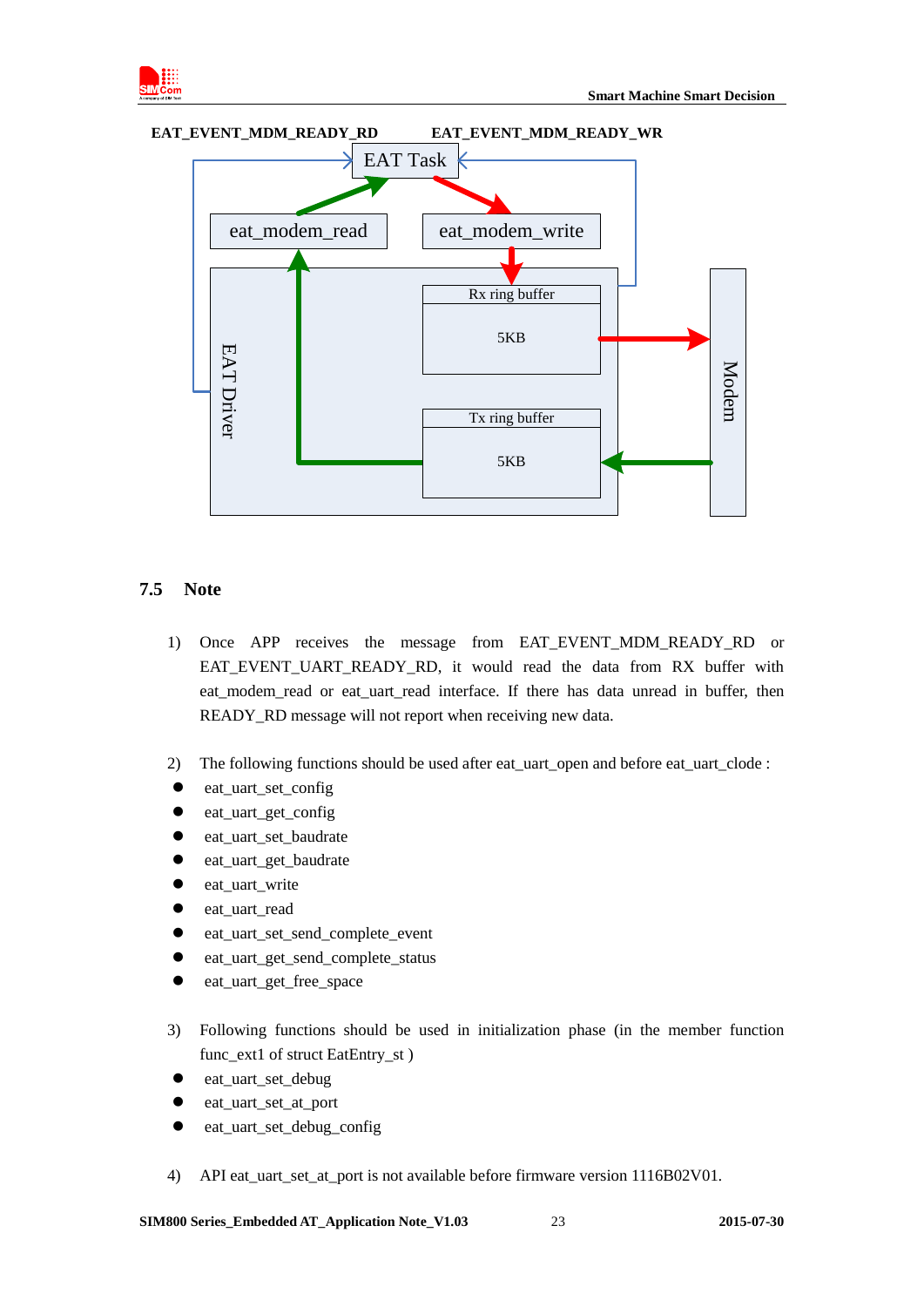

EAT API eat\_get\_version() or eat\_get\_buildno() could get FW version, also could use AT command to read as following.

**at+cgmr** Revision:1116B02SIM840W64\_WINBOND\_EMBEDDEDAT **OK at+csub** +CSUB: V01 OK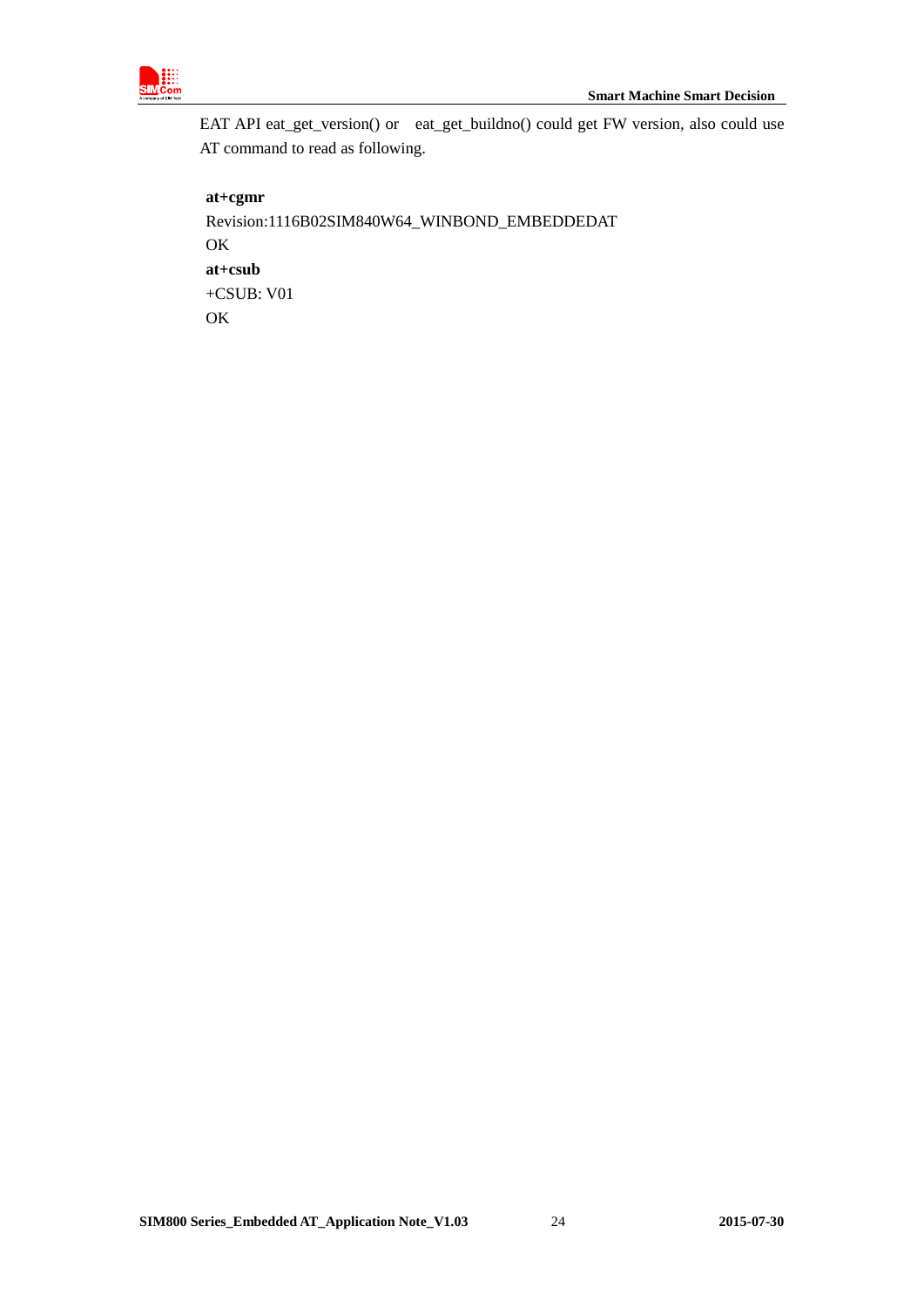

### <span id="page-24-0"></span>**8 Flash Allocation**

### <span id="page-24-1"></span>**8.1 Function Description**

There have interfaces for flash writing, erasing and app upgrade.

### <span id="page-24-2"></span>**8.2 Function Interface and Example**

### **Function Interface**

| <b>Function Interface</b> | <b>Function</b>             |
|---------------------------|-----------------------------|
| eat flash erase           | Erase FLASH block           |
| eat_flash_write           | Write data to FLASH         |
| eat_update_app            | Upgrade app                 |
| eat_get_app_base_addr     | Get app base address        |
| eat_get_app_space         | Get the space size of app   |
| eat_get_flash_block_size  | Get the size of FLASH block |

### <span id="page-24-3"></span>**8.3 Space allocation**

FLASH allocation of standard EAT version is shown in the following table. The address configuration may be different based on customer's requirement.

The base address and space size of app can be acquired by interfaces eat\_get\_app\_base\_addr() and eat\_get\_app\_space().

Following tables show different flash allocation based on different modules.

### **SIM800W 64 M Versions:**

| <b>Section</b> | <b>Start Address</b> | <b>End Address</b> | Size (Byte)       |
|----------------|----------------------|--------------------|-------------------|
| Modem          | 08000000             | 083FFFFFF          | 4M (0x400000)     |
| APP            | 08400000             | 0867FFFF           | 2.5M (0x280000)   |
| <b>FS</b>      | 08680000             | 087BFFFF           | 1.25M (0x140000)  |
| <b>RAM</b>     | F0220000             | F03FFFFF           | 1.875M (0x1E0000) |

### **SIM800V 128 M Version**

| <b>Section</b> | <b>Start Address</b> | <b>End Address</b> | Size (Byte)       |
|----------------|----------------------|--------------------|-------------------|
| Modem          | 08000000             | 084FFFFFF          | 5M (0x500000)     |
| APP            | 08500000             | 086FFFFF           | 2M (0x200000)     |
| <b>FS</b>      | 08700000             | 08EEFFFF           | 7.9M (0x7F0000)   |
| <b>RAM</b>     | F0220000             | F03FFFFF           | 1.875M (0x1E0000) |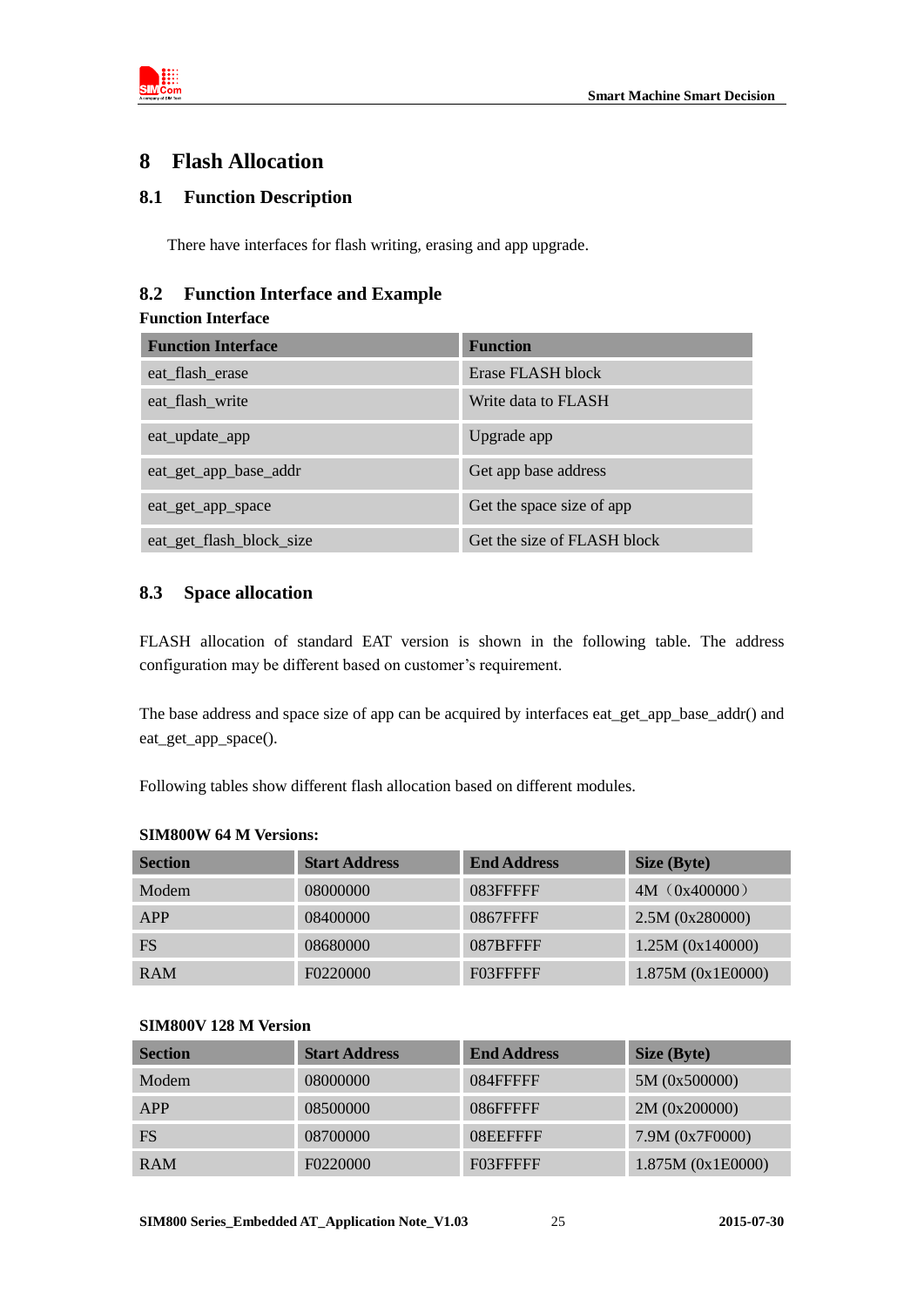

### **SIM800H Version**

| <b>Section</b> | <b>Start Address</b> | <b>End Address</b> | Size (Byte)     |
|----------------|----------------------|--------------------|-----------------|
| Modem          | 10000000             | 101FFFFF           | 2M (0x200000)   |
| APP            | 10200000             | 1037FFFF           | 1.5M (0x180000) |
| <b>FS</b>      | 10380000             | 103FDFFF           | 504K (0x7E000)  |
| <b>RAM</b>     | F0380000             | F03FFFFF           | 512K (0x80000)  |

### **SIM800 32M Version**

| <b>Section</b> | <b>Start Address</b> | <b>End Address</b> | Size (Byte)     |
|----------------|----------------------|--------------------|-----------------|
| Modem          | 10000000             | 101FFFFF           | 2M (0x200000)   |
| APP            | 10200000             | 1037FFFF           | 1.5M (0x180000) |
| <b>FS</b>      | 10380000             | 103FDFFF           | 504K (0x7E000)  |
| <b>RAM</b>     | F0380000             | F03FFFFF           | 512K (0x80000)  |

### **SIM800 64M Version**

| <b>Section</b> | <b>Start Address</b> | <b>End Address</b> | Size (Byte)      |
|----------------|----------------------|--------------------|------------------|
| Modem          | 10000000             | 103FFFFF           | 4M (0x200000)    |
| APP            | 10400000             | 1066FFFF           | 2.43M (0x270000) |
| FS.            | 10680000             | 107BFFFF           | 1.25M (0x140000) |
| <b>RAM</b>     | F0600000             | F077FFFF           | 1.5M (0x180000)  |

### **SIM800 BT 64M Version**

| <b>Section</b> | <b>Start Address</b> | <b>End Address</b> | Size (Byte)       |
|----------------|----------------------|--------------------|-------------------|
| Modem          | 10000000             | 105BFFFF           | 5.625M (0x5A0000) |
| APP            | 905A0000             | 9066FFFF           | 832K (0xD0000)    |
| <b>FS</b>      | 10680000             | 107BFFFF           | 1.25M (0x140000)  |
| <b>RAM</b>     | F0600000             | F077FFFF           | 1.5M (0x180000)   |

### **SIM800C 32M Version**

| <b>Section</b> | <b>Start Address</b> | <b>End Address</b> | Size (Byte)       |
|----------------|----------------------|--------------------|-------------------|
| Modem          | 10000000             | 10308FFF           | $3.1M$ (0x309000) |
| APP            | 90309000             | 9039BFFF           | 588K (0x93000)    |
| <b>FS</b>      | 1039E000             | 103FE000-1         | 384K(0x60000)     |
| <b>RAM</b>     | F0380000             | F03EFFFF           | 448K (0x70000)    |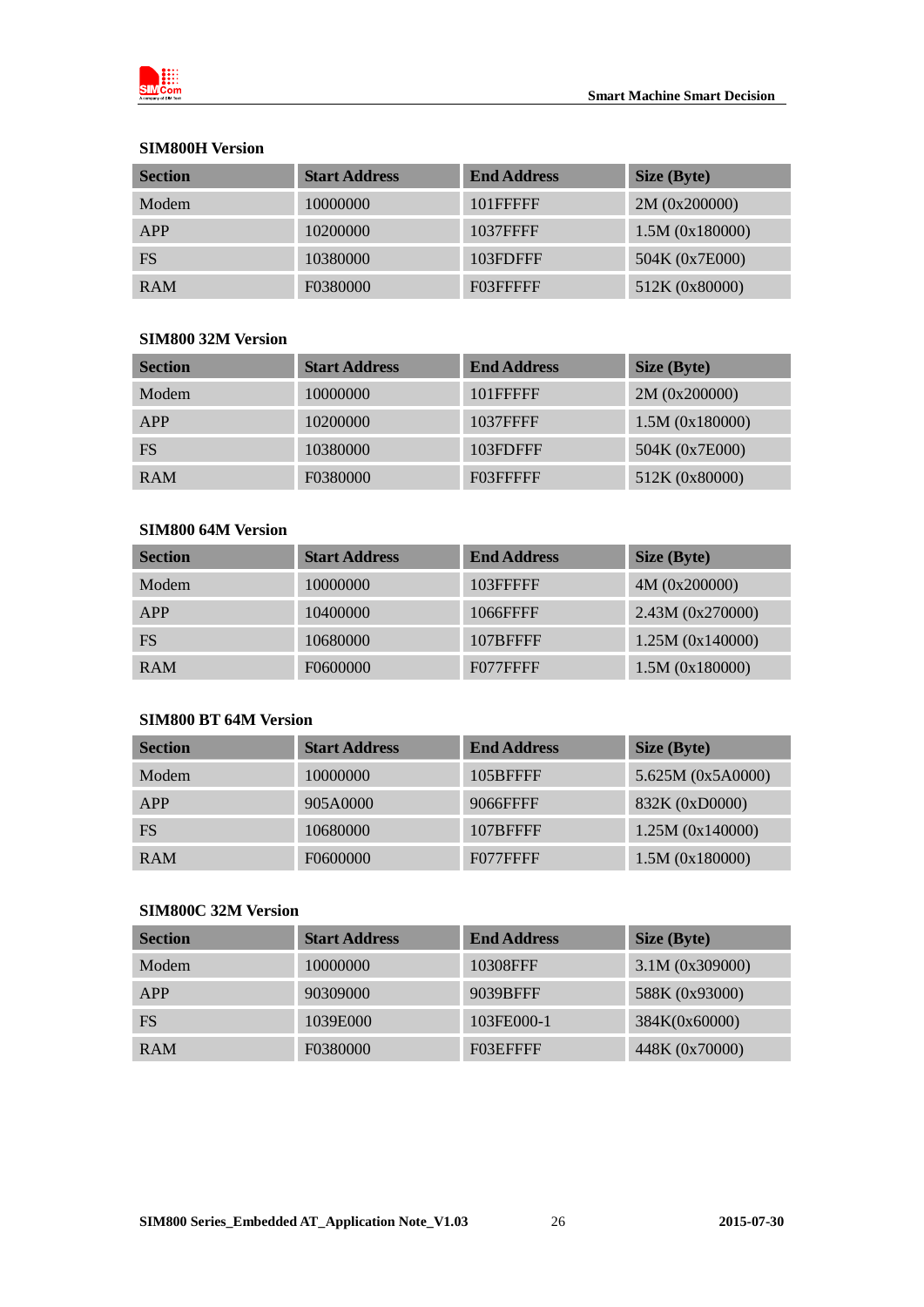

#### **SIM808 Version**

| <b>Section</b> | <b>Start Address</b> | <b>End Address</b> | Size (Byte)       |
|----------------|----------------------|--------------------|-------------------|
| Modem          | 10000000             | 10308FFF           | $3.1M$ (0x309000) |
| APP            | 90309000             | 9039BFFF           | 588K (0x93000)    |
| FS.            | 1039E000             | 103FE000-1         | 384K(0x60000)     |
| <b>RAM</b>     | F0380000             | F03EFFFF           | 448K (0x70000)    |

### **APP:** customer's app code and ROM space

**FS:** File system space includes system parameter, calibration parameter, etc. File system space supplied to customer is also contained in this space. The system occupies 200K space, so size of space customer can use is equal to file system size minus 200K.

### *Note: Customer has different requirements for different platform, so the address configuration of Flash and RAM space size may also be different. Please refer to the released version.*

### <span id="page-26-0"></span>**8.4 APP upgrade**

App could be updated during module in working status.

There has a flag for app upgrade status. Only after app upgraded completely finished, this flag will be clear. Supposed the process was interrupted in middle, after next reboot, app upgrade process will continue from beginning. So, this protection will make module recovery from abnormal status.

In the end of process, module will reboot app, and pass parameter to app\_main.

app upgrade flow is as following:

|                                                                                                                                                                                                                                                                                                                       | u32 APP_DATA_RUN_BASE; //running address of app                              |                      |         |    |
|-----------------------------------------------------------------------------------------------------------------------------------------------------------------------------------------------------------------------------------------------------------------------------------------------------------------------|------------------------------------------------------------------------------|----------------------|---------|----|
| u32                                                                                                                                                                                                                                                                                                                   | APP_DATA_STORAGE_BASE;                                                       | $\frac{1}{\sqrt{2}}$ | address | of |
| app updating code                                                                                                                                                                                                                                                                                                     |                                                                              |                      |         |    |
|                                                                                                                                                                                                                                                                                                                       | const unsigned char app_new_data[] = {                                       |                      |         |    |
|                                                                                                                                                                                                                                                                                                                       | #include app_new                                                             |                      |         |    |
| $\frac{1}{2}$ , $\frac{1}{2}$ $\frac{1}{2}$ $\frac{1}{2}$ $\frac{1}{2}$ $\frac{1}{2}$ $\frac{1}{2}$ $\frac{1}{2}$ $\frac{1}{2}$ $\frac{1}{2}$ $\frac{1}{2}$ $\frac{1}{2}$ $\frac{1}{2}$ $\frac{1}{2}$ $\frac{1}{2}$ $\frac{1}{2}$ $\frac{1}{2}$ $\frac{1}{2}$ $\frac{1}{2}$ $\frac{1}{2}$ $\frac{1}{2}$ $\frac{1}{2}$ |                                                                              |                      |         |    |
|                                                                                                                                                                                                                                                                                                                       |                                                                              |                      |         |    |
|                                                                                                                                                                                                                                                                                                                       | void update_app_test_start ()                                                |                      |         |    |
|                                                                                                                                                                                                                                                                                                                       |                                                                              |                      |         |    |
|                                                                                                                                                                                                                                                                                                                       |                                                                              |                      |         |    |
|                                                                                                                                                                                                                                                                                                                       | //Acquire address                                                            |                      |         |    |
|                                                                                                                                                                                                                                                                                                                       | $APP\_DATA\_RUN\_BASE = eat\_get\_app\_base\_addr();$ // acquire app address |                      |         |    |
|                                                                                                                                                                                                                                                                                                                       | $app\_space\_value = eat\_get\_app\_space();$ //acquire app space size       |                      |         |    |
|                                                                                                                                                                                                                                                                                                                       | APP DATA_STORAGE_BASE = APP_DATA_RUN_BASE + (app_space_value>>1);            |                      |         |    |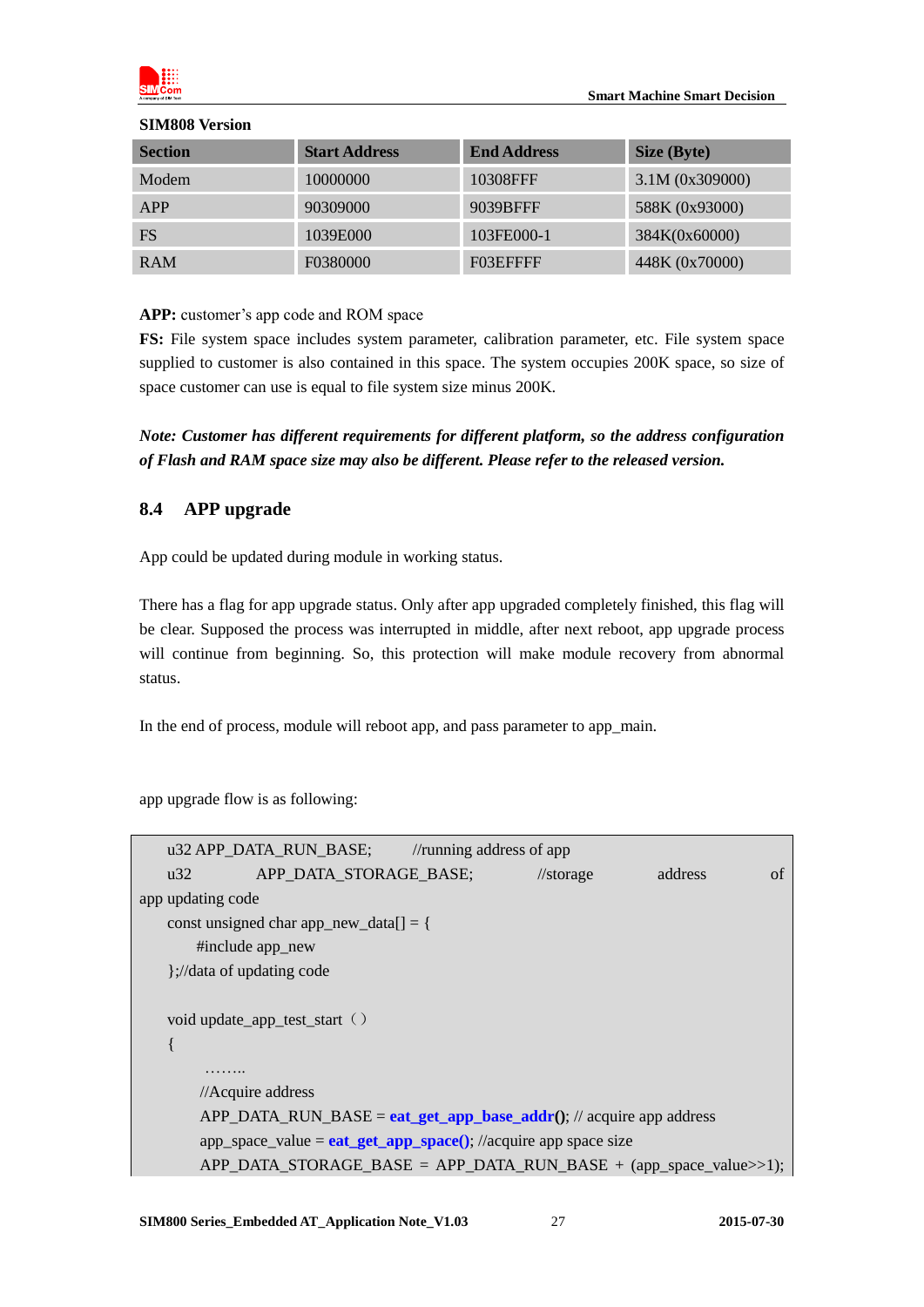

// save the address of app updating file

// erase the flash space area of updating storage address

eat flash\_erase(APP\_DATA\_STORAGE\_BASE,update\_app\_data\_len);

………

// download the updating program into flash space area , the starting address is APP\_DATA\_STORAGE\_BASE

eat flash\_write(APP\_DATA\_STORAGE\_BASE, app\_new\_data, app\_datalen);

……… // update

}

eat\_update\_app((void\*)(APP\_DATA\_RUN\_BASE),

(void\*)(APP\_DATA\_STORAGE\_BASE), app\_datalen, EAT\_PIN\_NUM, EAT\_PIN\_NUM, EAT\_FALSE);

### **The updating process after calling eat\_update\_app is as following:**

- 1) Write the related parameters into the APP update flag area;
- 2) Reboot module, check the value of APP update flag, move the updating program in the address of APP\_DATA\_STORAGE\_BASE to the app running address APP\_DATA\_RUN\_BASE , and set the value of flag.
- 3) Reboot module again and run new app code. Module will check the parameter from app\_main(void param) and judge the result of app upgrade process, then clear the flag in APP updata\_flag area.

void app\_main(void \*data)

{

}

EatEvent\_st event: EatEntryPara\_st \*para;

APP\_InitRegions();//Init app RAM

para = (EatEntryPara\_st\*)data;

 memcpy(&app\_para, data, sizeof(EatEntryPara\_st)); if(app\_para.is\_update\_app && app\_para.update\_app\_result) { //APP update succeed eat\_update\_app\_ok(); //clear update APP flag } ............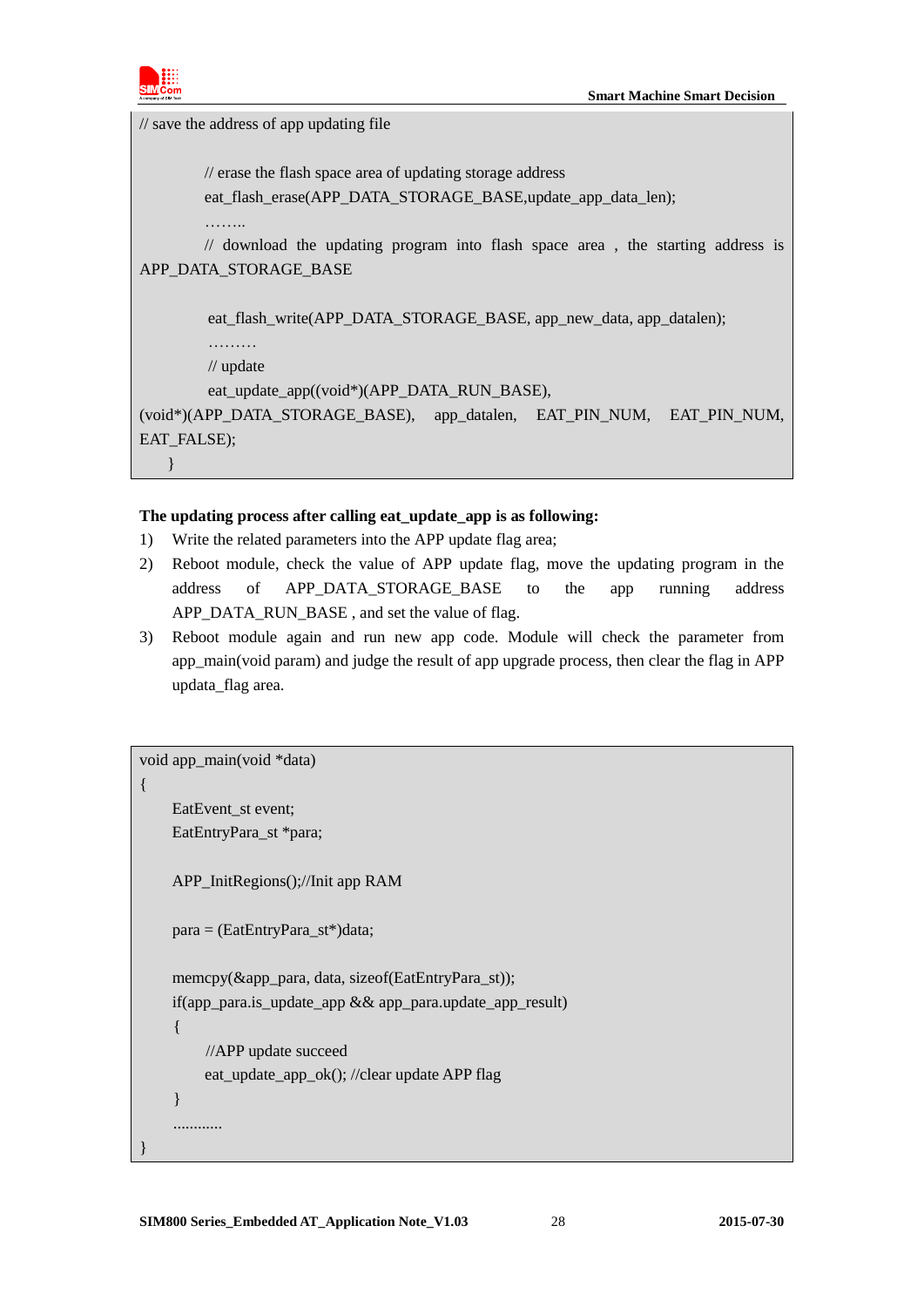

Customer should clear update flag by calling eat\_updata\_app\_ok() in new app\_main code. If not, module will write data in APP\_DATA\_STORAGE\_BASE to APP\_DATA\_DATA\_RUN\_BASE.

### <span id="page-28-0"></span>**8.5 Note**

1) Block is the basic unit for flash operation. The address for eat flash erase(const void\*address, unsigned int size) should be in integral multiple of block. If not, EAT system will handle it, and set the operating address from the starting address of the block..

If size is not in integral multiple of block, module will erase (size/block size)+1 pcs of block. The interface to get flash block size is eat\_get\_flash\_block\_size.

2) if the block was written before, customer should erase first before writing again.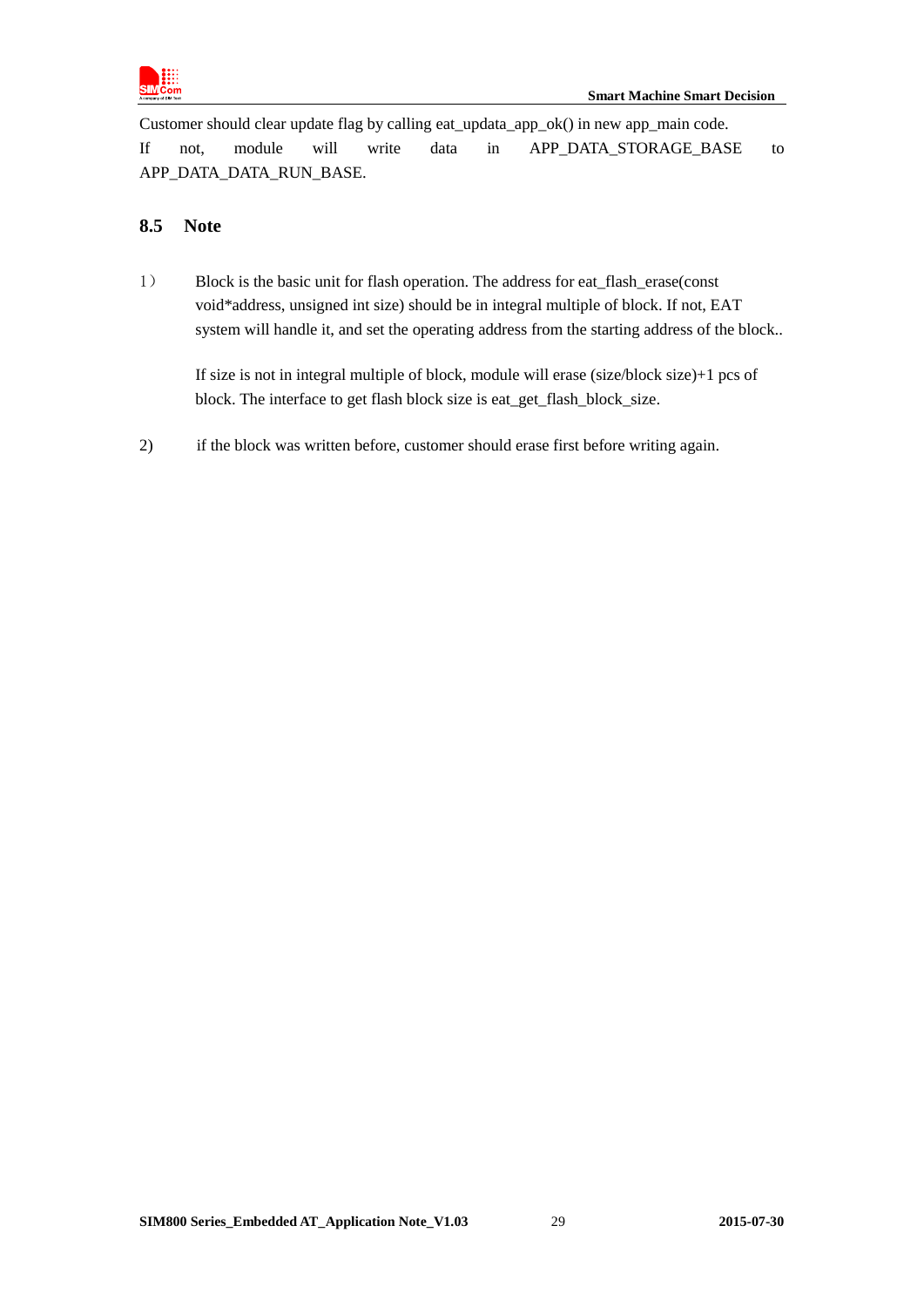



# <span id="page-29-0"></span>**9 File System**

### <span id="page-29-1"></span>**9.1 Function Interface**

Following are interface API functions.

| <b>Function Interface</b> | <b>Function</b>                                |
|---------------------------|------------------------------------------------|
| eat_fs_Open               | Open or create file                            |
| eat_fs_Close              | Close the opened file                          |
| eat_fs_Read               | Read file                                      |
| eat_fs_Write              | Write file                                     |
| eat_fs_Seek               | Seek the file pointer                          |
| eat_fs_Commit             | Push file to disk                              |
| eat_fs_GetFileSize        | Acquire the file size                          |
| eat_fs_GetFilePosition    | Acquire the current file's pointer             |
| eat_fs_GetAttributes      | Acquire the file's attribute                   |
| eat_fs_SetAttributes      | Configure the file's attribute                 |
| eat_fs_Delete             | Delete file                                    |
| eat_fs_CreateDir          | Create file directory                          |
| eat_fs_RemoveDir          | Delete file directory                          |
| eat_fs_Truncate           | Truncate file                                  |
| eat_fs_GetDiskFreeSize    | Acquire the size of remained file system space |
| eat_fs_GetFolderSize      | Acquire file size                              |

### <span id="page-29-2"></span>**9.2 Note**

1) There have only four kinds of file operations which include FS\_READ\_WRITE , FS\_READ\_ONLY , FS\_CREATE and FS\_CREATE\_ALWAYS intrerfaces. It supports to open or create maximum 24 files at the same time. The created file name need two-byte alignment and in UCS2 code. For example, customer can't use "C:\\file.txt" to open a file directly but have to use L"C:\\file.txt". The actual value is :

The example of converting char to unicode

 for(i=0;i<filename\_len;i++) {  $filename_l[i*2] = filename[i];$ filename\_ $[i*2+1] = 0x00;$ }

2) Eat\_fs\_GetDiskFreeSize supports to acquire the remained space size of inner file system and T-Flash. It may get corresponding error value if there is no external T-Flash .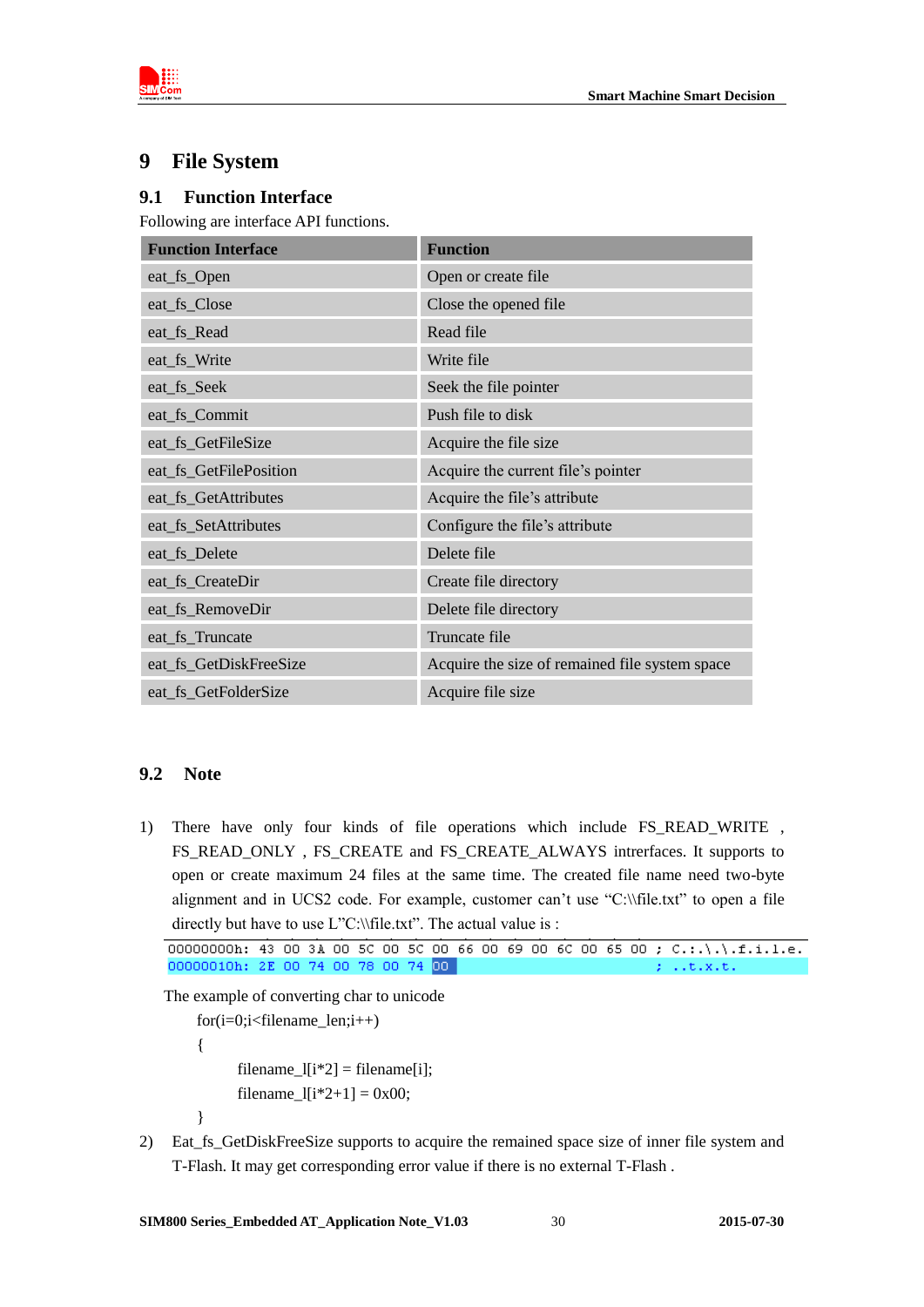

- 3) eat\_fs\_Write has no size limitation for writing data at one time, but it would make error once write data more than the remained space size of file system or SD card. The actual length of data written in file system is referring to last parameter return of this interface.
- 4) The drive of inner file system is "C", root directory is "C:\\". The drive of T\_Flash is "D:", root directory is "D:\\". If customer operate files without drive name, module will use inner flash memory.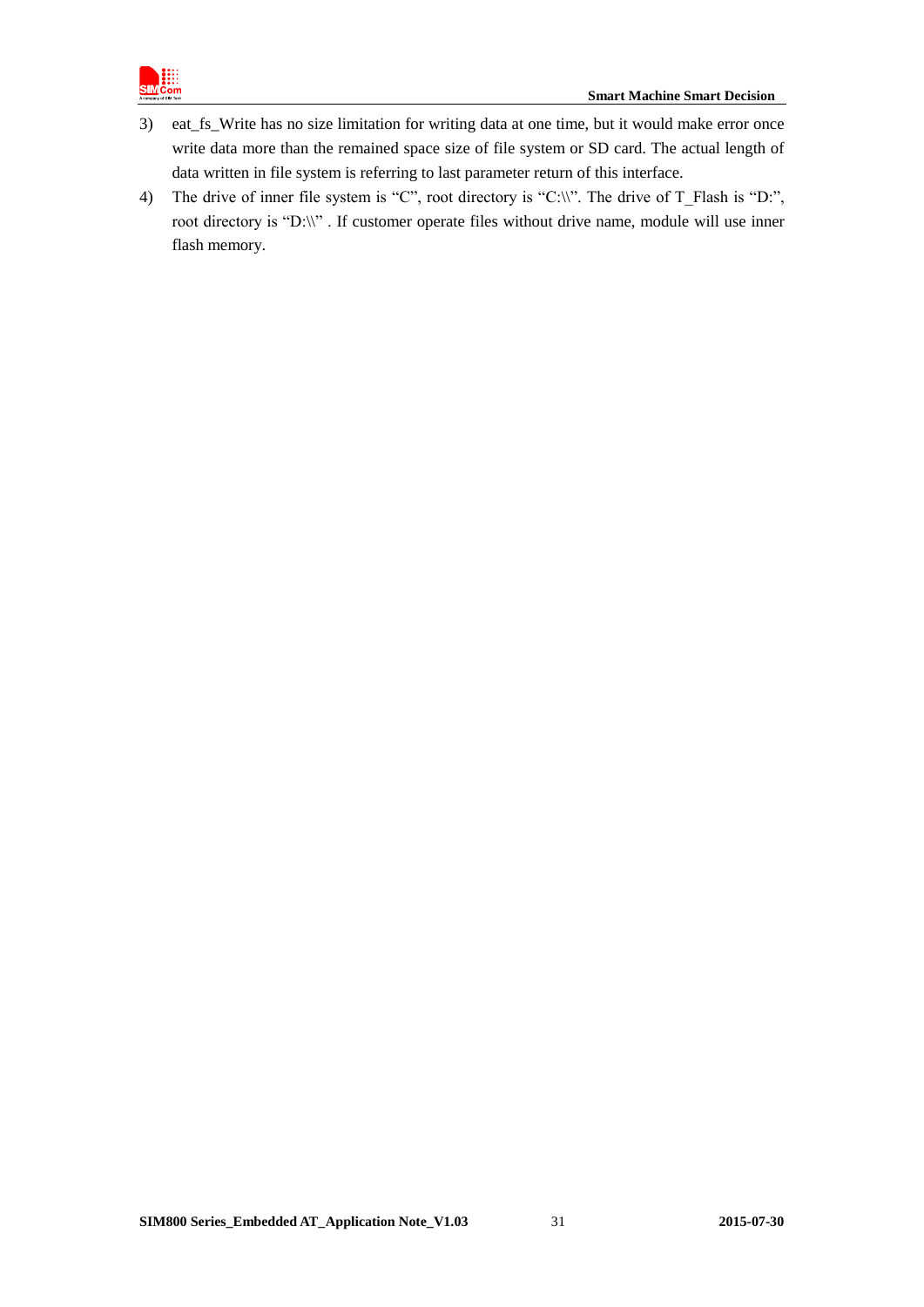

# <span id="page-31-0"></span>**10 Peripheral Interface**

### <span id="page-31-1"></span>**10.1 Function Introduction**

EAT provides some API functions to operate peripheral interfaces, like LCD, Keypad, ADC and so on.

- 1) GPIO read/write control interface
- 2) Interrupt configuration interface
- 3) Analog SPI interface
- 4) PWM output control interface
- 5) ADC read interface
- <span id="page-31-2"></span>6) Powerkey , LED control interface

**10.2** Relative Function Interface and Example

### <span id="page-31-3"></span>**10.2.1 GPIO Read/write and control Interface**

Below is the enumeration definition for SIM800W PIN, please refer to the the definition in eat\_periphery.h for other platform (module).

| typedef enum {                                       |                                                                |
|------------------------------------------------------|----------------------------------------------------------------|
| $EAT_PIN6_ADC0 = 6,$ // ADC                          |                                                                |
| EAT_PIN8_GPIO1 = 8, $\qquad$ // GPIO                 |                                                                |
|                                                      | EAT_PIN9_I2C_SDA = 9, $\qquad$ // GPIO, KEY_ROW, EINT, I2C_SDA |
|                                                      | EAT_PIN10_I2C_SCL = 10, $\#$ GPIO, KEY_COL, I2C_SCL            |
| EAT_PIN11_KPLED = 11, $\mathcal{U}$ KPLED            |                                                                |
| EAT_PIN16_NETLIGHT = 16, $\mathcal{W}$ PWM           |                                                                |
| EAT_PIN28_GPIO2 = 28, // GPIO, EINT                  |                                                                |
| EAT_PIN29_KBC5 = 29, $\qquad$ // GPIO, KEY_COL, EINT |                                                                |
| EAT_PIN30_KBC4 = 30, $\#$ GPIO, KEY_COL              |                                                                |
| EAT_PIN31_KBC3 = 31, $\qquad$ // GPIO, KEY_COL       |                                                                |
| EAT_PIN32_KBC2 = 32, $\#$ GPIO, KEY_COL              |                                                                |
| EAT_PIN33_KBC1 = 33, $\qquad$ // GPIO, KEY_COL       |                                                                |
| EAT_PIN34_KBC0 = 34, $//KEY\_COL$                    |                                                                |
| EAT_PIN35_KBR5 = 35, $\qquad$ // GPIO, KEY_ROW, EINT |                                                                |
| EAT_PIN36_KBR4 = 36, $\angle$ // GPIO, KEY_ROW       |                                                                |
| EAT_PIN37_KBR3 = 37, $\angle$ // GPIO, KEY_ROW       |                                                                |
| EAT_PIN38_KBR2 = 38, // GPIO, KEY_ROW                |                                                                |
| EAT_PIN39_KBR1 = 39, $\qquad$ // GPIO, KEY_ROW       |                                                                |
|                                                      | EAT_PIN40_KBR0 = 40, $\angle$ // GPIO, KEY_ROW, SPI_LSDI       |
| EAT_PIN45_GPIO3 = 45, // GPIO, EINT                  |                                                                |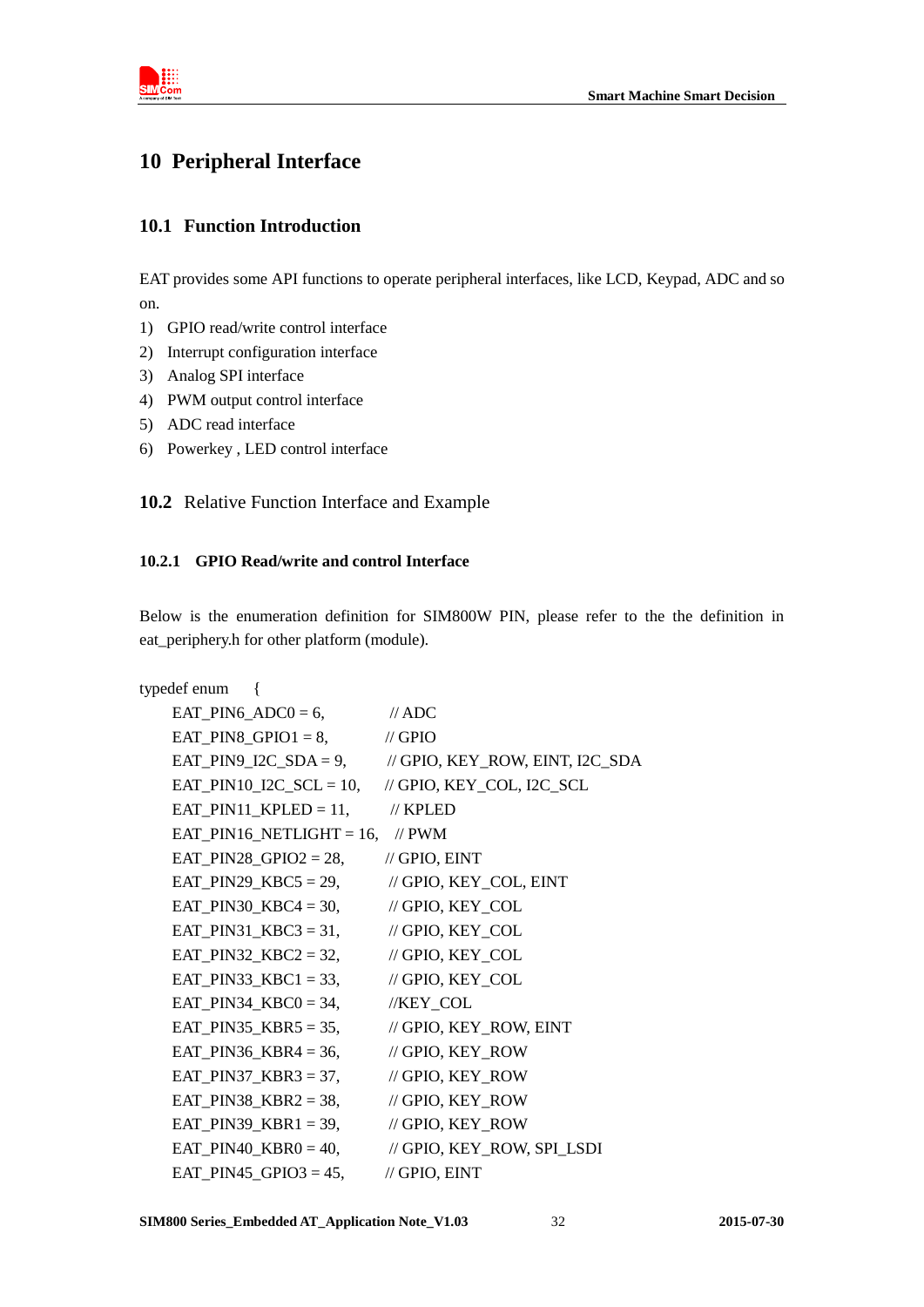

EAT PIN46 DISP\_DATA =  $46$ , // GPIO, SPI\_LSDA EAT PIN47 DISP CLK = 47, // GPIO, SPI\_SCK EAT\_PIN48\_DISP\_RST =  $48$ , // GPIO EAT PIN49 DISP  $DC = 49$ , // GPIO, KEY ROW, SPI LSA EAT\_PIN50\_DISP\_CS = 50,  $\#$  GPIO, SPI\_LSCE EAT\_PIN51\_VDD\_EXT = 51,  $\quad$  // VDD\_EXT EAT PIN52 PCM  $SYNC = 52$ , // GPIO EAT\_PIN53\_PCM\_IN = 53,  $\frac{\text{N}}{\text{GPIO}}$ EAT PIN54 PCM CLK = 54,  $\#$  GPIO EAT\_PIN55\_PCM\_OUT = 55,  $\frac{\pi}{6}$  // GPIO EAT PIN57 GPIO4 = 57,  $\frac{1}{2}$  GPIO, KEY COL, EINT EAT\_PIN58\_RXD3 = 58,  $\qquad$  // GPIO, UART3 EAT\_PIN59\_TXD3 = 59,  $\qquad$  // GPIO, UART3 EAT PIN60  $RXD = 60$ , // UART1 EAT\_PIN61\_TXD =  $61$ ,  $\qquad$  // UART1 EAT PIN62 DBG  $RXD = 62$ , // GPIO, UART2 EAT PIN63 DBG TXD = 63, // GPIO, UART2 EAT PIN65 LCD LIGHT =  $65$ ,  $//$  LCD LIGTH  $EAT_PIN_NUM = 68$ } EatPinName\_enum;

typedef enum {

EAT PIN MODE GPIO, EAT\_PIN\_MODE\_KEY, EAT\_PIN\_MODE\_EINT, EAT\_PIN\_MODE\_UART, EAT\_PIN\_MODE\_SPI, EAT\_PIN\_MODE\_PWM, EAT\_PIN\_MODE\_I2C, EAT\_PIN\_MODE\_CLK, EAT\_PIN\_MODE\_NUM } EatPinMode\_enum;

typedef enum { EAT GPIO LEVEL LOW, EAT\_GPIO\_LEVEL\_HIGH } EatGpioLevel\_enum;

typedef enum { EAT\_GPIO\_DIR\_INPUT, EAT\_GPIO\_DIR\_OUTPUT, } EatGpioDir\_enum;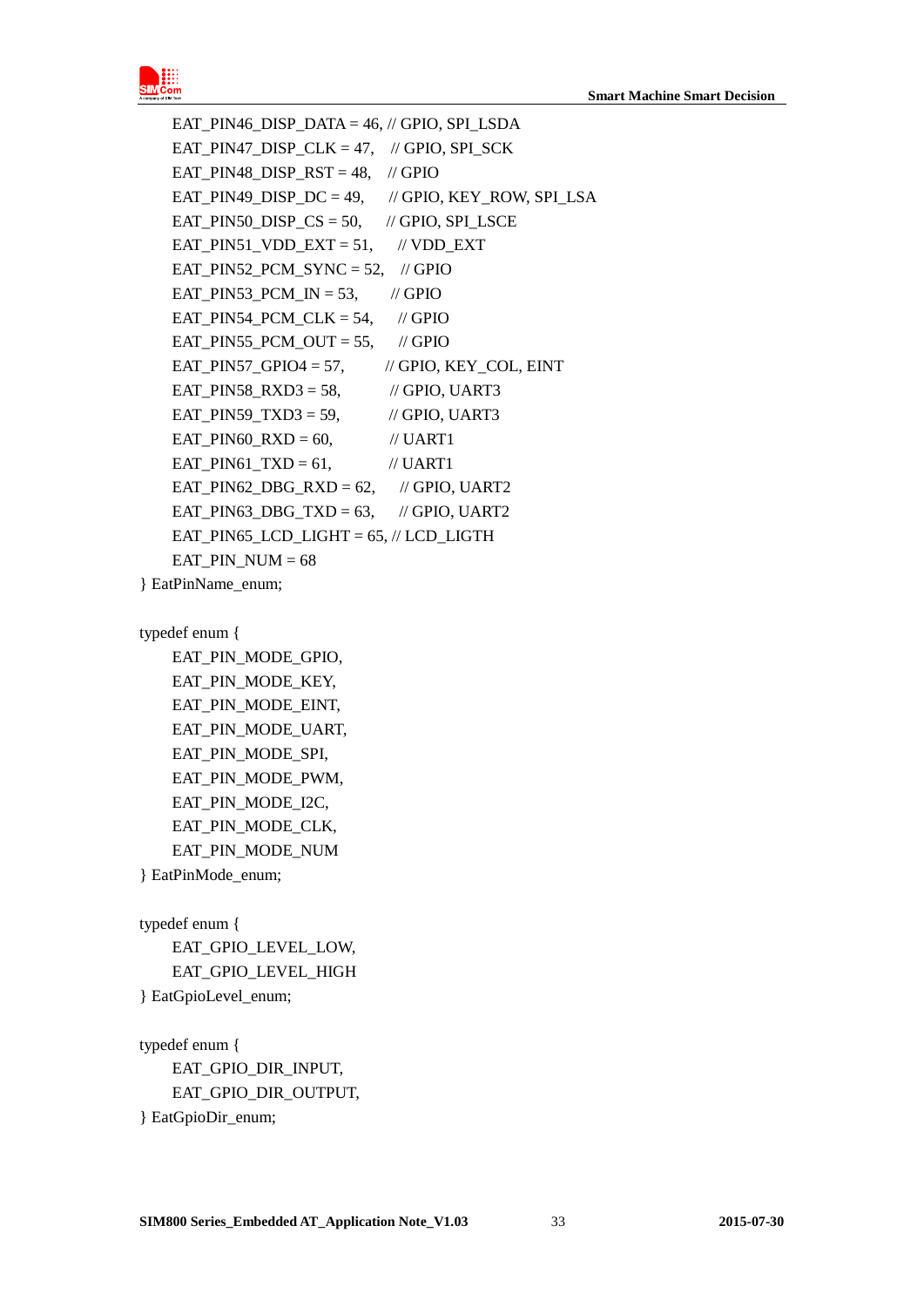

### **Function Interface**

| <b>Function Interface</b> | <b>Function</b>                                                                    |
|---------------------------|------------------------------------------------------------------------------------|
| eat_gpio_setup            | set PIN's GPIO attribute                                                           |
| eat_gpio_write            | Write GPIO's electrical level                                                      |
| eat_gpio_read             | Read GPIO's electrical level                                                       |
| eat_gpio_write_ext        | write GPIO's electrical level (only available for<br>some specific pin of SIM800W) |
| eat_pin_set_mode          | set PIN's mode                                                                     |

### **Example**

/\*set PIN52 as GPIO output mode , initialized to low electrical level \*/ eat\_gpio\_setup(EAT\_PIN52\_PCM\_SYNC, EAT\_GPIO\_DIR\_OUTPUT, EAT\_GPIO\_LEVEL\_LOW); /\* set PIN52 to high electrical level eat\_gpio\_write(EAT\_PIN52\_PCM\_SYNC, EAT\_GPIO\_LEVEL\_HIGH); /\*read PIN52\*/ eat\_gpio\_read (EAT\_PIN52\_PCM\_SYNC); /\* set PIN53 to high level \*/ eat\_gpio\_write\_ext(EAT\_PIN53\_PCM\_IN, EAT\_GPIO\_LEVEL\_HIGH);

/\* set PIN40 as key value mode \*/ eat\_pin\_set\_mode(EAT\_PIN40\_KBR0, EAT\_PIN\_MODE\_KEY);

### **Note:**

1) eat gpio write ext interface is available in SIM800W only. Compared to eat gpio write , eat gpio write ext has a faster speed to write . eat gpio write ext may take about 1μs (microsecond) to write which is only half of the time eat\_gpio\_write takes. eat gpio write ext doesn't do the fault-tolerant check and it is only effective to some specific pins of SIM800W. The pins supported for now are as following :

> EAT\_PIN8\_GPIO1, EAT\_PIN9\_I2C\_SDA, EAT\_PIN10\_I2C\_SCL, EAT\_PIN52\_PCM\_SYNC, EAT\_PIN53\_PCM\_IN, EAT\_PIN54\_PCM\_CLK. EAT\_PIN55\_PCM\_OUT , EAT\_PIN57\_GPIO4, EAT\_PIN58\_RXD3 EAT\_PIN59\_TXD3, EAT\_PIN62\_DBG\_RXD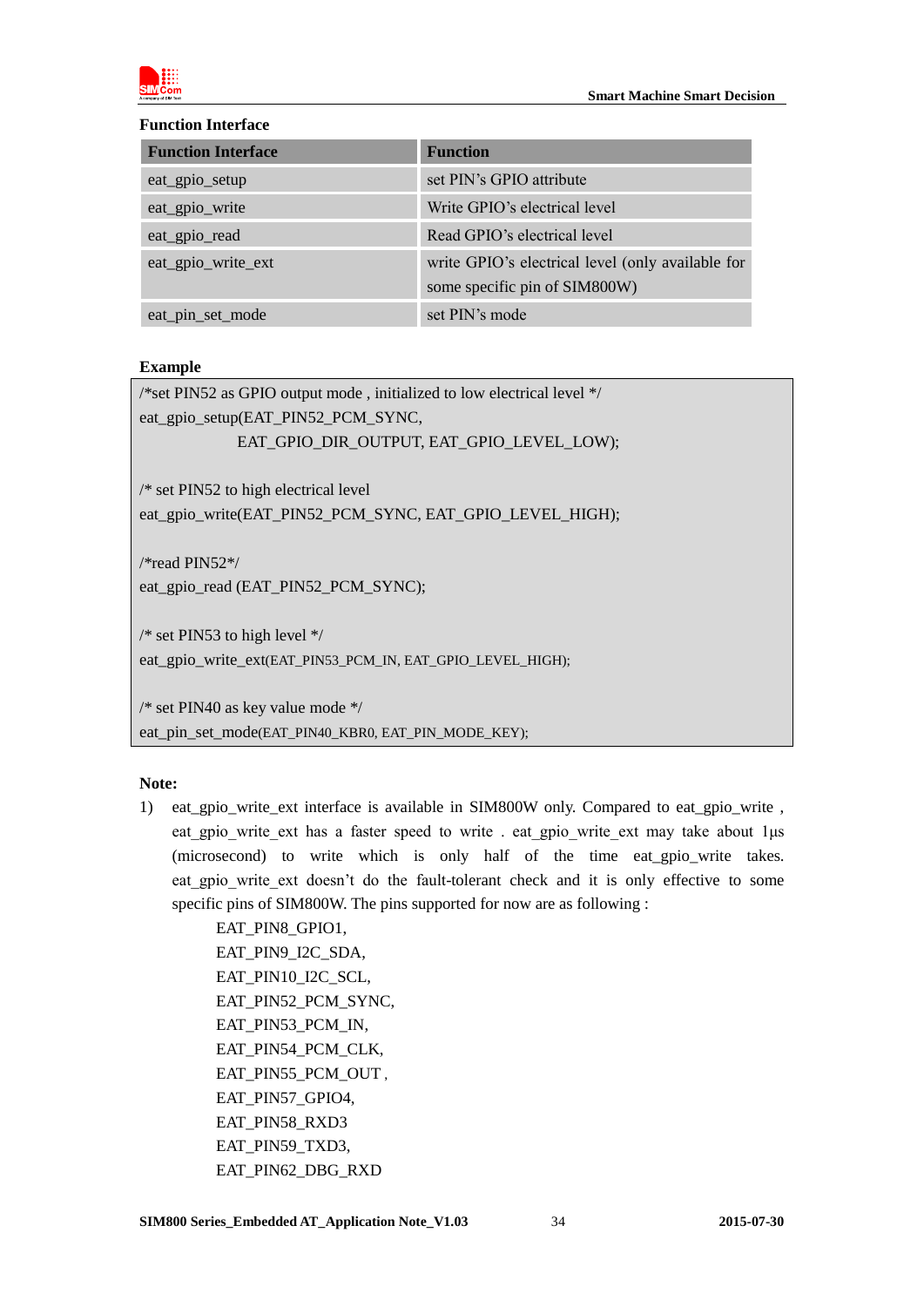

### EAT\_PIN63\_DBG\_TXD,

- 2) Customer should pay attention to some pins' status of pull-up and pull-down in hardware design. For example, the following 4 pins of SIM800W series modules should be noticed carefully, whose status may affect the start-up of module.
	- PIN16, PIN34, PIN52 should not be forced to pull-up or pull-down before module start up.
	- $\bullet$  If PIN64 is used to detect the SIM card status (AT+CSDT=1), this pin should be pulled up to VDD\_EXT by 10k~100k resistor. If PIN64 is not used to detect the SIM card  $(AT+CSDT=0)$ , this pin can be kept open. We could use  $AT&W$  to save the configuration of AT+CSDT, then it would follow the configuration when the module start up next time.

| Pin | <b>Name</b>       | <b>Status</b><br><b>before</b><br>start<br><b>up</b> | The possible<br>abnormity caused by<br>changing electrical<br>level compulsively in<br>the start-up process | <b>Explanation</b>                                                                                                                    |
|-----|-------------------|------------------------------------------------------|-------------------------------------------------------------------------------------------------------------|---------------------------------------------------------------------------------------------------------------------------------------|
| 16  | <b>NETLIGHT</b>   | Low                                                  | can't start up                                                                                              | NETLIGHT has been pulled down<br>inner module already                                                                                 |
| 34  | KBC <sub>0</sub>  | High                                                 | can't start up                                                                                              | KBCO can't be pulled down before<br>start up . Otherwise, Module would<br>enter into USB download mode and<br>can't start up          |
| 52  | PCM_SYNC          | High                                                 | can't start up                                                                                              | pulled up inner module already                                                                                                        |
| 64  | GPIO <sub>5</sub> | High                                                 | restart after start up,<br>read the SIM card<br>abnormally, fail to<br>register to network                  | If GPIO5 is used as SIM card<br>detection, it should be pulled up to<br>VDD_EXT by 10-100K resistor<br>externally, can't keep it open |

### <span id="page-34-0"></span>**10.2.2 Module Interrupt configuration Interface**

### **EVENT**:

EAT\_EVENT\_INT

### **Enumeration Definition :**

typedef enum {

EAT\_INT\_TRIGGER\_HIGH\_LEVEL, /\* high level\*/ EAT\_INT\_TRIGGER\_LOW\_LEVEL, /\* low level\*/ EAT\_INT\_TRIGGER\_RISING\_EDGE, /\* rising edge\*/ EAT\_INT\_TRIGGER\_FALLING\_EDGE, /\* falling edge\*/ EAT\_INT\_TRIGGER\_NUM } EatIntTrigger\_enum; /\* The GPIO EINT trigger mode \*/

### **Struct :**

typedef struct {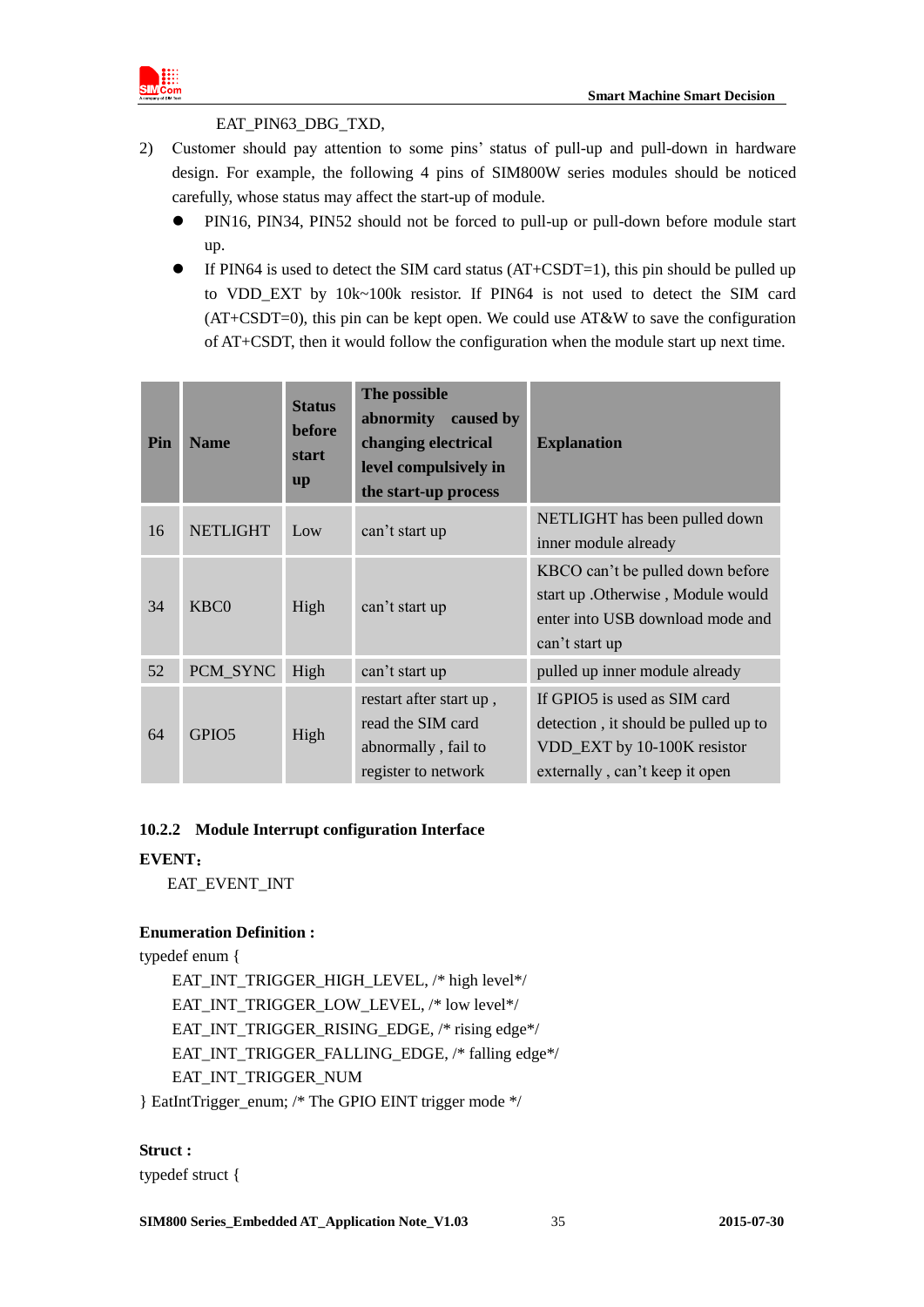

EatPinName enum pin;  $/*$  the pin  $*/$ 

EatGpioLevel\_enum level; /\* 1-high level; 0-low level\*/

} EatInt\_st; /\* EAT\_EVENT\_INT data struct\*/

### **Callback Function**

typedef void (\*eat\_gpio\_int\_callback\_func)(EatInt\_st \*interrupt);

### **Function Interface**

| <b>Function Interface</b> | <b>Function</b>                                                                         |
|---------------------------|-----------------------------------------------------------------------------------------|
| eat_int_setup             | set interrupt                                                                           |
| eat_int_setup_ext         | set interrupt, there is a parameter that wether or not<br>auto set the trigger polarity |
| eat_int_set_trigger       | set the trigger mode of interrupt                                                       |

### **Example:**

| /* define the interrupt callback function $\frac{*}{ }$            |  |  |  |
|--------------------------------------------------------------------|--|--|--|
| void int_test_handler_func (EatInt_st *interrupt)                  |  |  |  |
|                                                                    |  |  |  |
| $\frac{1}{\sqrt{d}}$ something                                     |  |  |  |
|                                                                    |  |  |  |
| $/*$ set interrupt $*/$                                            |  |  |  |
| eat_int_setup(EAT_PIN45_GPIO3, EAT_INT_TRIGGER_LOW_LEVEL,          |  |  |  |
| 100, int_test_handler_func);                                       |  |  |  |
| /* if the interrupt callback function is not defined (NULL) $*/$   |  |  |  |
| //Get INT EVENT                                                    |  |  |  |
| eat_get_event(&event);                                             |  |  |  |
| if( $EAT$ _EVENT_INT == event.event)                               |  |  |  |
|                                                                    |  |  |  |
| $//$ do something                                                  |  |  |  |
|                                                                    |  |  |  |
| /* reconfigure the trigger condition of interrupt $\frac{k}{4}$    |  |  |  |
| eat_int_set_trigger(EAT_PIN45_GPIO3, EAT_INT_TRIGGER_RISING_EDGE); |  |  |  |
|                                                                    |  |  |  |

### **Note:**

- 1) The unit of parameter debounce\_ms in eat\_int\_setup is 10ms. For example, it means 100ms if debounce\_ms is equal to 10. This parameter debounce\_ms is only effective to level-triggered interrupt.
- 2) If customer wants to invert interrupt mode after pin triggered, then customer needs to configure the interrupt inversion in callback function.
- 3) The response time of edge-triggered interrupt is about 1ms. The response time of level-triggered interrupt equals debounce\_ms plus 1ms, it depends on the configuration of debounce\_ms.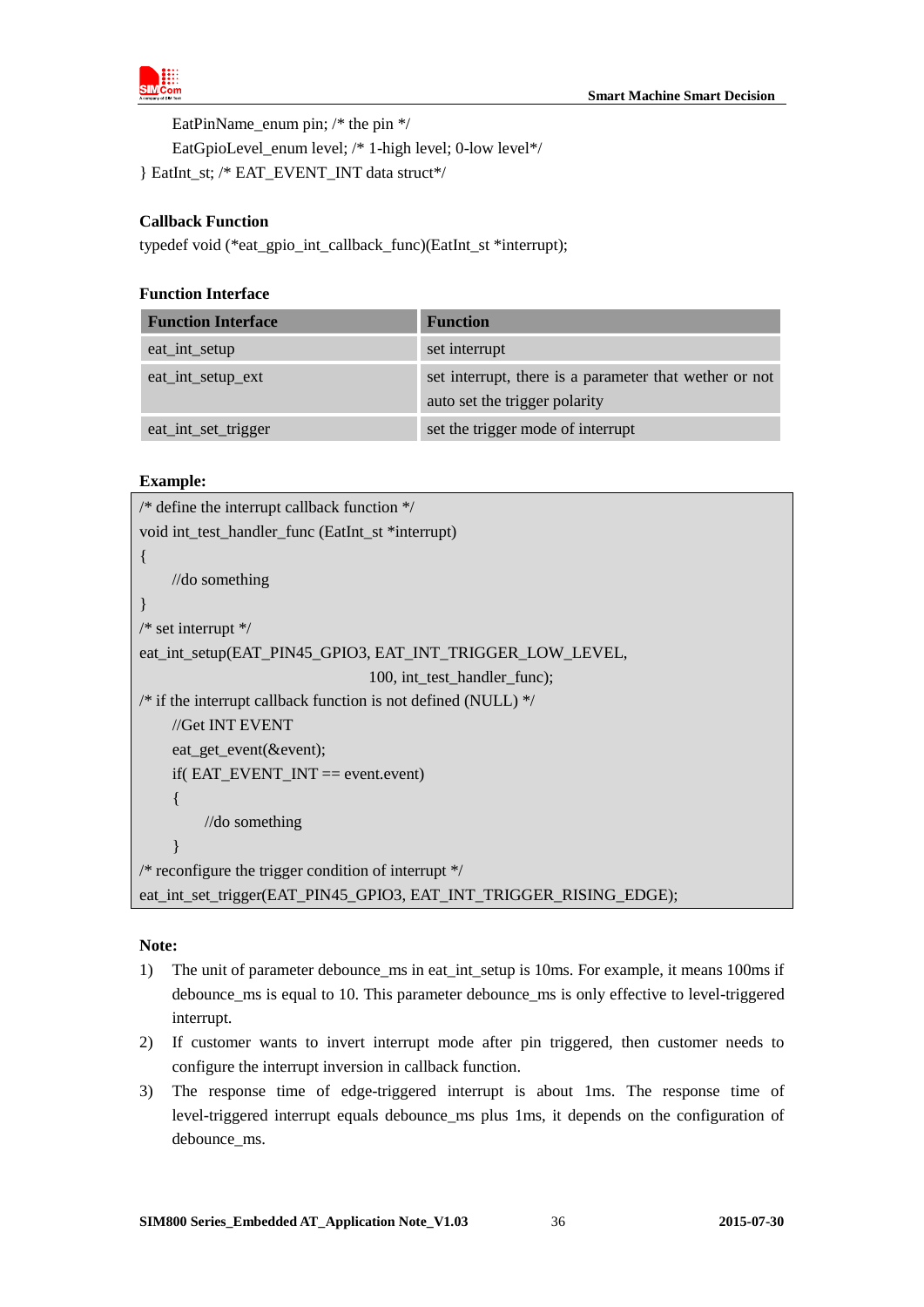

- 4) If level-triggered interrupt mode and EVENT interrupt mode used, then customer should check current status of pin before configuration, and configure the different status. For example, pin's current status is LOW\_LEVEL, then trigger level should be configured to HIGH\_LEVEL. Otherwise the core will get continuous interrupt report which may cause module reboot. Or customer could try eat\_int\_setup\_ext interface, and configure last parameter as opposite level.
- 5) When using interrupt callback mode, do not use functions which will occupy long time or resource of system in callback function.

### <span id="page-36-0"></span>**10.2.3 SPI Interface**

### **Enumeration Definition**

typedef enum { EAT\_SPI\_3WIRE,  $/* 3$  wire SPI  $*/$  EAT\_SPI\_4WIRE /\* 4 wire SPI \*/ } EatSpiWire\_enum;

typedef enum {

EAT SPI CLK  $52M = 1,$  /\* 52M clock \*/ EAT SPI CLK  $26M = 2$ , /\* 26M clock \*/ EAT\_SPI\_CLK\_13M =  $4$  /\* 13M clock \*/

} EatSpiClk\_enum; /\* Can turn down the freg if you need ,the scope is 1~1024 \*/

### typedef enum {

 EAT\_SPI\_BIT8, /\* 8 bit \*/ EAT\_SPI\_BIT9, /\* 9 bit \*/ EAT SPI BIT16,  $/* 16$  bit  $*/$ EAT\_SPI\_BIT24, /\* 24 bit \*/ EAT\_SPI\_BIT32 /\* 32 bit \*/ } EatSpiBit\_enum;

### **Function Interface:**

| <b>Function Interface</b> | <b>Funciton</b>              |
|---------------------------|------------------------------|
| eat_spi_init              | Initialize SPI configuration |
| eat_spi_write             | Write SPI                    |
| eat_spi_read              | <b>Read SPI</b>              |

### **Example:**

```
/* initialize SPI configuration */
eat_spi_init(EAT_SPI_CLK_13M, EAT_SPI_4WIRE, 
                    EAT_SPI_BIT8, EAT_FALSE, EAT_TRUE);
/* write data or commands */
```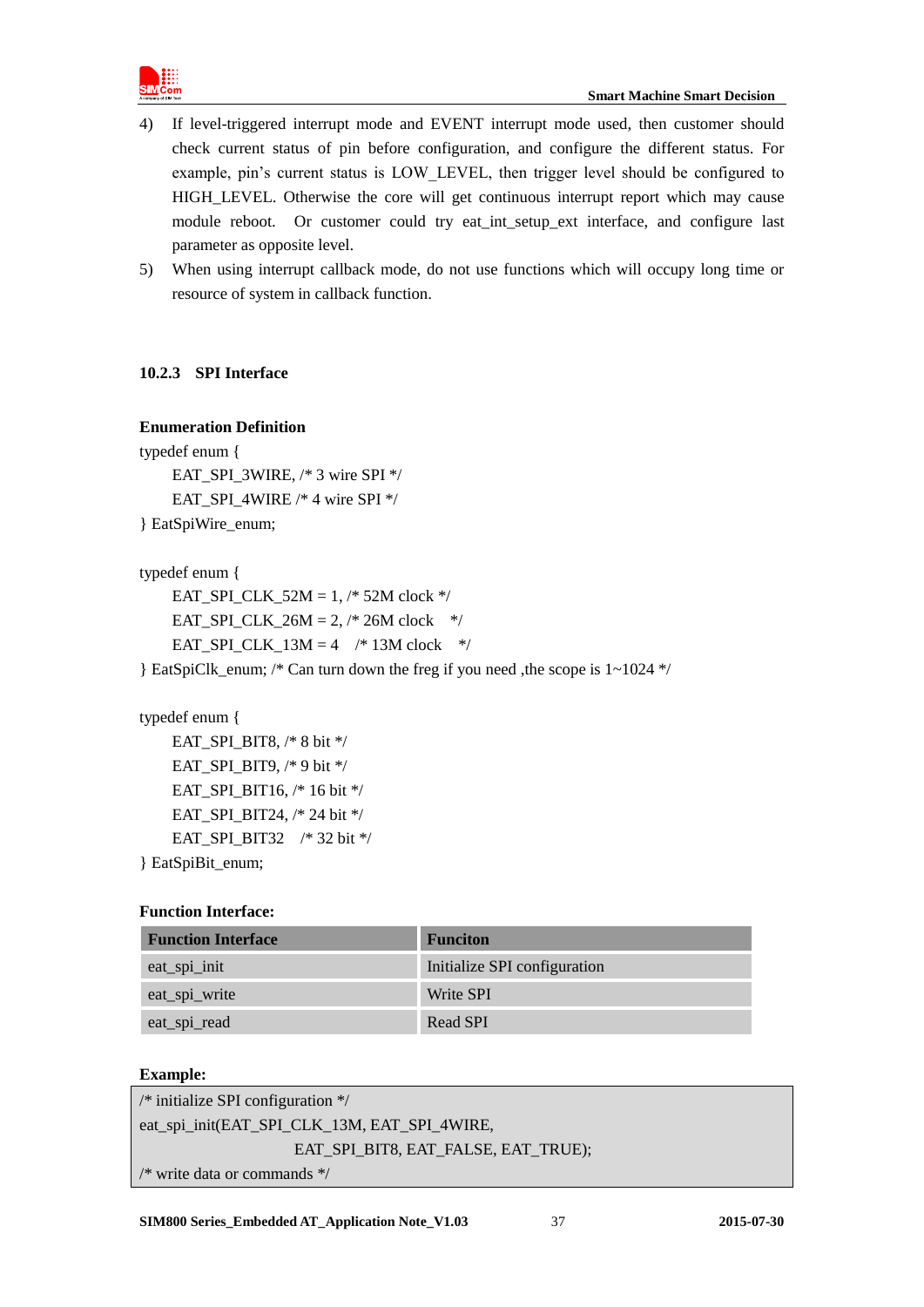

```
static void lcd_write_cmd(unsigned char cmd)
{
     eat_spi_write(&cmd, 1, EAT_TRUE);
}
static void lcd_write_data(unsigned char data)
{
      eat_spi_write(&data, 1, EAT_FALSE);
}
/* read data of len bytes */
static void lcd_read_data(unsigned char *data, unsigned char len)
{
      eat_spi_read(data,len);
}
```
### **Note:**

If SPI operation is not controlled by external DISP\_CS signal, customer should control this in app code, enable\_cs should be false in eat\_spi\_init.

### <span id="page-37-0"></span>**10.2.4 PWM Output Control Interface**

### **Function Interface**

| <b>Function Interface</b> | <b>Function</b>   |
|---------------------------|-------------------|
| eat_pwm_start             | <b>Output PWM</b> |
| eat_pwm_stop              | Stop output PWM   |

### **Example :**

| /* output PWM $\frac{*}{ }$      |  |  |
|----------------------------------|--|--|
| eat_pwm_start $(200,50)$ ;       |  |  |
|                                  |  |  |
| /* stop output PWM $\frac{*}{ }$ |  |  |
| eat_pwm_stop();                  |  |  |
|                                  |  |  |

### **Note:**

1) Output cycle :  $0$  (all low) – 100 (all high)

### <span id="page-37-1"></span>**10.2.5 ADC Interface**

**EVENT**: EAT\_EVENT\_ADC

**Struct :** typedef struct {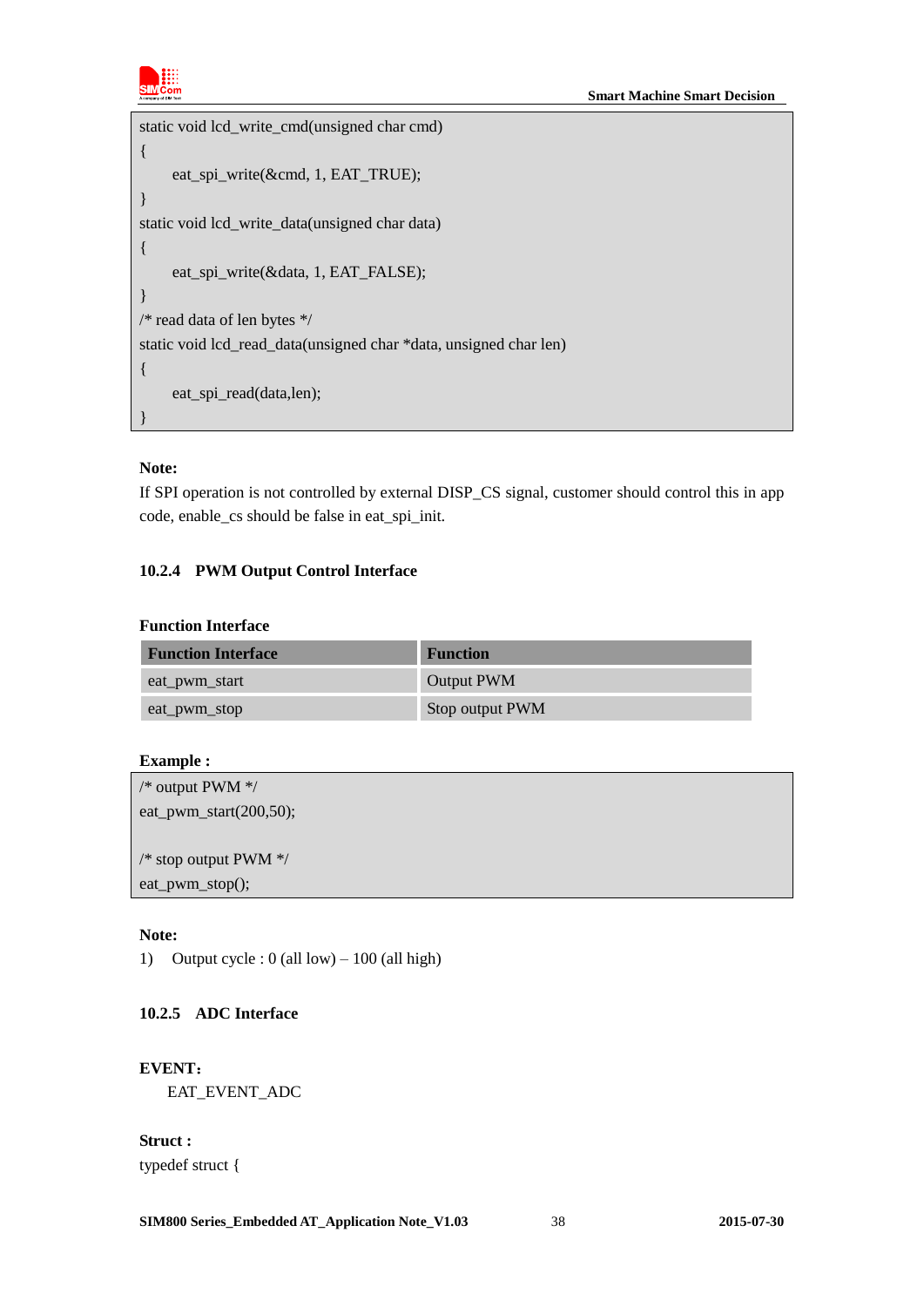

 EatPinName\_enum pin; /\* the pin \*/ unsigned int v; /\* ADC value,unit is mv\*/

} EatAdc\_st;

### **Callback Function:**

typedef void (\*eat\_adc\_callback\_func)(EatAdc\_st \*adc);

### **Function Interface:**

| <b>Function Interface</b> | <b>Funciton</b> |
|---------------------------|-----------------|
| eat_adc_get               | Read ADC        |

### **Example:**

| /* define interrupt callback function $*/$                       |
|------------------------------------------------------------------|
| void adc_test_handler_func (EatAdc_st * adc)                     |
|                                                                  |
| $//$ do something                                                |
|                                                                  |
| /* read ADC $*/$                                                 |
| eat_adc_get(EAT_PIN6_ADC0, 3000, adc_test_handler_func);         |
| /* if the interrupt callback function is not defined(NULLL) $*/$ |
| //Get INT EVENT                                                  |
| eat_get_event(&event);                                           |
| if( $EAT$ _EVENT_ADC == event.event)                             |
| ł                                                                |
| $\frac{1}{\log 2}$                                               |
|                                                                  |

### **Note:**

Only this pin EAT\_PIN6\_ADC0 is available to read ADC for SIM800W , the external voltage range is 0-2.8V .

For the ADC PIN definition of other platform , please refer to the macro definition in eat\_periphery.h of the corresponding platform .

### <span id="page-38-0"></span>**10.2.6 PowerKey , LED Control Interface**

|  | <b>Function Interface</b> |  |
|--|---------------------------|--|
|  |                           |  |

| <b>Function Interface</b> | <b>Function</b>                               |
|---------------------------|-----------------------------------------------|
| eat_lcd_light_sw          | LCD backlight control interface               |
| eat_kpled_sw              | Keypad backlight control interface            |
| eat_poweroff_key_sw       | PoweKey control interface. If we don't enable |
|                           | this function, powering off the module by key |
|                           | is disable as default.                        |

### **Example :**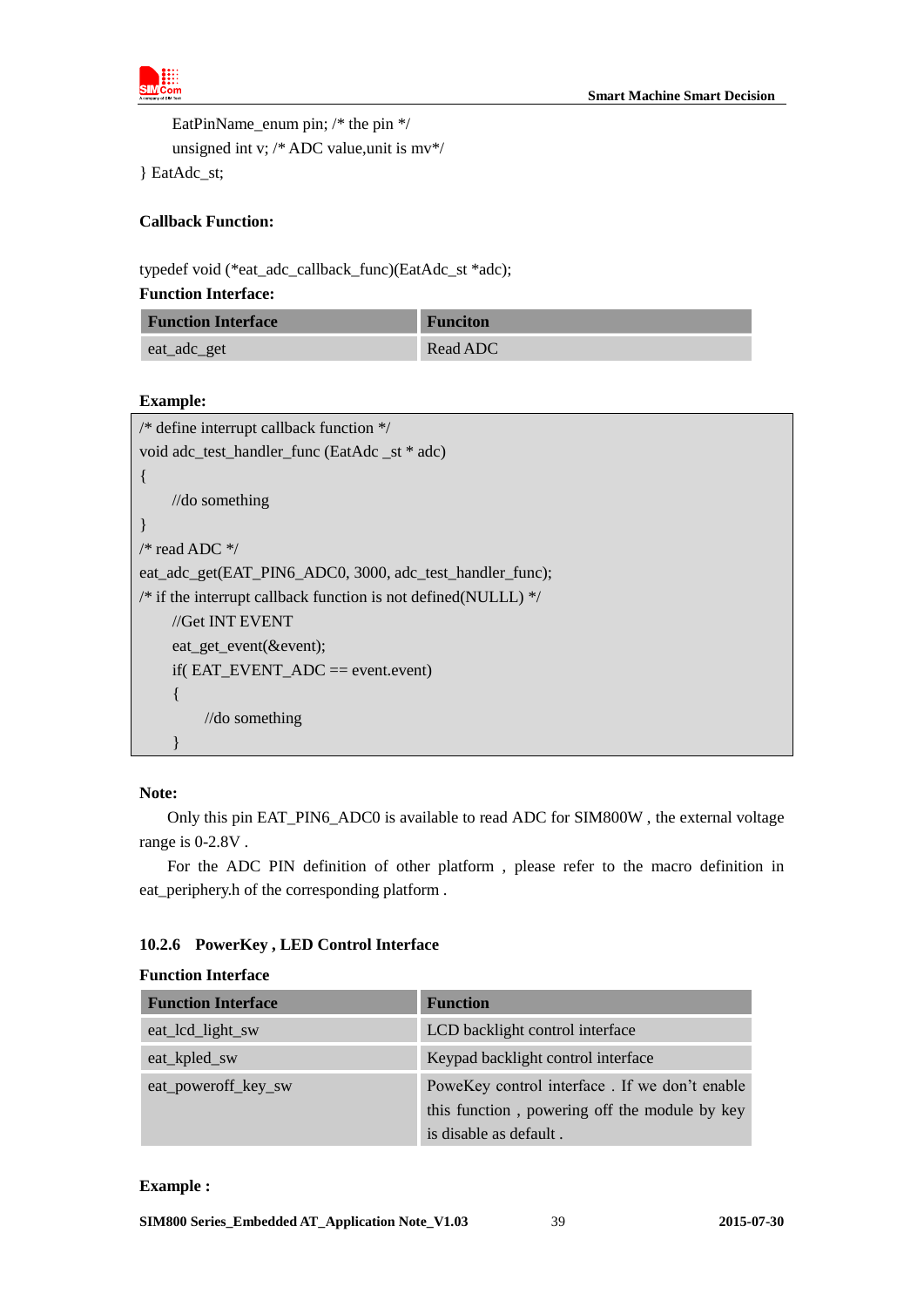

/\* light up LCD backlight \*/

eat\_lcd\_light\_sw(EAT\_TRUE);// there is one more parameter for SIM800H and SIM800 which is used to set the current magnitude \*/

/\* light up keypad backlight \*/ eat\_kpled\_sw (EAT\_TRUE);

/\* enable powering off the module by long-pressing PowerKey \*/ eat\_poweroff\_key\_sw(EAT\_TRUE);

### **Note :**

- 1) System can't enter sleep mode if LCD backlight or keypad backlight is on .
- 2) one second for long-pressing PowerKey would power off the module if eat\_poweroff\_key\_sw(EAT\_TRUE).

The module can't be powered off if USB connected or pressing PowerKey all the time, it would restart after 30 seconds.

### <span id="page-39-0"></span>**10.2.7 KEYPAD**

The message of keypad is forwarded by EAT\_EVENT\_KEY.

### **EVENT**:

EAT\_EVENT\_KEY

### **Key Value Enumeration Definition:**

typedef enum { EAT\_KEY\_C0R0, EAT\_KEY\_C0R1, EAT\_KEY\_C0R2, EAT\_KEY\_C0R3, EAT\_KEY\_C0R4, EAT\_KEY\_C0R5, EAT\_KEY\_C1R0, EAT\_KEY\_C1R1, EAT\_KEY\_C1R2, EAT\_KEY\_C1R3, EAT\_KEY\_C1R4, EAT\_KEY\_C1R5, EAT\_KEY\_C2R0, EAT\_KEY\_C2R1, EAT\_KEY\_C2R2, EAT KEY C2R3, EAT\_KEY\_C2R4, EAT\_KEY\_C2R5, EAT\_KEY\_C3R0,

**SIM800 Series\_Embedded AT\_Application Note\_V1.03** 40 **2015-07-30**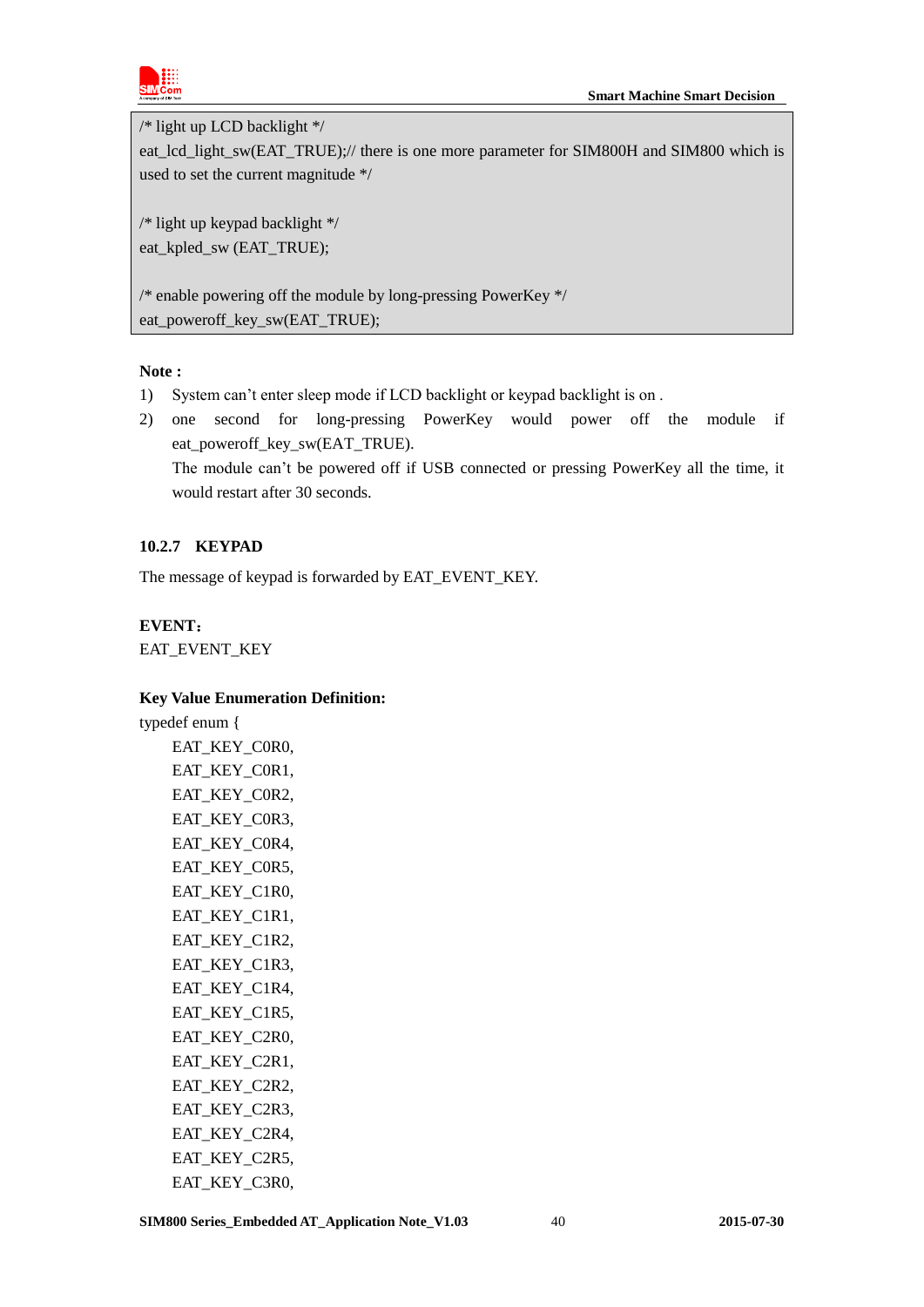

EAT\_KEY\_C3R1, EAT\_KEY\_C3R2, EAT\_KEY\_C3R3, EAT\_KEY\_C3R4, EAT\_KEY\_C3R5, EAT\_KEY\_C4R0, EAT\_KEY\_C4R1, EAT\_KEY\_C4R2, EAT\_KEY\_C4R3, EAT\_KEY\_C4R4, EAT KEY C4R5, EAT\_KEY\_C5R0, EAT\_KEY\_C5R1, EAT\_KEY\_C5R2, EAT\_KEY\_C5R3, EAT\_KEY\_C5R4, EAT\_KEY\_C5R5, EAT\_KEY\_POWER, EAT\_KEY\_NUM

} EatKey\_enum;

```
/* EAT KEY configuration structure. */
```
typedef struct { EatKey\_enum key\_value; /\* key value \*/ eat\_bool is\_pressed; /\* 1-key press down; 0-key release up \*/

} EatKey\_st;

### **Example:**

}

```
void app_main(void *data)
{
     EatEvent_st event;
    eat get event(&event);
    switch(event.event)
     {
         ....
         case EAT_EVENT_KEY:
         eat_trace("Get key value:%d pressed:%d", event.data.key.key_value, event.data.key. 
is pressed);
         break;
         ....
```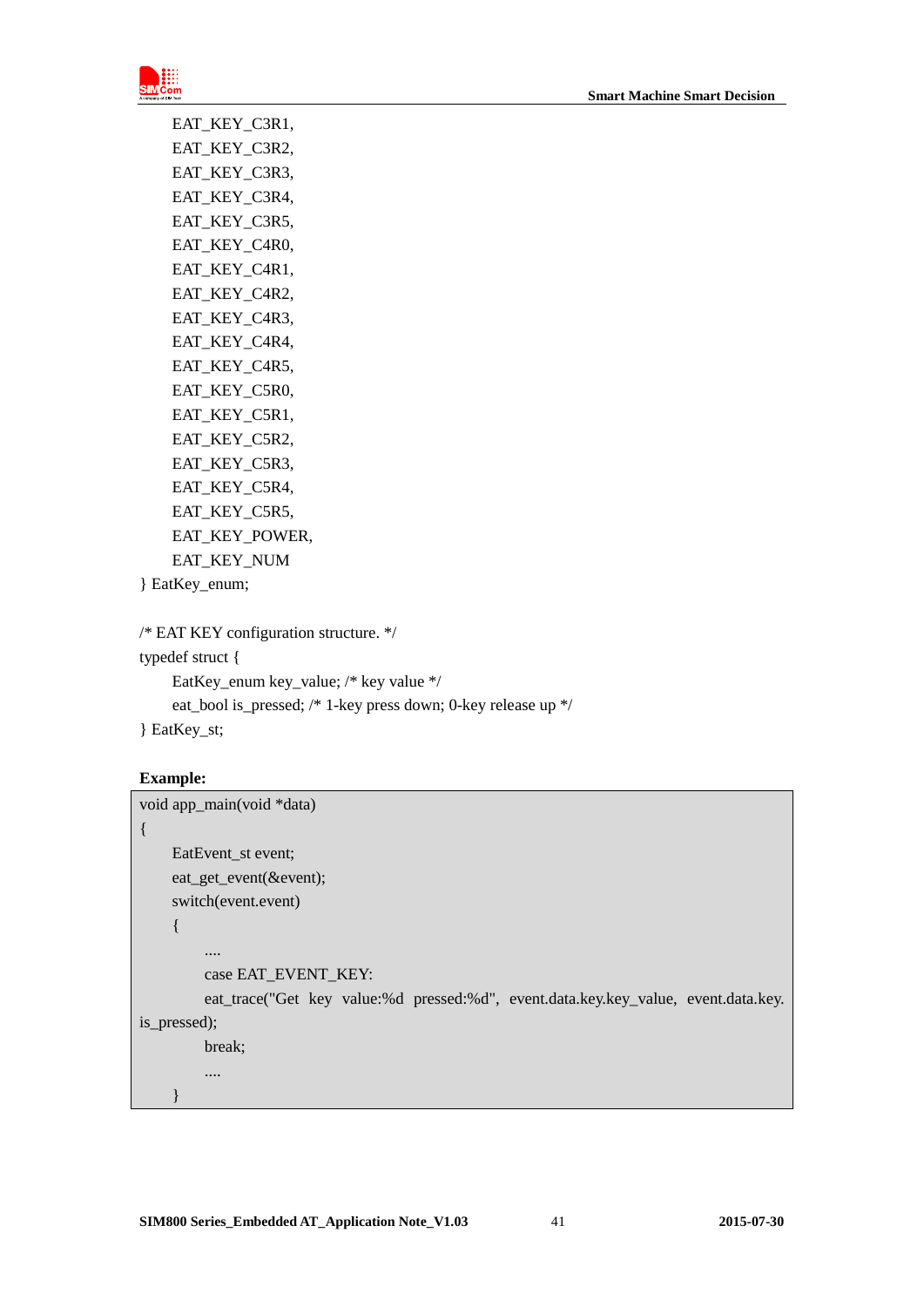

# <span id="page-41-0"></span>**11 Audio**

### <span id="page-41-1"></span>**11.1 Function Introduction**

It provides interfaces to play or stop tone (keypad tone, dial tone, busy tone, etc) and audio data flow (in format of MIDI and WAV).

### <span id="page-41-2"></span>**11.2 Function Interface and Example**

### **Function Interface:**

| <b>Function Interface</b> | <b>Function</b>                            |
|---------------------------|--------------------------------------------|
| eat_audio_play_tone_id    | play tone                                  |
| eat_audio_stop_tone_id    | stop play tone                             |
| eat_audio_play_data       | play audio data flow in MIDI or WAV format |
| eat_audio_stop_data       | stop play audio data flow                  |
| eat_audio_set_custom_tone | generate customized tone                   |

### **Struct :**

| typedef struct {              |                                                                     |
|-------------------------------|---------------------------------------------------------------------|
| unsigned short freq1;         | /* First frequency $*/$                                             |
| unsigned short freq2;         | /* Second frequency $*/$                                            |
| unsigned short on_duration;   | /* Tone on duation, in ms unit, 0 for continuous tone $\frac{1}{2}$ |
| unsigned short off_duration;  | /* Tone off duation, in ms unit, 0 for end of playing $*/$          |
| unsigned char next_operation; | /*Index of the next tone $\frac{*}{ }$                              |
| EatAudioToneData_st;          |                                                                     |

### **Example**

eat\_audio\_play\_tone\_id application

eat\_audio\_play\_tone\_id(EAT\_TONE\_DIAL\_CALL\_GSM, EAT\_AUDIO\_PLAY\_INFINITE, 15, EAT\_AUDIO\_PATH\_SPK1);

eat\_audio\_stop\_id application

eat\_audio\_stop\_tone\_id(EAT\_TONE\_DIAL\_CALL\_GSM);

eat\_audio\_play\_data application

| const unsigned char audio_test_wav_data[] = $\frac{7}{8}$ ring2.wav */           |                         |                              |  |     |
|----------------------------------------------------------------------------------|-------------------------|------------------------------|--|-----|
| 0x52,0x49,0x46,0x46,0x62,0x9B,0x04,0x00,0x57,0x41,0x56,0x45,0x66,0x6D,0x74,0x20, |                         |                              |  |     |
| 0x10,0x00,0x00,0x00,0x01,0x00,0x01,0x00,0x40,0x1F,0x00,0x00,0x80,0x3E,0x00,0x00, |                         |                              |  |     |
| .                                                                                |                         |                              |  |     |
|                                                                                  |                         |                              |  |     |
| eat_audio_play_data(audio_test_wav_data,                                         |                         | sizeof(audio_test_way_data), |  |     |
| EAT_AUDIO_FORMAT_WAV,                                                            | EAT_AUDIO_PLAY_INFINITE |                              |  | 12, |
|                                                                                  |                         |                              |  |     |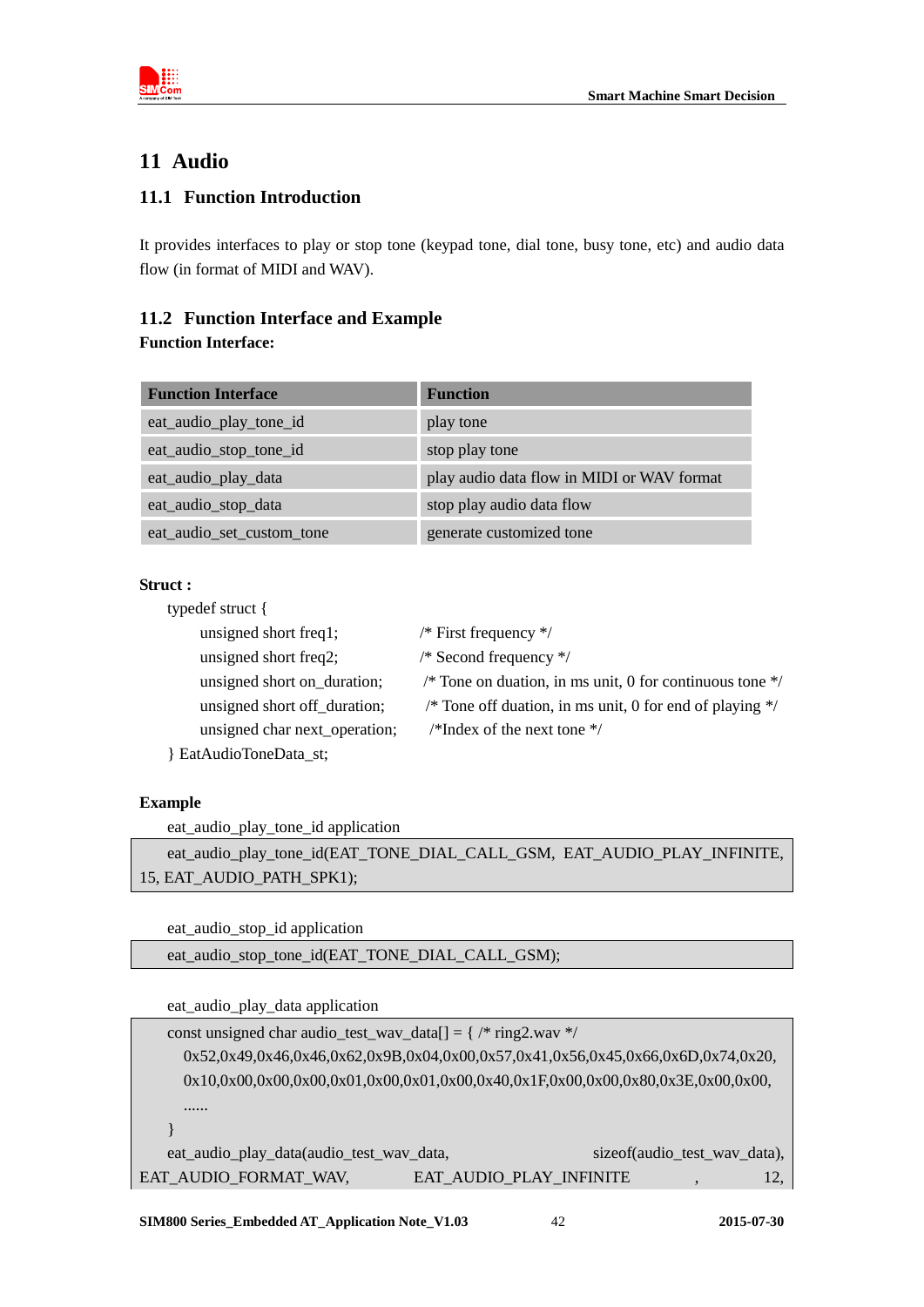

EAT\_AUDIO\_PATH\_SPK2);

eat\_audio\_stop\_data application

eat\_audio\_stop\_data();

### <span id="page-42-0"></span>**11.3 Note**

- 1) The tone includes key tone and audio tone, and audio tone is prior to key tone. It would stop key tone if play audio tone.
- 2) Call is prior to audio data flow, and audio data flow is prior to tone. So call would stop audio data flow playback, audio data flow would stop tone playback, also call would stop tone playback.
- 3) Tone can be played but audio data flow can't in call process.
- 4) The id of eat\_audio\_play\_tone\_id() and eat\_audio\_stop\_tone\_id() should match to avoid stopping incorrectly .
- 5) Make sure the audio data flow is in correct format for playback, only MIDI and WAV format is supported for now.
- 6) The common tone frequency (refer to struct EatAudioToneData\_st) : ---Busy Tone : EAT\_TONE\_BUSY\_CALL\_GSM: { { 425, 0, 500, 500, 0} } ---Dial Tone : EAT\_TONE\_DIAL\_CALL\_GSM, { { 425, 0, 0, 0, 0} }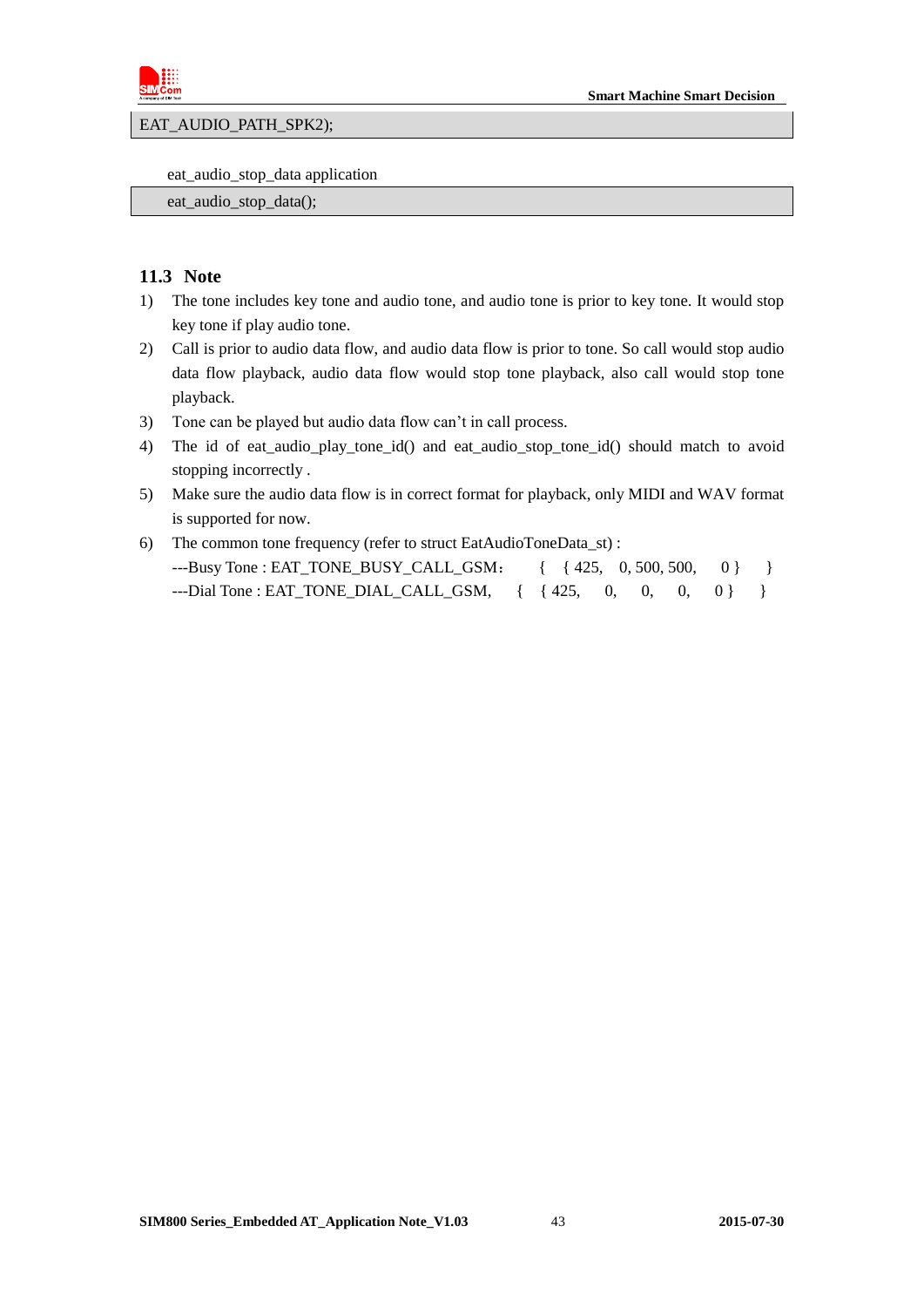

### <span id="page-43-0"></span>**12 Socket**

### <span id="page-43-1"></span>**12.1 Function Introduction**

Platform supports SOCKET interface, customer can use it to create TCP or UDP connection and transfer data.

### <span id="page-43-2"></span>**12.2 Function Interface and Example**

SOCKET supports 3 type interfaces, they are GPRS bear, SOCKET about, and DNS query. The GPRS bear is basic, SOCKET and DNS is based on it。

| <b>Function Interface</b>       | <b>Function</b>                                              |
|---------------------------------|--------------------------------------------------------------|
| eat_gprs_bearer_open            | Open GPRS bear                                               |
| eat_gprs_bearer_hold            | Hold GPRS bear                                               |
| eat_gprs_bearer_release         | <b>Release GPRS</b>                                          |
| eat_soc_create                  | Create socket                                                |
| eat_soc_notify_register         | Register call back function while socket notify              |
| eat_soc_connect                 | Connects to the server                                       |
| eat_soc_setsockopt              | Sets the socket options.                                     |
| eat_soc_getsockopt              | Gets the socket options.                                     |
| eat_soc_bind                    | Bind local port                                              |
| eat_soc_listen                  | makes a socket to a server socket to wait client connections |
| eat_soc_accept                  | waits for the incoming connections and return a socket id of |
|                                 | new connection.                                              |
| eat_soc_send                    | Send the data to the destination                             |
| eat_soc_recv                    | Receive data and return the source address                   |
| eat_soc_sendto                  | Send the data to the destination, more use TCP connection    |
| eat_soc_recvfrom                | Receive data and return the source address, more use UDP     |
|                                 | connection                                                   |
| eat_soc_getsockaddr             | Get local IP address                                         |
| eat_soc_close                   | <b>Close Socket</b>                                          |
| eat_soc_gethostbyname           | gets the IP of the given domain name                         |
| eat_soc_gethost_notify_register | set call back function about eat_soc_gethostbyname           |

#### **Call back function Type**:

typedef void(\*eat\_soc\_notify)(s8 s,soc\_event\_enum event,eat\_bool result, u16 ack\_size); //socket event notify

typedef void(\*eat\_bear\_notify)(cbm\_bearer\_state\_enum state,u8 ip\_addr[4]);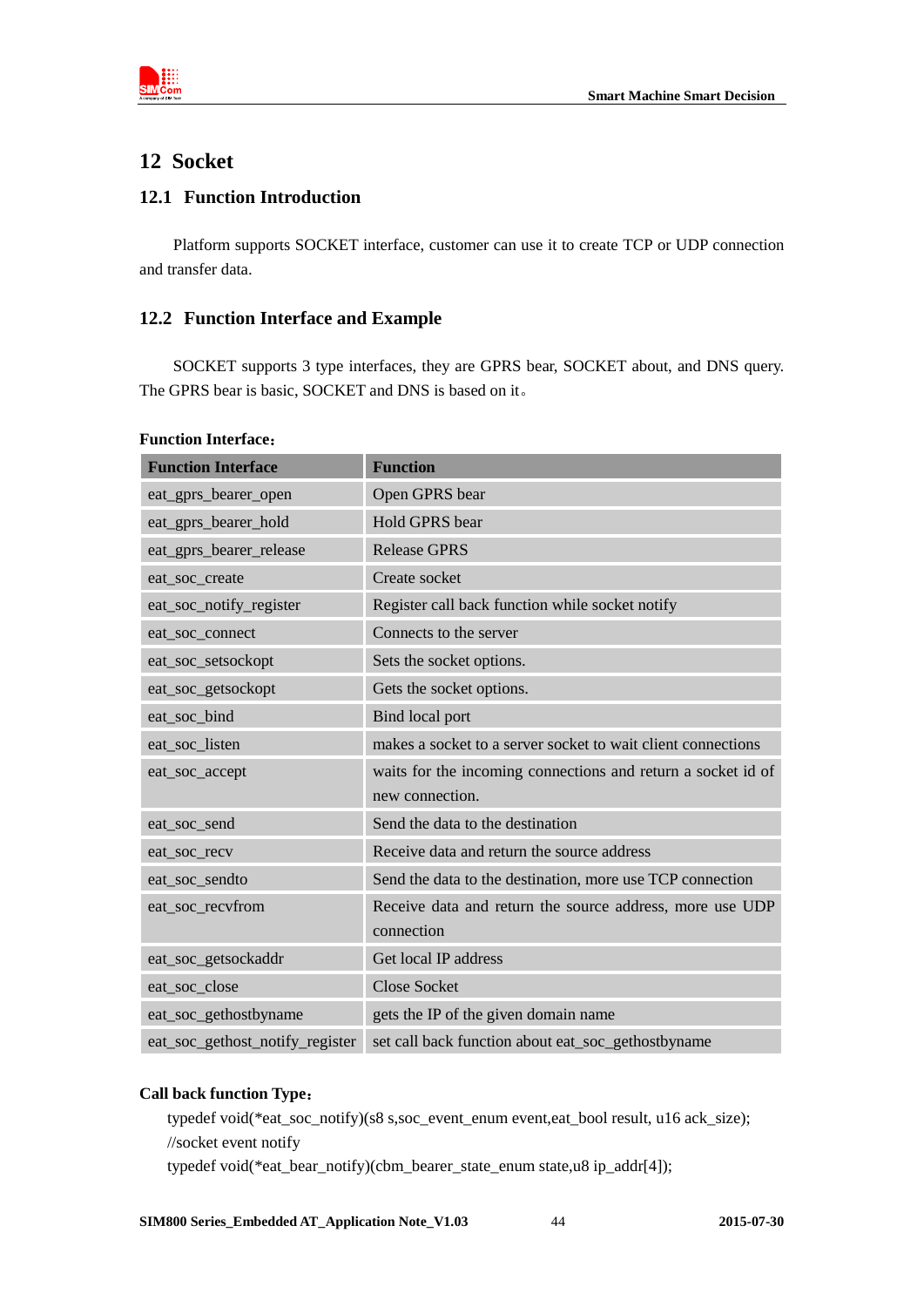

//gprs bear state notify

```
typedef void(*eat_hostname_notify)(u32 request_id,eat_bool result,u8 ip_addr[4]);
//DNS query notify
```
### **Struct**:

```
/* Bearer state */
   typedef enum
   {
       CBM_DEACTIVATED = 0x01, /* deactivated */
       CBM_ACTIVATING = 0x02, /* activating */
       CBM_ACTIVATED = 0x04, /* activated */
       CBM_DEACTIVATING = 0x08, /* deactivating */
       CBM\_CSD\_AUTO\_DISC\_TIMEOUT = <math>0x10</math>, <math>/*</math> csd auto disconnection timeout */CBM_GPRS_AUTO_DISC_TIMEOUT = 0x20, /* gprs auto disconnection timeout */
       CBM_NWK\_NEG\_QOS_MODIFY = 0x040, /* negotiated network qos modify
notification */
       CBM WIFI STA_INFO_MODIFY = 0x080, /* wifi hot spot sta number is
changed */
        CBM_BEARER_STATE_TOTAL
   } cbm_bearer_state_enum;
   /* Socket return codes, negative values stand for errors */
   typedef enum
   {
       SOC\_SUCCES = 0, /* success */
       SOC_ERROR = -1, /* error */
       SOC_WOULDBLOCK = -2, /* not done yet */
       SOC<sub>LIMIT_RESOURCE</sub> = -3, \frac{\pi}{3} limited resource */
       SOC_INVALID_SOCKET = -4, \frac{\pi}{3} /* invalid socket */
       SOC_INVALID_ACCOUNT = -5, \frac{\text{#} \times \text{``i}}{\text{#}} invalid account id */
       SOC_NAMETOOLONG = -6, /* address too long */SOC_A LREADV = -7, /* operation already in progress */
       SOC_OPNOTSUPP = -8, \frac{\text{#}}{\text{}} operation not support \frac{\text{#}}{\text{}}SOC_CONNABORTED = -9, /* Software caused connection abort */
       SOC_INVAL = -10, \frac{\text{#} \times \text{``i}}{\text{``i}} invalid argument \frac{\text{#}}{\text{``i}}SOC_PIPE = -11, /* broken pipe */
       SOC_NOTCONN = -12, /* socket is not connected */
       SOC_MSGSIZE = -13, \frac{\text{#}}{\text{mg}} is too long \frac{\text{#}}{\text{#}}SOC_BEARER_FAIL = -14, /* bearer is broken */
       SOC_{\text{2}}CONNRESET = -15, /* TCP half-write close, i.e., FINED */
       SOC\_DHCP\_ERROR = -16, /* DHCP error */
       SOC_\text{IP\_CHANGED} = -17, /* IP has changed */
       SOC_ADDRINUSE = -18, /* address already in use */
       SOC_CANCEL_ACT_BEARER = -19 /* cancel the activation of bearer */
```
<sup>}</sup> soc\_error\_enum;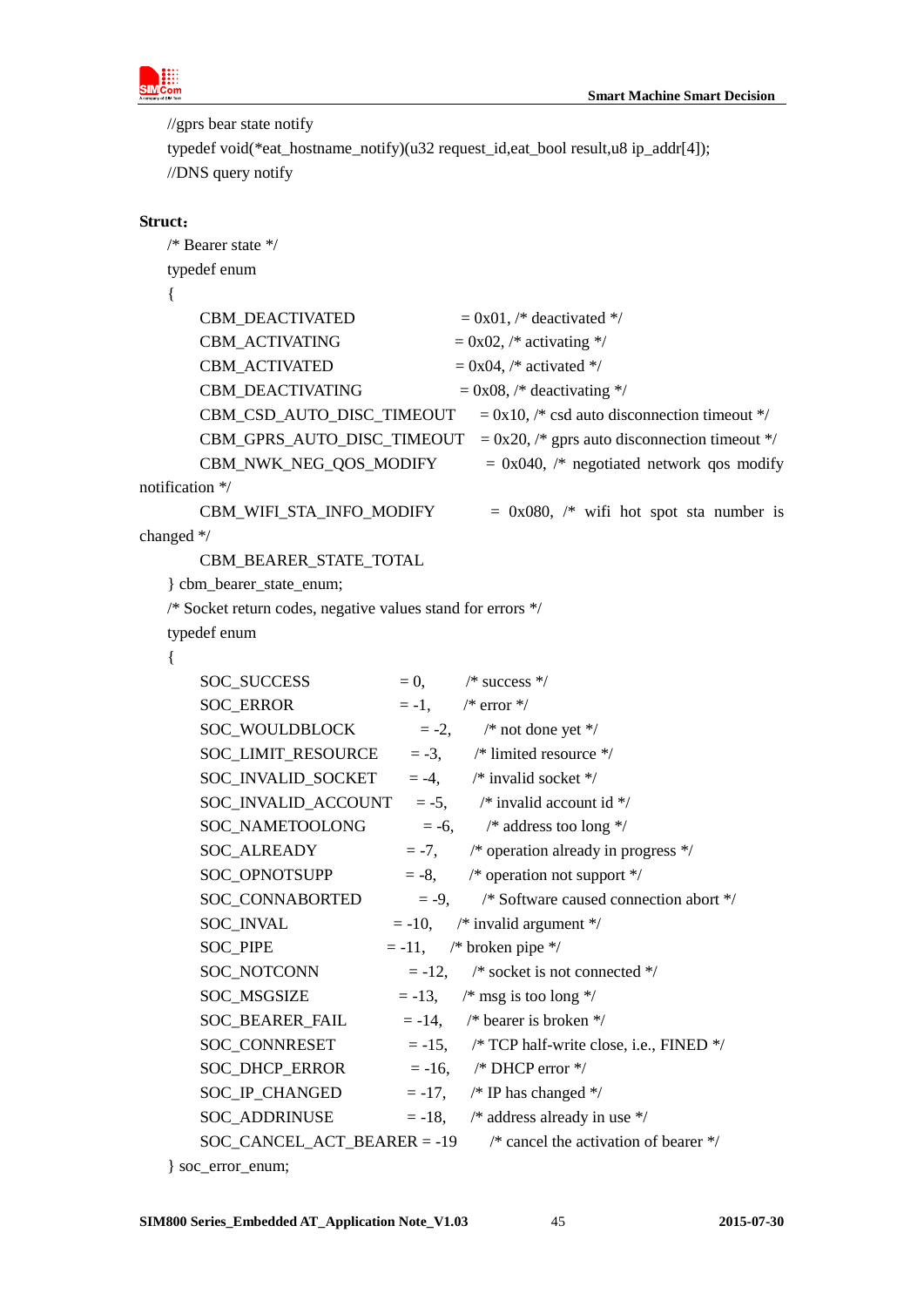```
/* error cause */
   typedef enum
   {
       CBM OK = 0, /* success */
       CBM_ERROR = -1, /* error */
       CBM_WOULDBLOCK = -2, /* would block */
       CBM_LIMIT_RESOURCE = -3, /* limited resource */
       CBM_INVALID_ACCT_ID = -4, /* invalid account id*/
       CBM_INVALID_AP_ID = -5, /* invalid application id*/
       CBM_INVALID_SIM_ID = -6, /* invalid SIM id */
       CBM_BEARER_FAIL = -7, /* bearer fail */
       CBM_DHCP_ERROR = -8, /* DHCP get IP error */
       CBM_CANCEL_ACT_BEARER = -9, /* cancel the account query screen, such as
always ask or bearer fallback screen */
       CBM_DISC_BY_CM = -10 /* bearer is deactivated by the connection
management */
   } cbm_result_error_enum;
   /* Socket Type */
   typedef enum
   {
       SOC_SOCK_STREAM = 0, \frac{\text{# stream socket}}{\text{ stream socket}}, TCP */
       SOC_SOCK_DGRAM, \frac{\text{#}\xi}{\text{#}} datagram socket, UDP */
        SOC_SOCK_SMS, /* SMS bearer */
       SOC_SOCK_RAW /* raw socket */
   } socket_type_enum;
   /* Socket Options */
   typedef enum
   {
       SOC_OOBINLINE = 0x01 \ll 0, /* not support yet */
       SOC_LINGER = 0x01 \ll 1, /* linger on close */
       SOC_NBIO = 0x01 \ll 2, /* Nonblocking */
       SOC_A SYNC = 0x01 \ll 3, /* Asynchronous notification */
       SOC_NODELAY = 0x01 \ll 4, /* disable Nagle algorithm or not */
       SOC_KEEPALIVE = 0x01 \ll 5, /* enable/disable the keepalive */
       SOC_RCVBUF = 0x01 \ll 6, /* set the socket receive buffer size */
       SOC_SENDBUF = 0x01 \ll 7, /* set the socket send buffer size */
       SOC_NREAD = 0x01 \ll 8, /* no. of bytes for read, only for soc_getsockopt
*/
       SOC_PKT_SIZE = 0x01 \ll 9, /* datagram max packet size */
       SOC_SILENT_LISTEN = 0x01 \ll 10, /* SOC_SOCK_SMS property */
```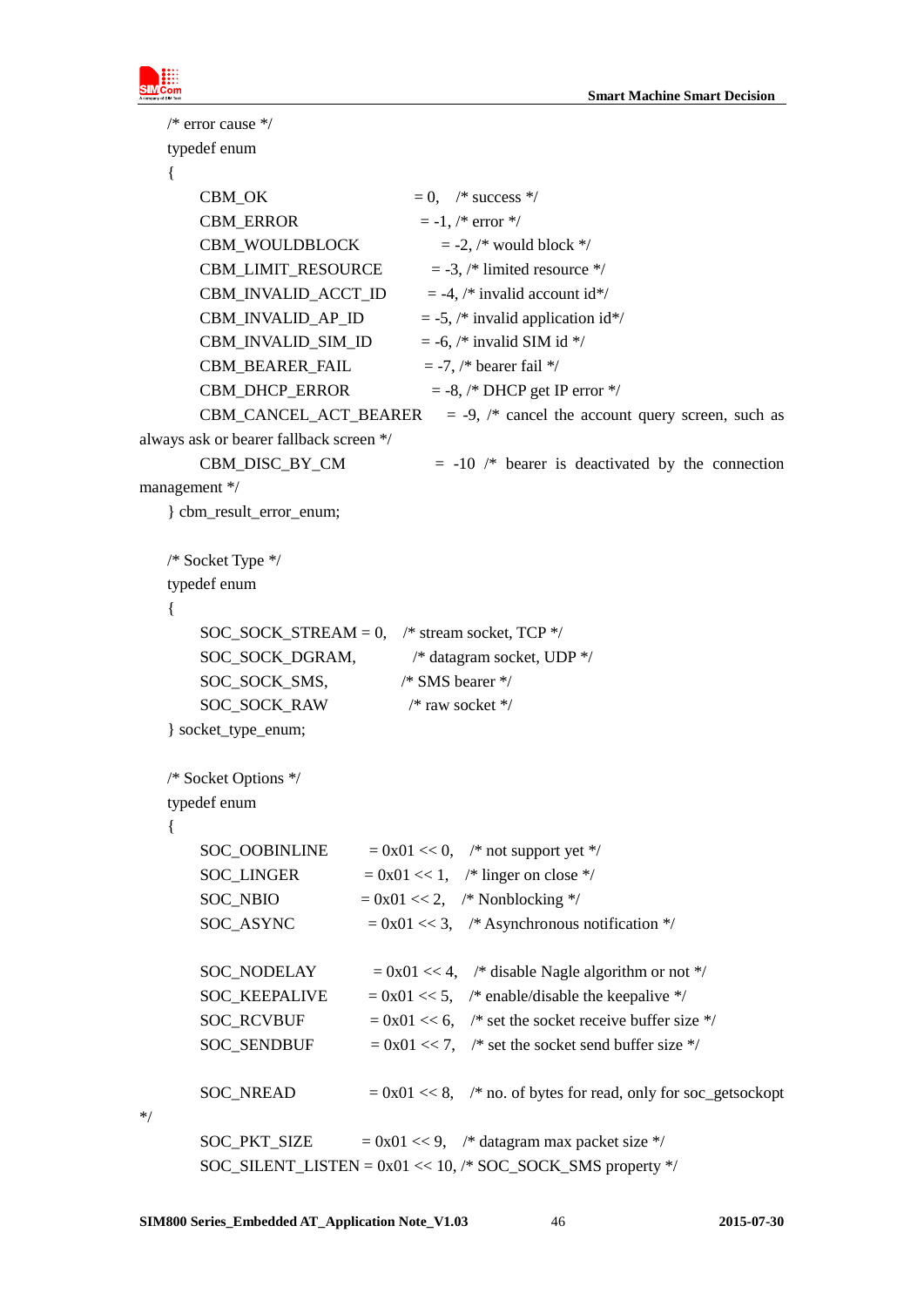

```
SOC_QOS = 0x01 \ll 11, /* set the socket qos */
    SOC_TCP_MAXSEG = 0x01 \ll 12, /* set the max segmemnt size */
    SOC_IP_TTL = 0x01 \ll 13, /* set the IP TTL value */
    SOC_LISTEN_BEARER = 0x01 \ll 14, /* enable listen bearer */
    SOC_UDP_ANY_FPORT = 0x01 \ll 15, /* enable UDP any foreign port */
    SOC_WIFI_NOWAKEUP = 0x01 \ll 16, /* send packet in power saving mode */
    SOC_UDP_NEED_ICMP = 0x01 \ll 17, /* deliver NOTIFY(close) for ICMP error */
    SOC_IP_HDRINCL = 0x01 \ll 18, /* IP header included for raw sockets */
    SOC_IPSEC_POLICY = 0x01 \ll 19, /* ip security policy */
    SOC_TCP_ACKED_DATA = 0x01 \ll 20, /* TCPIP acked data */
    SOC_TCP_DELAYED_ACK = 0x01 \ll 21, /* TCP delayed ack */
    SOC_TCP_SACK = 0x01 \ll 22, /* TCP selective ack */
    SOC_TCP_TIME_STAMP = 0x01 \ll 23, /* TCP time stamp */
    SOC_TCP_ACK_MSEG = 0x01 \ll 24 /* TCP ACK multiple segment */
} soc_option_enum;
/* event */typedef enum
    SOC_READ = 0x01, /* Notify for read */
    SOC_WRITE = 0x02, /* Notify for write */
    SOC_A CCEPT = 0x04, /* Notify for accept */
    SOC_CONNECT = 0x08, /* Notify for connect */
    SOC_CLOSE = 0x10, /* Notify for close */
    SOC_ACKED = 0x20 /* Notify for acked */
} soc_event_enum;
/* socket address structure */
typedef struct 
     socket_type_enum sock_type; /* socket type */
     s16 addr_len; /* address length */
     u16 port; /* port number */
    u8 addr[MAX_SOCK_ADDR_LEN];
    /* IP address. For keep the 4-type boundary,
      * please do not declare other variables above "addr"
     */
} sockaddr_struct;
```
#### **Example**:

{

{

/\*define GPRS bear call back\*/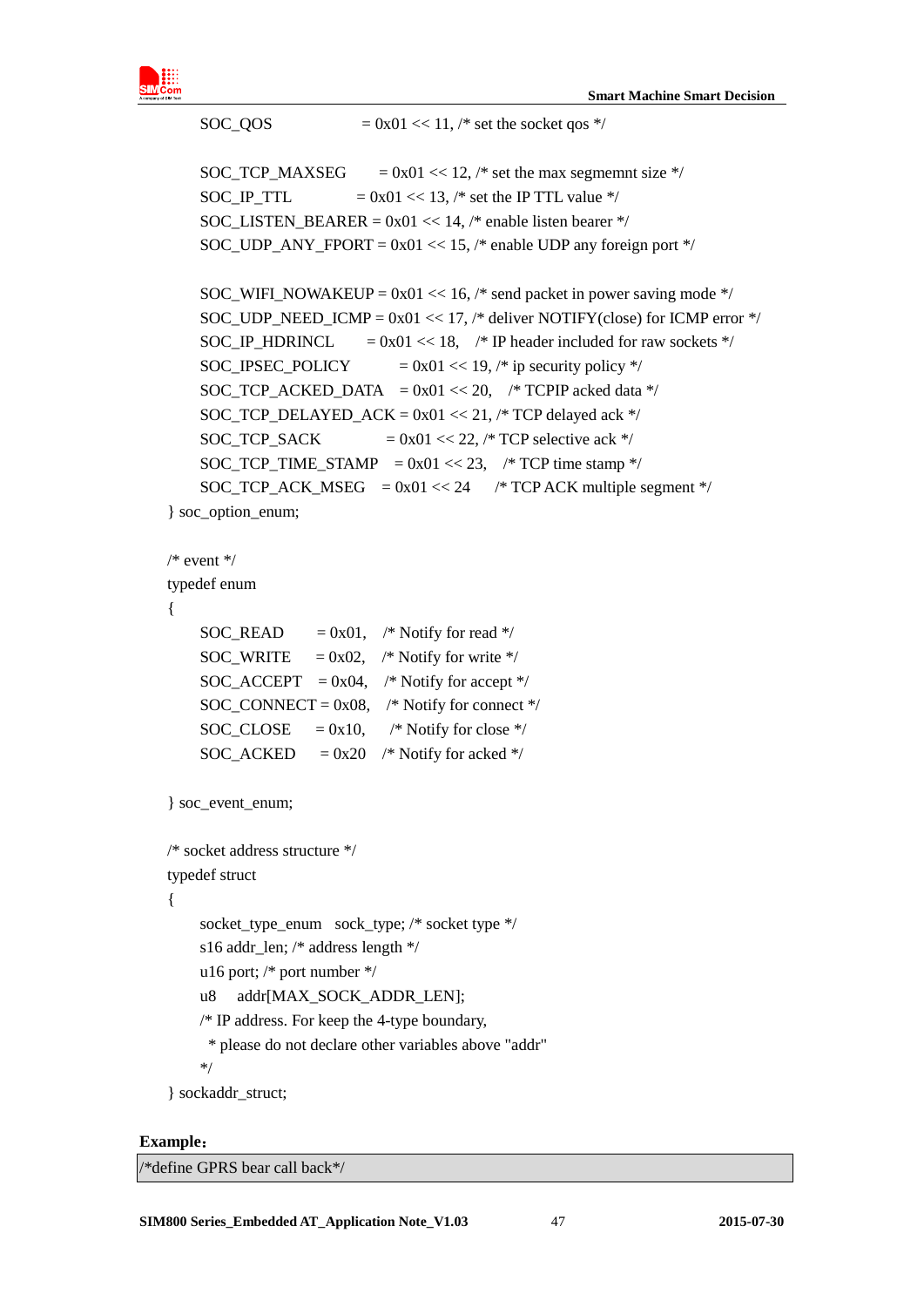

```
eat bear notify bear notify cb(cbm bearer state enum state,u8 ip addr[4])
{
     switch (state) {
         case CBM_DEACTIVATED: /* GPRS deactivated */
               break;
         case CBM_ACTIVATED : /* GPRS activated */
               //here get local IP address from parameter "ip_addr"
               break;
          default:
               break;
    } /* \dots end switch --- */
}
/*define socket event notify call back*/
eat_soc_notify soc_notify_cb(s8 s,soc_event_enum event,eat_bool result, u16 ack_size)
{
     switch ( event ) {
          case SOC_READ: /* socket received data */
break;
          case SOC_WRITE: /* socket can send data */
               break;
          case SOC_ACCEPT: /* client accepting */
               break;
          case SOC_CONNECT: /* TCP connect notify */
               if (result == TRUE){ /*connect success*/
}
else{ /*connect failed*/
}
               break;
          case SOC_CLOSE:/* socket disconect */
               break;
          case SOC_ACKED: /* The remote has received data*/
              // ack size is acked data's length
               break;
          default:
               break;
    } /* \dots end switch --- */
}
//....................................................
/*open GPRS bear*/
ret = eat_gprs_bearer_open("CMNET",NULL,NULL,bear_notify_cb); //open GPRS bear
ret = eat_gprs_bearer_hold() ; //hold GPRS bear
```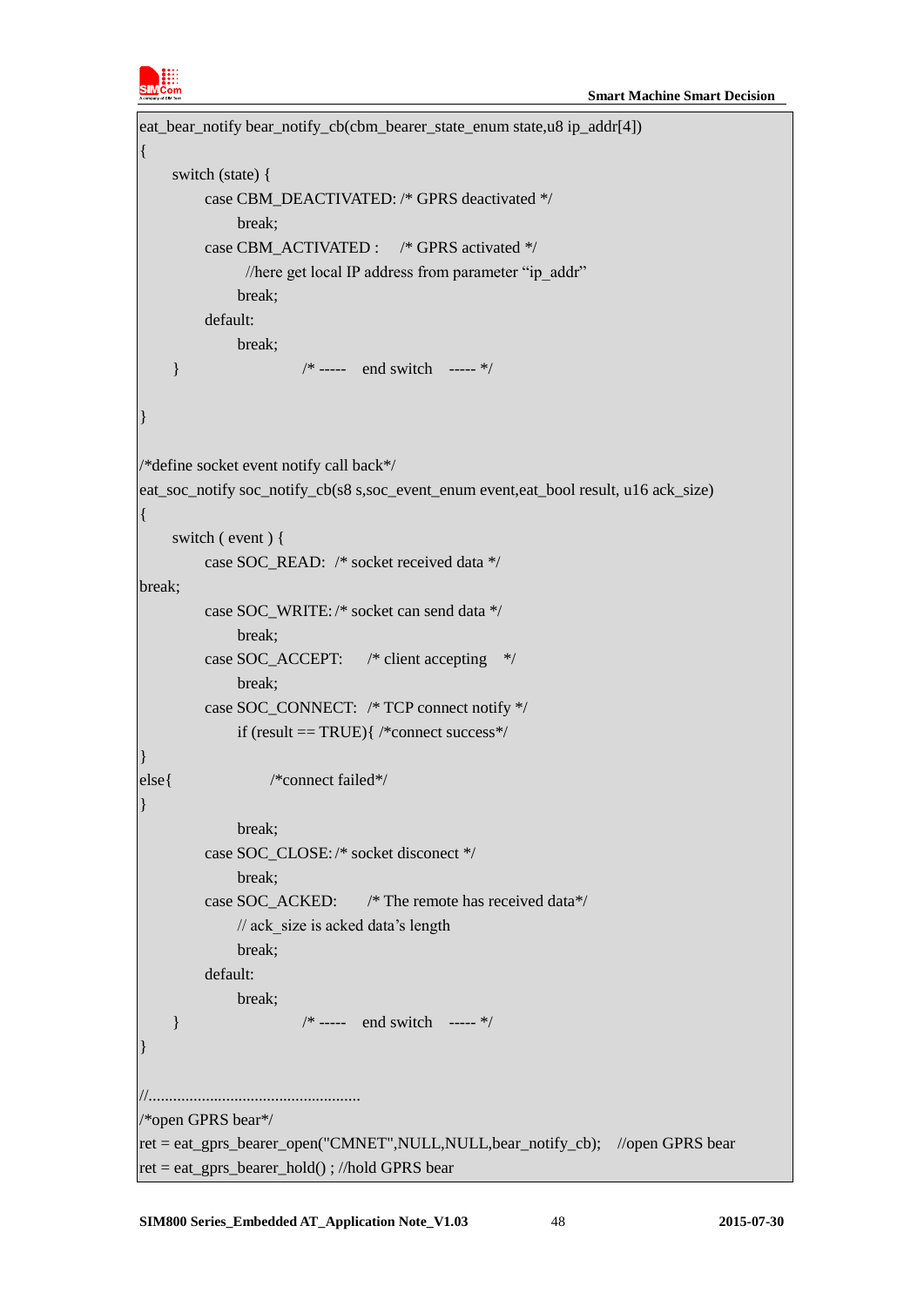

//.................................................... //in bear\_notify\_cb function, if (state  $=$  CBM\_ACTIVATED), socket can be created to connect. /\*create SOCKET connection\*/ eat soc\_notify\_register(soc\_notify\_cb); //register call back socket\_id = eat\_soc\_create(SOC\_SOCK\_STREAM,0); //create TCP SOCKET val = (SOC\_READ | SOC\_WRITE | SOC\_CLOSE | SOC\_CONNECT|SOC\_ACCEPT); ret = eat\_soc\_setsockopt(socket\_id,SOC\_ASYNC,&val,sizeof(val));//set async event  $val = TRUE$ :  $ret = eat\ soc\ setsockopt(sockets\ id, SOC\ NBIO, \&val,\ sizeof(val))$ ;//set no block mode address.sock\_type = SOC\_SOCK\_STREAM; address.addr  $len = 4$ ; address.port =  $5107$ ;  $\frac{\text{N} \cdot \text{TCP server port} \cdot \text{Self}}{\text{ٖ } \cdot \text{Order}}$ address.addr[0]=116; /\* TCP server ip address \*/ address.addr[1]=247; address.addr[2]=119; address.addr[3]=165; ret = eat\_soc\_connect(socket\_id,&address);//connect TCP server 116.247.119.165, port is 5107 //.................................................... /\*Close SOCKET \*/  $ret = eat\_soc\_close(sockets_id);$ //.................................................... /\*release GPRS\*/ ret = eat\_gprs\_bearer\_release();

### <span id="page-48-0"></span>**12.3 Note**

- SOCKET just supports TCP and UDP.
- Three callbacks only need to register once.
- Multiple DNS queries were distinguished by setting the last parameter.
- SOCKET currently supports up to six channels.
- To activate GPRS bearer after "+ CGREG: 1", if GPRS was deactivated, customer will re-do the activation action. Maximum activation time out is about 80 seconds.
- TCP maximum transmission length is 1460 bytes, UDP maximum transfer length is 1472 bytes, be careful not to send too much data.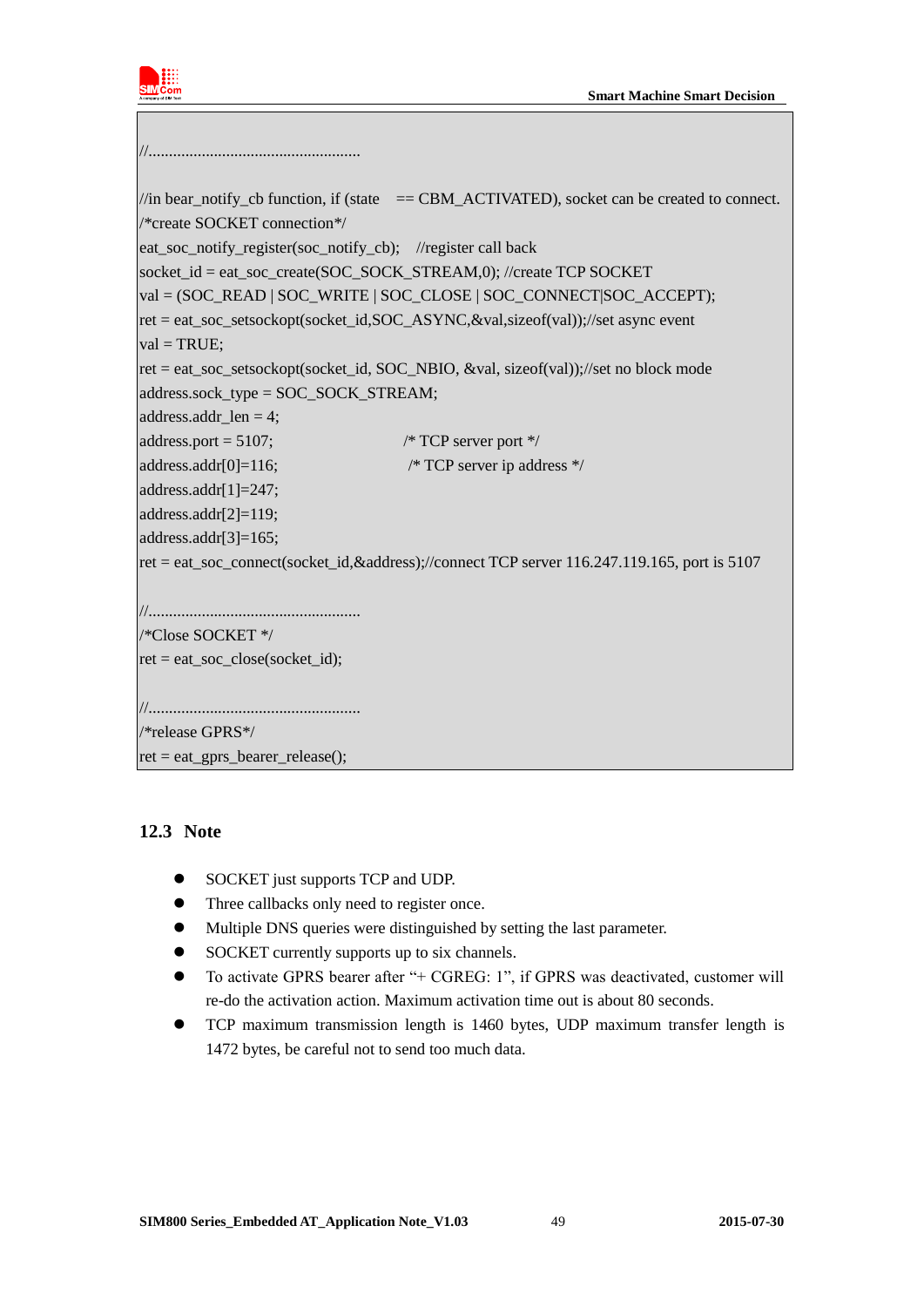

# <span id="page-49-0"></span>**13 SMS**

### <span id="page-49-1"></span>**13.1 Function Introduction**

The SMS API supports sending some messages, read, or delete operation. The required header file is "eat\_sms.h". The example is in the "app\_demo\_sms.c".

### <span id="page-49-2"></span>**13.2 Function Interface and Example**

### **Enumeration Definition :**

```
typedef enum _eat_sms_storage_en_
{
    EAT SM = 0, //SM
    EAT_ME = 1/\sqrt{ME}EAT SM P = 2, //First SM
    EAT ME P = 3, // First ME
    EAT MT = 4 // SM and ME
}EatSmsStorage_en;//storage type
```
typedef enum

```
{
```

```
EAT_SMSAL_GSM7_BIT = 0, //7 bit code
EAT_SMSAL_EIGHT_BIT, // 8 bit code
EAT_SMSAL_UCS2, //UCS2 code
 EAT_SMSAL_ALPHABET_UNSPECIFIED
```

```
} EatSmsalAlphabet_en; // SMS content encoding
```
### **Struct :**

```
typedef struct _eat_sms_read_cnf_st_
```
{

```
u8 name[EAT_SMS_NAME_LEN+1];/Name
 u8 datetime[EAT_SMS_DATA_TIME_LEN+1];//Time
 u8 data[EAT_SMS_DATA_LEN+1];// SMS content
 u8 number[EAT_SMS_NUMBER_LEN+1];//phone number
 u8 status;//status 
 u16 len;/length
```

```
}EatSmsReadCnf_st;
```

```
typedef struct _eat_sms_new_message_st_
{
    EatSmsStorage en storage; //storage type
     u16 index;// storage index
```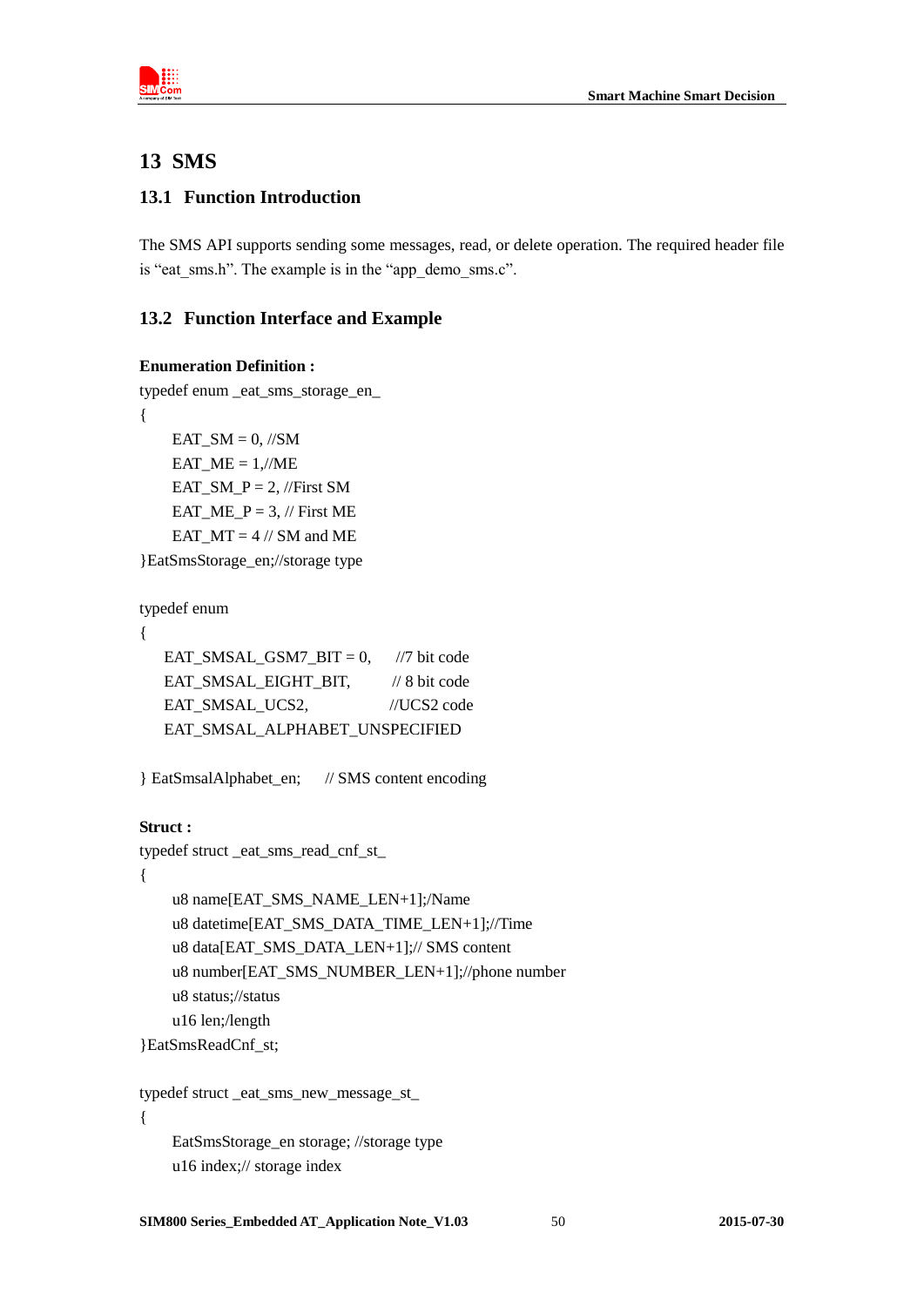

}EatSmsNewMessageInd\_st;// Receive SMS structure

### **Callback Function:**

typedef void (\* Sms\_Send\_Completed)(eat\_bool result);// Send SMS callback typedef void (\* Sms\_Read\_Completed)(EatSmsReadCnf\_st smsReadContent); // Read SMS callback

typedef void (\* Sms\_Delete\_Completed)(eat\_bool result); // Delete SMS callback

typedef void (\* Sms\_New\_Message\_Ind)(EatSmsNewMessageInd\_st smsNewMessage); // Receive SMS callback typedef void (\* Sms\_Flash\_Message\_Ind)(EatSmsReadCnf\_st smsFlashMessage); // Receive Flash SMS callback

typedef void(\* Sms\_Ready\_Ind)(eat\_bool result); // SMS callback initialization is complete

### **Function Interface:**

| <b>Function Interface</b>                | <b>Description</b>                  |
|------------------------------------------|-------------------------------------|
| eat_get_SMS_sc                           | Get the SMS center number           |
| eat_set_sms_sc                           | Set the SMS center number           |
| eat_get_sms_ready_state                  | Check SMS module whether ready      |
| eat_acsii_to_ucs2                        | Convert ASCII code to UCS2 format   |
| eat_acsii_to_gsm7bit                     | Convert ASCII code to 7bit code     |
| eat_send_pdu_sms                         | Send PDU mode message               |
| eat_send_text_sms                        | Send TEXT mode message              |
| eat_get_sms_format                       | Get SMS format                      |
| eat_set_sms_format                       | Set SMS format                      |
| eat_set_sms_cnmi                         | Set SMS CNMI parameter              |
| eat_set_sms_storage                      | Set the SMS storage type            |
| eat_get_sms_operation_mode               | Get SMS operation by API or AT mode |
| eat_set_sms_operation_mode               | Set SMS operation by API or AT mode |
| eat_read_sms                             | Read a message                      |
| eat_delete_sms                           | Delete a message                    |
| eat_sms_decode_tpdu                      | Decode PDU message                  |
| eat_sms_orig_address_data_convert        | <b>Convert Original address</b>     |
| eat_sms_register_send_completed_callback | Send message completed to callback  |
| eat_sms_register_new_message_callback    | New message reported to callback    |
| eat_sms_register_flash_message_callback  | Report flash message to callback    |
| eat_sms_register_sms_ready_callback      | Report SMS ready to callback        |

#### **Example:**

/\* Defined callback function receives flash message \*/ static eat\_sms\_flash\_message\_cb(EatSmsReadCnf\_st smsFlashMessage) { u8 format  $=0$ ;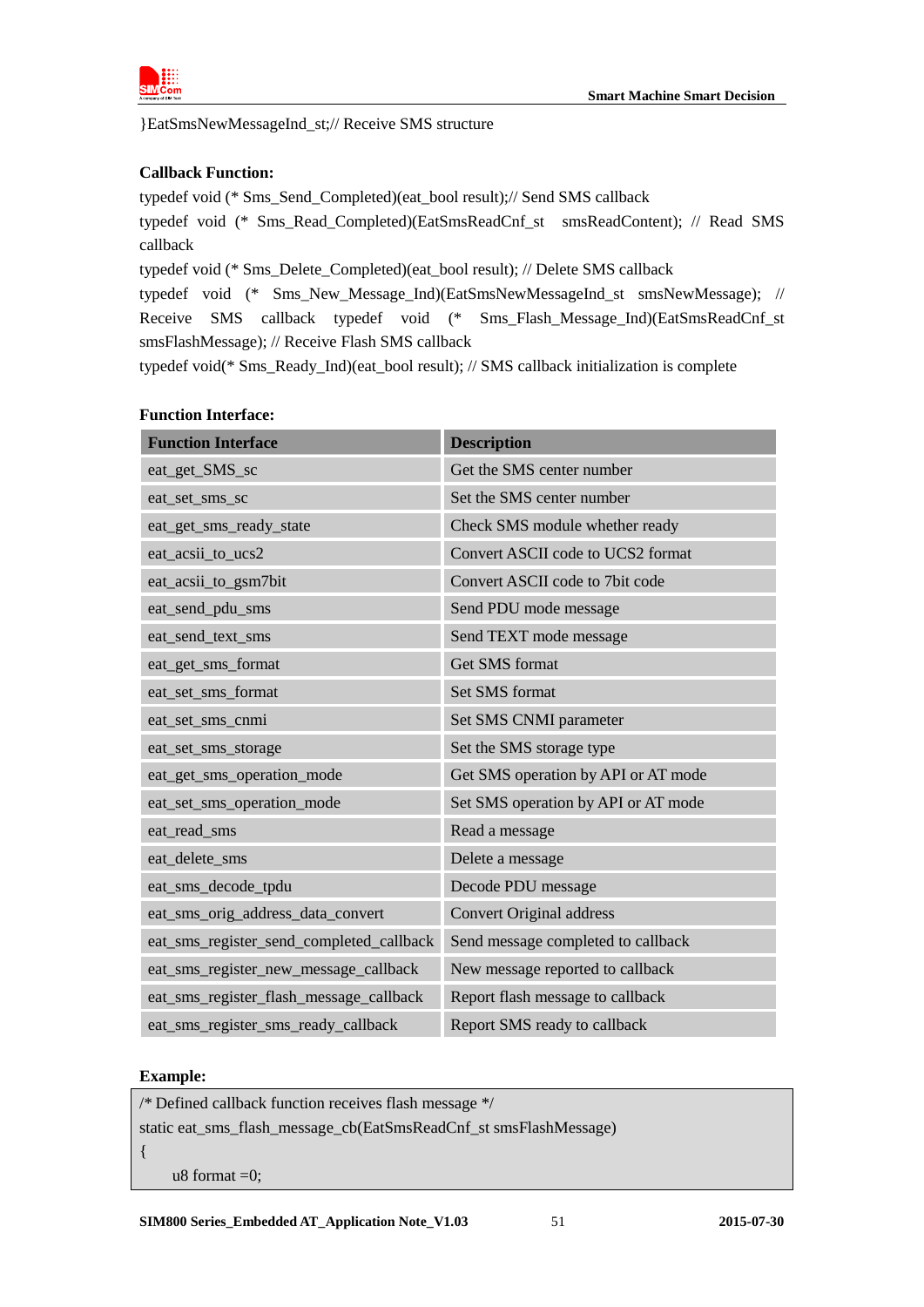

```
 eat_get_sms_format(&format);
     eat_trace("eat_sms_flash_message_cb, format=%d",format);
    if(1 == format)/\sqrt{TEXTmode} {
         eat trace("eat sms read cb, msg=%s",smsFlashMessage.data);
          eat_trace("eat_sms_read_cb, datetime=%s",smsFlashMessage.datetime);
          eat_trace("eat_sms_read_cb, name=%s",smsFlashMessage.name);
          eat_trace("eat_sms_read_cb, status=%d",smsFlashMessage.status);
          eat_trace("eat_sms_read_cb, len=%d",smsFlashMessage.len);
         eat trace("eat sms read cb, number=%s",smsFlashMessage.number);
 }
     else//PDU mode
     {
          eat_trace("eat_sms_read_cb, msg=%s",smsFlashMessage.data);
          eat_trace("eat_sms_read_cb, len=%d",smsFlashMessage.len);
 }
}
/* Defined callback function receives a message */
static eat_sms_new_message_cb(EatSmsNewMessageInd_st smsNewMessage)
{
    eat trace("eat sms new message cb,
                storage=%d,index=%d",smsNewMessage.storage,smsNewMessage.index);
}
/* Defined callback function read a message */
static void eat_sms_read_cb(EatSmsReadCnf_st smsReadCnfContent)
{
    u8 format =0;
     eat_get_sms_format(&format);
     eat_trace("eat_sms_read_cb, format=%d",format);
    if(1 == format)/\sqrt{TEXTmode} {
          eat_trace("eat_sms_read_cb, msg=%s",smsReadCnfContent.data);
          eat_trace("eat_sms_read_cb, datetime=%s",smsReadCnfContent.datetime);
          eat_trace("eat_sms_read_cb, name=%s",smsReadCnfContent.name);
          eat_trace("eat_sms_read_cb, status=%d",smsReadCnfContent.status);
         eat trace("eat sms read cb, len=%d",smsReadCnfContent.len);
          eat_trace("eat_sms_read_cb, number=%s",smsReadCnfContent.number);
 }
     else//PDU mode
\left\{\begin{array}{ccc} \end{array}\right\}eat trace("eat sms read cb, msg=%s",smsReadCnfContent.data);
         eat trace("eat sms read cb, name=%s", smsReadCnfContent.name);
```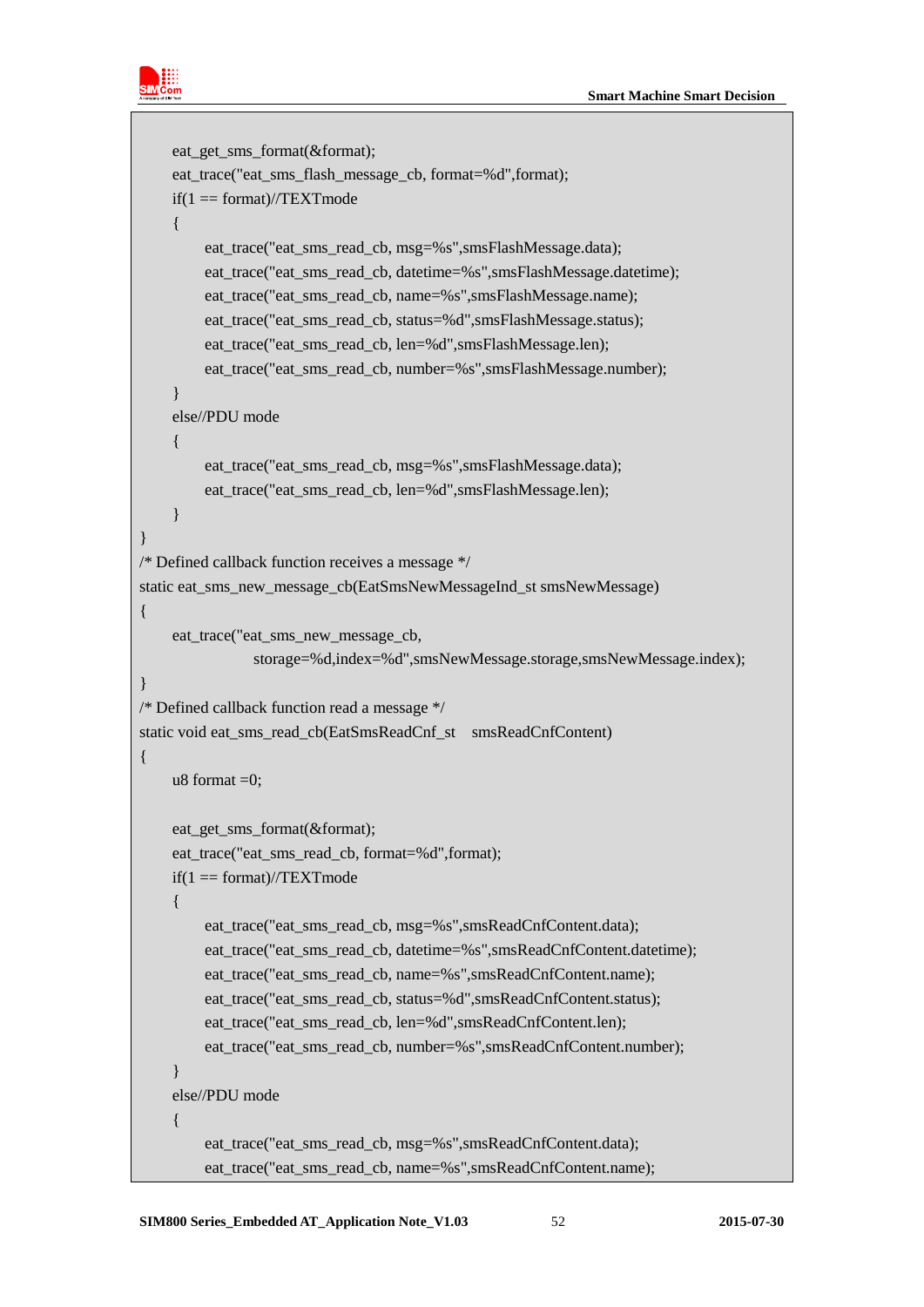

```
eat trace("eat sms read cb, status=%d",smsReadCnfContent.status);
          eat_trace("eat_sms_read_cb, len=%d",smsReadCnfContent.len);
     }
}
/* Defined callback function delete a message */
static void eat_sms_delete_cb(eat_bool result)
{
     eat_trace("eat_sms_delete_cb, result=%d",result);
}
/* Defined callback function send a message */
static void eat_sms_send_cb(eat_bool result)
{
    eat trace("eat sms send cb, result=%d",result);
}
/* Defined callback function complete SMS module initialization */
static void eat_sms_ready_cb(eat_bool result)
{
     eat_trace("eat_sms_ready_cb, result=%d",result);
}
/*APP MAIN start, Registrate above the callback function*/
void app_main(void *data)
{
    //do something
    // Registrate related the callback function 
    eat_set_sms_operation_mode(EAT_TRUE);// Set SMS module API mode operation
    eat sms register new message callback(eat sms new message cb);
     eat_sms_register_flash_message_callback(eat_sms_flash_message_cb);
     eat_sms_register_send_completed_callback(eat_sms_send_cb);
    eat_sms_register_sms_ready_callback(eat_sms_ready_cb);
    while(EAT_TRUE)
     {
         //do something
    }
}
/* Set SMS PDU mode */
eat set sms format(0);
/* Set SMS service center number */
u8 scNumber[40] = {''+8613800210500"};
eat_set_sms_sc(scNumber);
/* Set SMS storage type */
u8 mem1, mem2, mem3;
eat bool ret val = EAT FALSE:
```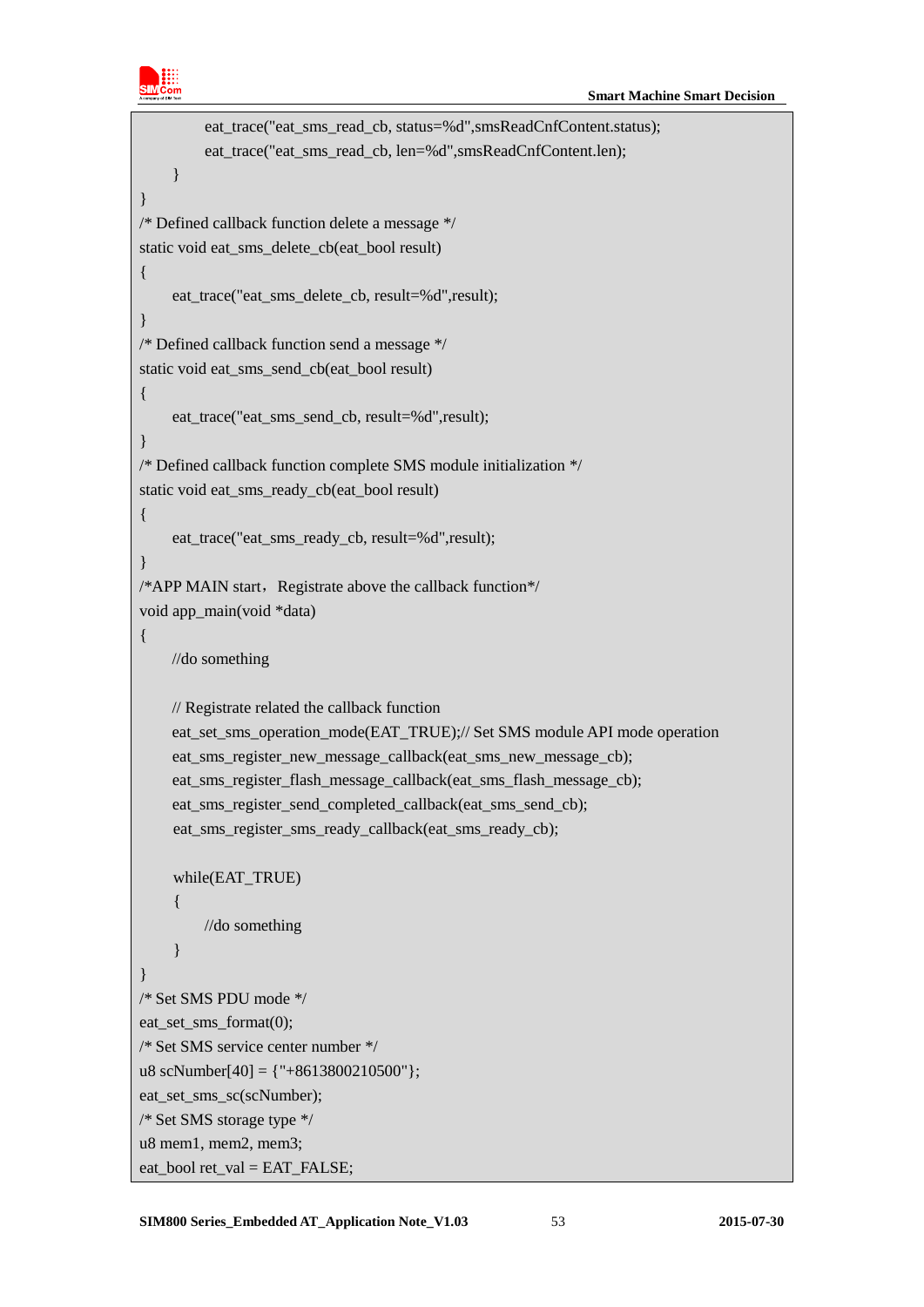

```
mem1 = EAT ME;
mem2 = EAT ME;
mem3 = EAT ME;
ret_val = eat_set_sms_storage(mem1, mem2, mem3);
/*Set CNMI Parameter */
mode = 2:
mt = 1;
bm = 0:
ds = 0;
bf = 0:
ret_val= eat_set_sms_cnmi(mode,mt,bm,ds,bfr);
/* Reads the message content */
u16 index = 1;
ret_val = eat_read_sms(index,eat_sms_read_cb);
/* Send SMS content */
u8 format = 0:
eat_bool ret_val = EAT_FALSE;
eat_get_sms_format(&format);
if(1 == format){
    ret_val = eat_send_text_sms("13681673762","123456789");
}
else
{
    ret val = eat send pdu sms("0011000D91683186613767F20018010400410042",19);
}
/* Deletes the message content */
u16 index = 1;
ret_val = eat_delete_sms(index,eat_sms_delete_cb);
/* Parse the content of messages received */
u8
ptr[]= "0891683108200105F0040D91683186613767F20000413012516585230631D98C56B301";
u8 len = strlen(ptr);
EatSmsalPduDecode_st sms_pdu = \{0\};
u8 useData[320] = \{0\};
u8 useLen = 0;
u8 phoneNum[43] = \{0\};
ret = eat_sms_decode_tpdu(ptr, len, &sms_pdu);
NOTE:
More specifically, a more comprehensive example, you can reference the file "app_demo_sms.c"
```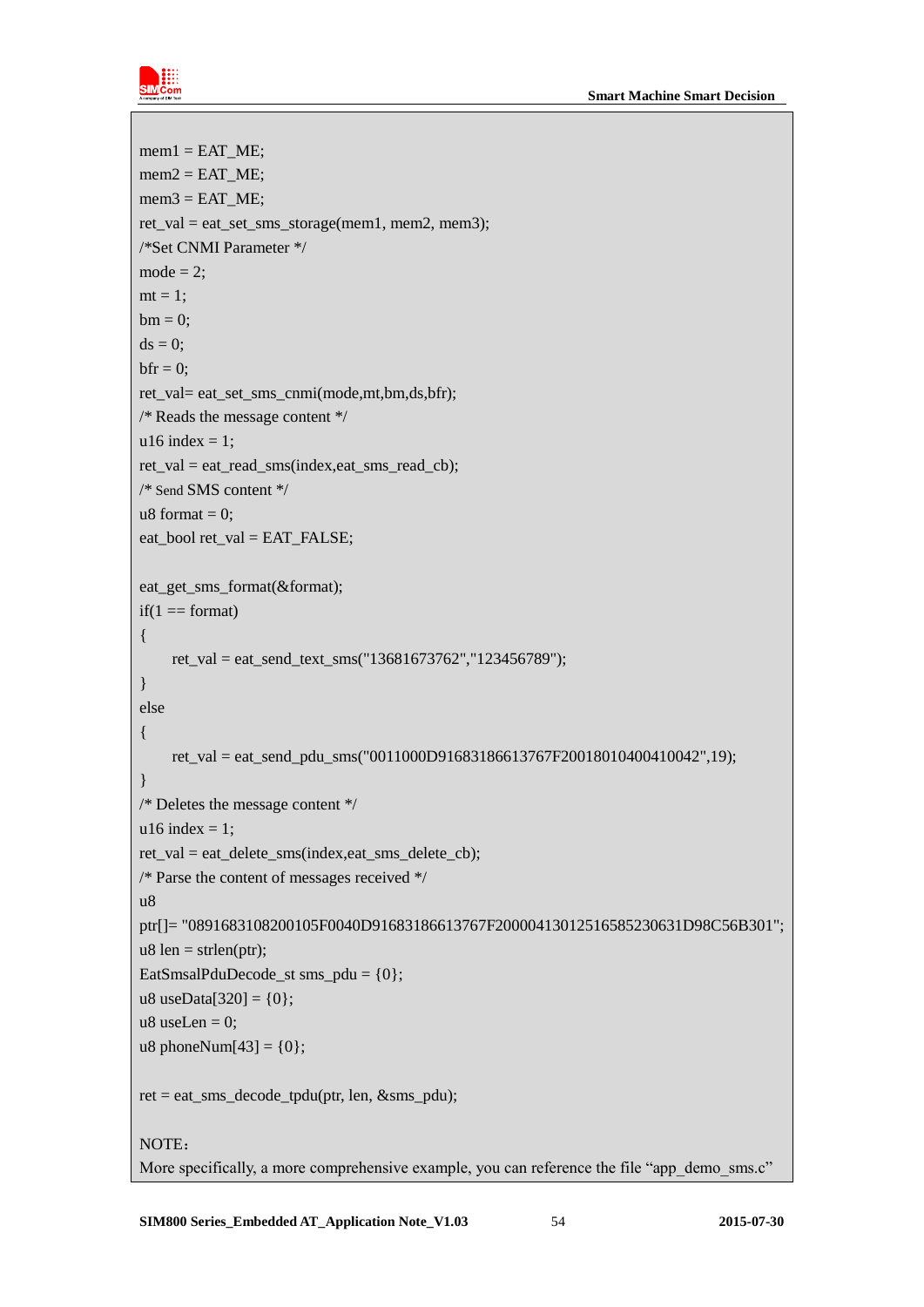

# <span id="page-54-0"></span>**13.3Note**

- 1) When a thread is initialized, customer needs to register all callbacks SMS module. If not registered callback function accordingly, the related function will fail.
- 2) When eat sms register sms ready callback registered callback function returns EAT\_TRUE, SMS initialization is complete, otherwise the API operation will be failed.
- 3) When eat\_set\_sms\_operation\_mode (eat\_bool mode) interface parameter settings EAT\_TRUE, only use the API provided by the SMS operation. If set EAT\_FALSE, customer can only use AT command operation SMS.
- 4) eat\_send\_text\_sms and eat\_send\_pdu\_sms length based interface to send SMS messages Encoding: 7bit code is 160; 8bit code is 140; UCS2 code 70.
- 5) When operating SMS API, it is recommended to use the interface to determine whether eat\_get\_sms\_ready\_state SMS module initialization finished, perform SMS operations after initialization is complete。